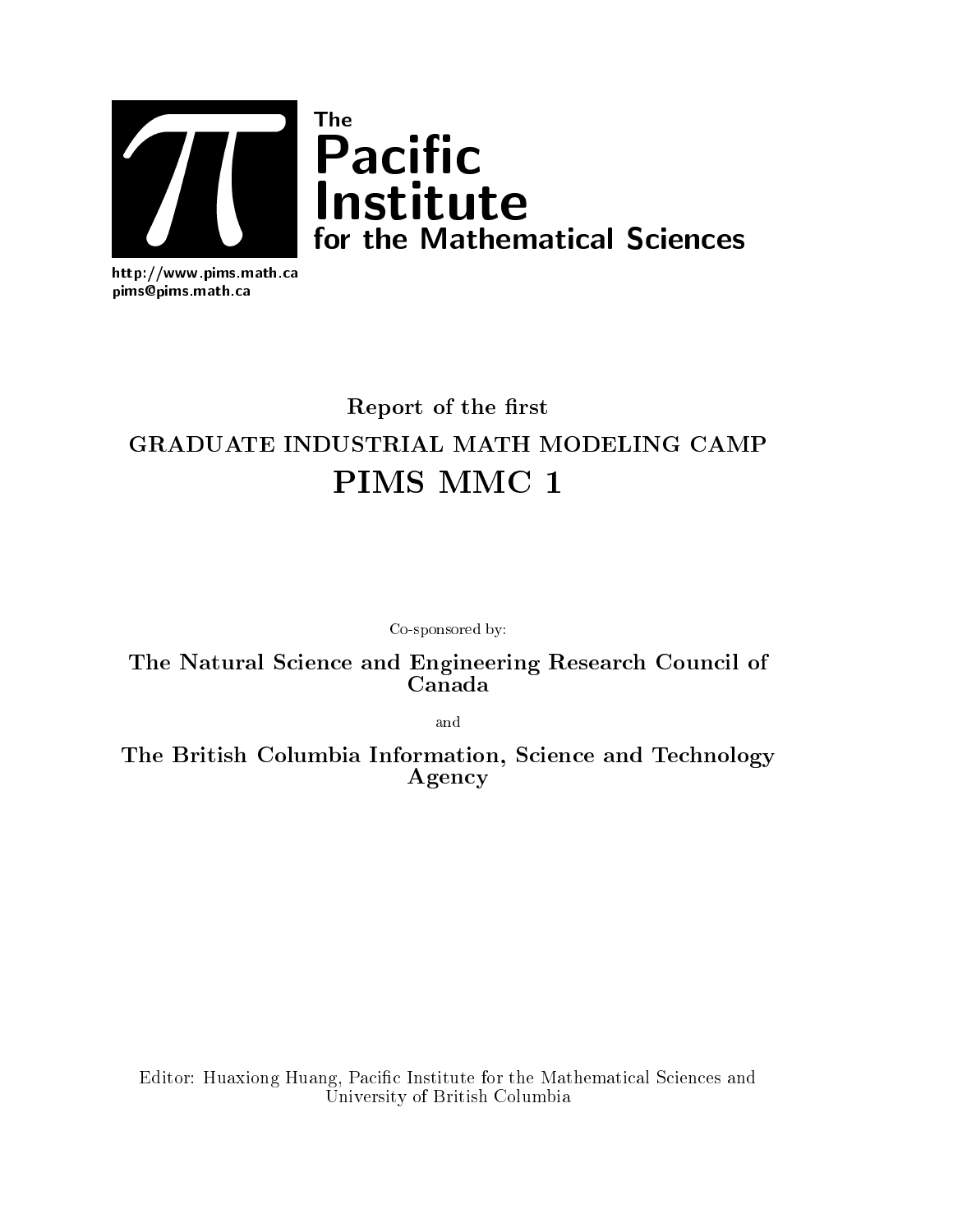## FOREWORD BY THE PIMS DIRECTOR

Over the past two years, the Pacic Institute for the Mathematical Sciences (PIMS) has worked to provide new and innovative ways to further its goals, and high on its priority list has been the training of young mathematical scientists whether they are pursuing careers in academia or in industry. The Graduate Industrial Mathematics Modeling Camp (GIMM) was conceived to provide graduate students with learning opportunities and extensive training in the modern methods of applied mathematics, in order to prepare them for the PIMS annual Industrial Problem Solving Workshop.

The first GIMM was held at Simon Fraser University, May 24 - May 29, 1998. Forty Canadian graduate and near-graduate students came to Simon Fraser University to work with five mentors on various techniques for modeling industrial problems. The following report describes the proceedings of that innovative workshop. The students came from 12 universities across Canada: SFU, UBC, UCalgary, UAlberta, UVictoria, UToronto, McGill, UWO, UWaterloo, UQuebec at Sherbrook, UManitoba and Queens University. I am pleased to announce that the program was an UNQUALIFIED success. The mentors  $\text{--as}$  well as many who were around the SFU Math, Stats and Computer Science departments— surely felt and commented on the excitement and the impressive amount of energy and commitment of the students in the group.

Following the workshop, PIMS arranged for all the students and most mentors to join the second PIMS Industrial Problem Solving Workshop which was held this year at the University of Calgary, June <sup>1</sup> - June 6. Together with <sup>a</sup> mix of faculty from various Canadian and international universities, the students had a chance to try out their newly acquired skills on industrial problems ranging from detecting land mines to modeling the finances of building planes. The level of energy and preparedness of the graduate students from the GIMM was widely remarked by many of the experienced European participants.

Workshops like this one are only possible through the very hard and selfless work of many PIMS scientists. The concept of the training camp became a reality thanks to the efforts and determination of Dr. Keith Promislow from the SFU mathematics department and Dr. H. Huang, the PIMS industrial facilitator for British Columbia. I want to express my appreciation to both of them and to all the colleagues who have helped along the way. The next Industrial Mathematics Modeling Camp will be held in the Spring of 1999 at the University of Alberta, to be followed by the  $3^{rd}$ Industrial Problem Solving Workshop to be held at the University of Victoria. We will be looking forward for the continuation of this story of dedication and success.

Dr. Nassif Ghoussoub, Director Pacic Institute for the Mathematical Sciences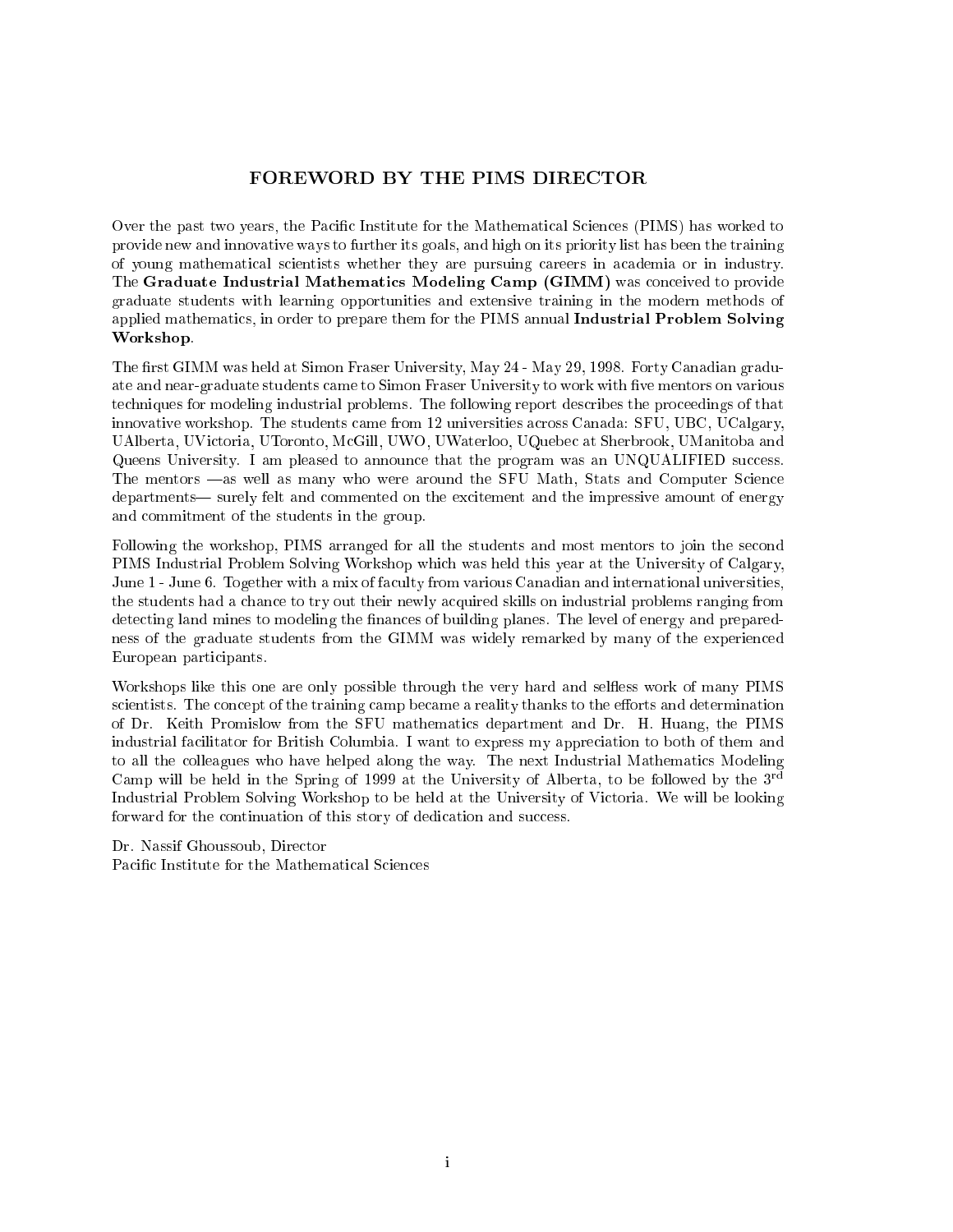## EDITOR'S PREFACE

The inaugural Graduate Industrial Mathematical Modeling Camp (GIMM) of the Pacic Institute for the Mathematical Sciences (PIMS) was held at Simon Fraser University from May 24 - May 29, 1998. Close to 40 graduate and soon to be graduate students from universities across Canada participated in the modeling camp. They were guided by five mentors from industry and universities in Canada, the United States and the United Kingdom.

The objective of the camp is to provide a stimulating environment and a valuable learning experience in innovative techniques for approaching hard industrial mathematical problems for the students prior for the students priori to their participation in the annual PIMS Industrial Problem Solving Workshop (PIMS-IPS). This year <sup>27</sup> of the participating students went on to participate in PIMS-IPS in Calgary, June 1 - June 6, 1998.

#### Format of the Modeling Camp

The format of the modeling camp followed the five-day format of PIMS-IPS so that students would know what to expect the subsequent week. On the first morning, the students were introduced to five problems presented by the mentors. The students then selected a problem they wanted to concentrate on for the remainder of the week. By the afternoon of the first day, these teams were working intensively to understand the problem. For the next three days, under the guidance of their mentors, the students devised models for attacking the problem, wrote computer programs, spent many hours in the library and often had impromptu meetings late into the night working with their teams.

The teams had a chance to exchange ideas at various breaks throughout the day. In the middle of the week, the students heard two invited presentations on industrial modeling. Les Scovell (Simons International Corporation) talked about the hard optimization problems their firm encounters when designing and building large installations (factories, mines, etc). Dr. Anthony Pierce, (Math, UBC) gave an overview of PIMS-IPS 1 and told the students what they could expect in PIMS-IPS 2. On the final day each group presented their results.

The culmination of the week's work by each team is found in this proceedings. In many cases, teams continued working on their problem after the camp; these efforts are also reported here.

#### Acknowledgments

PIMS is indebted to a number of individuals and organizations for the time and energy they put in to make the camp such a success.

- The main driving force behind the modeling camp was the organizing committee. This was the first such camp in Canada and required a huge commitment. In particular Dr. Keith Promislow (Math & Stats, SFU) who chaired the organizing committee was the real driving force behind the workshop. His dedication and organizational skills ensured that the workshop ran smoothly. ran smoothly.
- The five mentors did a wonderful job selecting appropriate problems for the students. They would often stay up late with the students working into the night and definitely infected their teams with their energy and enthusiasm.
- I wish to thank the people who helped me produce these proceedings during and after the workshop. PIMS is thankful to all teams for putting considerable efforts into writing their reports.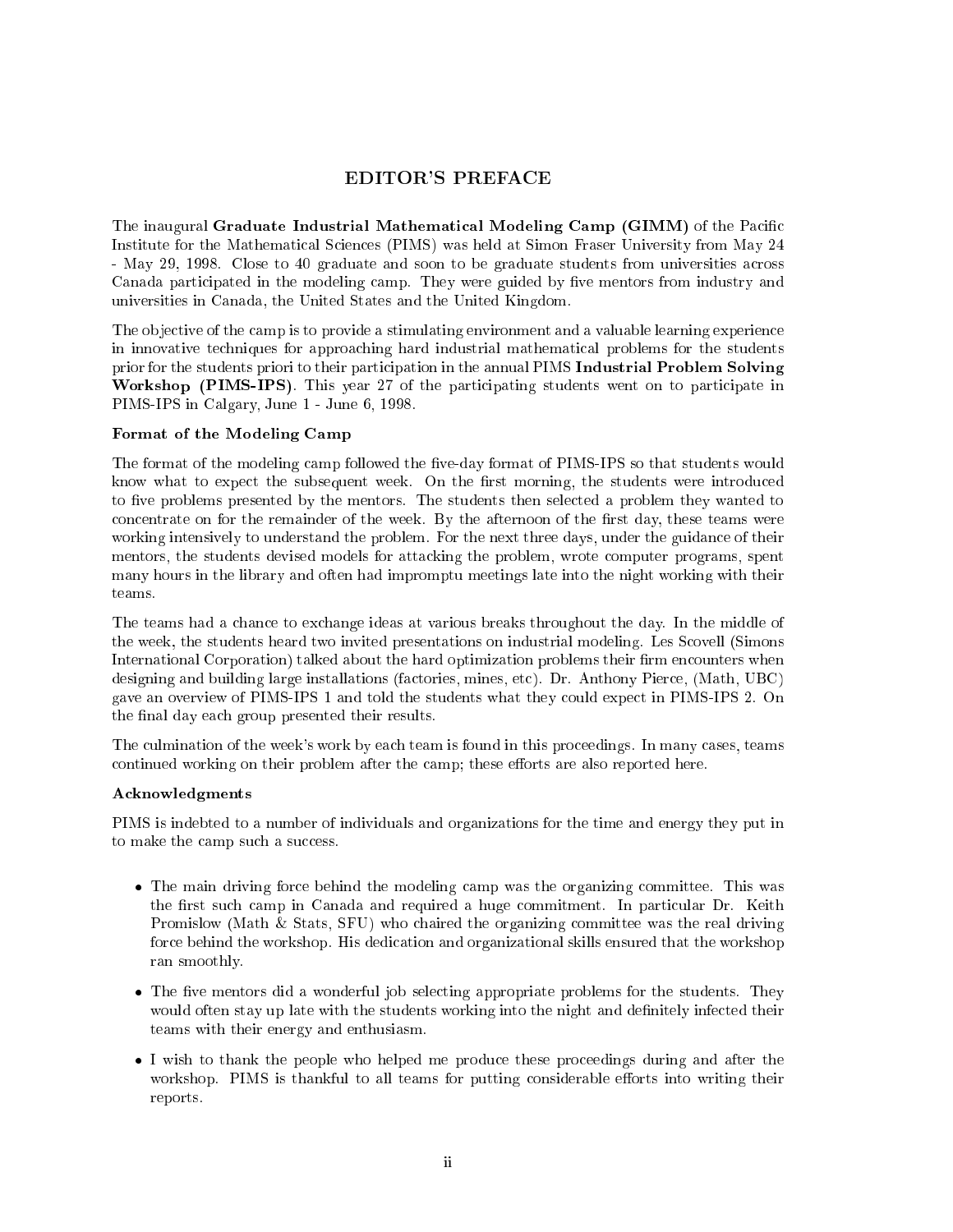- The PIMS office staff at UBC and SFU sites (Emma MacEntee, Tania Carpentier, Shannon Phillips, Thomas Uphill and Dorota Rygiel) and Michele Titcombe (Math, UBC) provided wonderful administrative assistance.
- PIMS acknowledges the Faculty of Science, the Department of Math & Stats Computer, the School of Computing Science, and the Institute of Applied Algorithms and Optimization Research all at SFU for providing many resources for the camp.

#### Structure of this Proceedings

We intend to use this proceedings to document the first PIMS graduate industrial mathematics modeling camp as well as to provide some insights on mathematical modeling in a workshop setting. A short introduction of the workshop, given by K. Promislow, is followed by five separate reports. Each report gives a statement of the problem and then the various approaches taken in attacking the problem. A list of the participants is included at the end of this proceedings. I would like to apologize in advance for any errors that have crept into any report.

Dr. Huaxiong Huang, Editor Pacic Institute for the Mathematical Sciences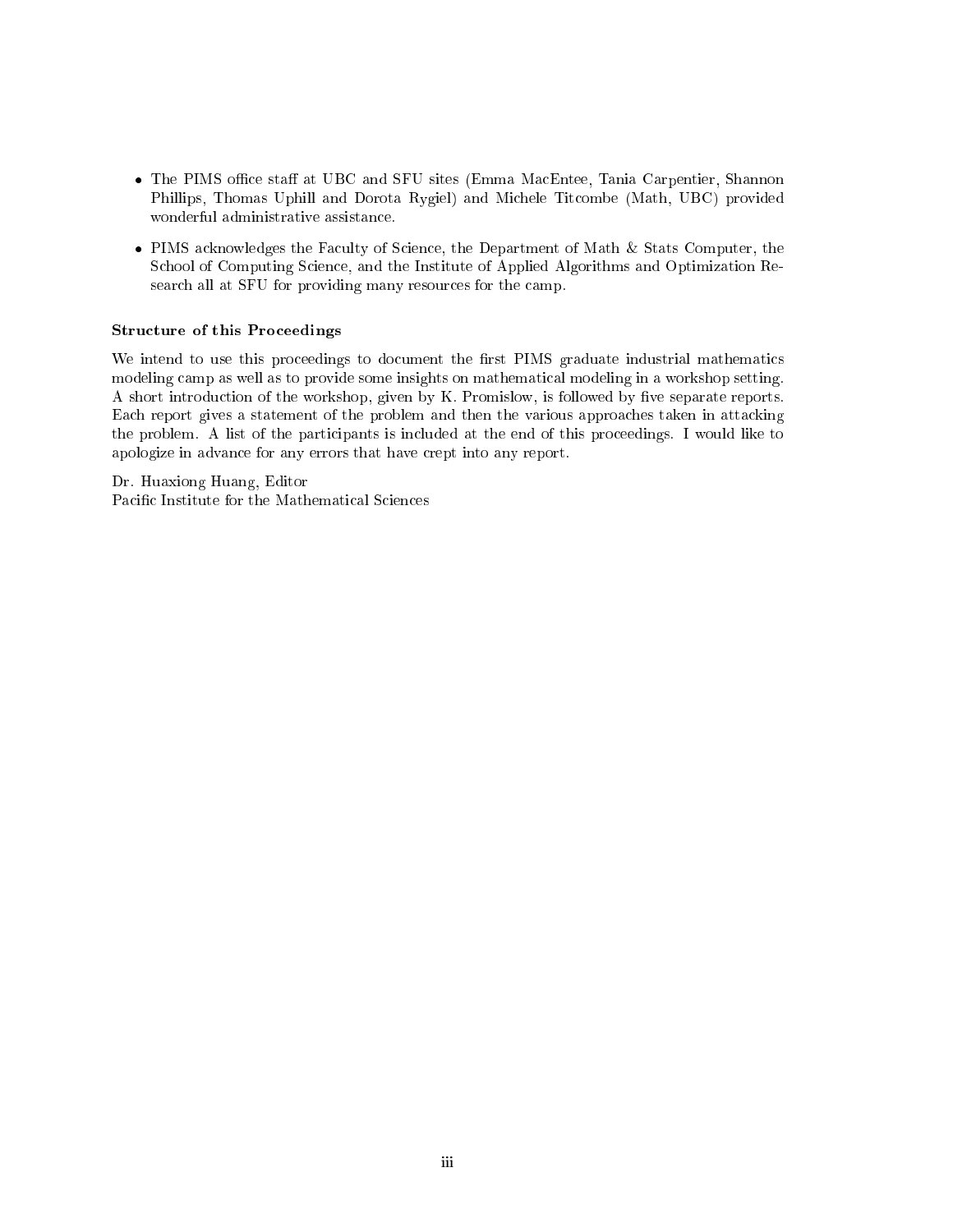# **Contents**

| $\mathbf{1}$   | Introduction                           |                                                                                                                                                                                                                                                                                                                                                                                                                                                                                                                                                                                                                                                                                                                                                                                                                                                                                                           |                                                                                                 |
|----------------|----------------------------------------|-----------------------------------------------------------------------------------------------------------------------------------------------------------------------------------------------------------------------------------------------------------------------------------------------------------------------------------------------------------------------------------------------------------------------------------------------------------------------------------------------------------------------------------------------------------------------------------------------------------------------------------------------------------------------------------------------------------------------------------------------------------------------------------------------------------------------------------------------------------------------------------------------------------|-------------------------------------------------------------------------------------------------|
| $\bf{2}$       | $2 - 1$<br>2.2<br>23<br>$2 - 4$<br>2.5 | <b>Traffic Signals</b><br>The Problem enterpreteration of the contract of the contract of the Problem enterpreteration of the Problem of The Problem of the Problem of the Problem of the Problem of the Problem of The Problem of The Problem of The Pr<br>$2 - 2.1$<br>$2 - 2.2$<br>$2 - 2.3$<br>.<br>The most model in the most model in the most model in the most model in the most model in the most model in th<br>Testing<br>Conclusion and a contract of the contract of the contract of the contract of the contract of the contract of the contract of the contract of the contract of the contract of the contract of the contract of the contract of t<br><b>Future Work</b> by the contract of the contract of the contract of the contract of the contract of the contract of the contract of the contract of the contract of the contract of the contract of the contract of the contract | $2-0$<br>$2 - 1$<br>2 2<br>$2\,$ $2\,$<br>$2-4$<br>$2\hbox{--}6$<br>$2-6$<br>$2 - 7$<br>$2 - 7$ |
| 3              |                                        | <b>Optimal Policies for Queueing Systems</b>                                                                                                                                                                                                                                                                                                                                                                                                                                                                                                                                                                                                                                                                                                                                                                                                                                                              | $3-0$                                                                                           |
|                | 31                                     | Modeling a Queueing System - Simulation Approach                                                                                                                                                                                                                                                                                                                                                                                                                                                                                                                                                                                                                                                                                                                                                                                                                                                          | $3-1$                                                                                           |
|                |                                        | 311                                                                                                                                                                                                                                                                                                                                                                                                                                                                                                                                                                                                                                                                                                                                                                                                                                                                                                       | $3 - 1$                                                                                         |
|                |                                        | $3 \cdot 1 \cdot 2$                                                                                                                                                                                                                                                                                                                                                                                                                                                                                                                                                                                                                                                                                                                                                                                                                                                                                       | $3\!\cdot\!2$                                                                                   |
|                |                                        | $3 - 1.3$                                                                                                                                                                                                                                                                                                                                                                                                                                                                                                                                                                                                                                                                                                                                                                                                                                                                                                 | $3-2$                                                                                           |
|                |                                        | $3 - 1.4$                                                                                                                                                                                                                                                                                                                                                                                                                                                                                                                                                                                                                                                                                                                                                                                                                                                                                                 | $3-4$                                                                                           |
|                | 32                                     | Queueing Problem for an Open System - Discrete Approach                                                                                                                                                                                                                                                                                                                                                                                                                                                                                                                                                                                                                                                                                                                                                                                                                                                   | 35                                                                                              |
|                |                                        | Introduction<br>$3 - 21$                                                                                                                                                                                                                                                                                                                                                                                                                                                                                                                                                                                                                                                                                                                                                                                                                                                                                  | $3-5$                                                                                           |
|                |                                        | $3 - 2.2$                                                                                                                                                                                                                                                                                                                                                                                                                                                                                                                                                                                                                                                                                                                                                                                                                                                                                                 | $3\,$ $5\,$                                                                                     |
|                |                                        | $3 - 2 - 3$                                                                                                                                                                                                                                                                                                                                                                                                                                                                                                                                                                                                                                                                                                                                                                                                                                                                                               | $3-5$                                                                                           |
|                |                                        | $3 - 2$ 4                                                                                                                                                                                                                                                                                                                                                                                                                                                                                                                                                                                                                                                                                                                                                                                                                                                                                                 | $3-6$                                                                                           |
|                |                                        | $3 - 2.5$                                                                                                                                                                                                                                                                                                                                                                                                                                                                                                                                                                                                                                                                                                                                                                                                                                                                                                 | $3-6$                                                                                           |
|                |                                        | $3 - 2.6$                                                                                                                                                                                                                                                                                                                                                                                                                                                                                                                                                                                                                                                                                                                                                                                                                                                                                                 | $3-8$                                                                                           |
|                | 3 <sub>3</sub>                         | Single Server Re-entrant Systems - Continuous Approach                                                                                                                                                                                                                                                                                                                                                                                                                                                                                                                                                                                                                                                                                                                                                                                                                                                    | $3\cdot 9$                                                                                      |
|                |                                        | $3 - 31$<br>Introduction                                                                                                                                                                                                                                                                                                                                                                                                                                                                                                                                                                                                                                                                                                                                                                                                                                                                                  | $3-9$                                                                                           |
|                |                                        | $3 - 3.2$                                                                                                                                                                                                                                                                                                                                                                                                                                                                                                                                                                                                                                                                                                                                                                                                                                                                                                 | 39                                                                                              |
| $\overline{4}$ |                                        | <b>Synchrony of Pituitary Cells</b>                                                                                                                                                                                                                                                                                                                                                                                                                                                                                                                                                                                                                                                                                                                                                                                                                                                                       | $4-0$                                                                                           |
|                | $4 - 1$                                |                                                                                                                                                                                                                                                                                                                                                                                                                                                                                                                                                                                                                                                                                                                                                                                                                                                                                                           | $4 - 1$                                                                                         |
|                |                                        | $4 - 1.1$                                                                                                                                                                                                                                                                                                                                                                                                                                                                                                                                                                                                                                                                                                                                                                                                                                                                                                 | $4 - 1$                                                                                         |
|                |                                        | 4-1-2                                                                                                                                                                                                                                                                                                                                                                                                                                                                                                                                                                                                                                                                                                                                                                                                                                                                                                     | $4 - 1$                                                                                         |
|                |                                        | 4 1 3                                                                                                                                                                                                                                                                                                                                                                                                                                                                                                                                                                                                                                                                                                                                                                                                                                                                                                     | $4 - 1$                                                                                         |
|                | 42                                     |                                                                                                                                                                                                                                                                                                                                                                                                                                                                                                                                                                                                                                                                                                                                                                                                                                                                                                           | 4.2                                                                                             |
|                |                                        | $4 - 2.1$                                                                                                                                                                                                                                                                                                                                                                                                                                                                                                                                                                                                                                                                                                                                                                                                                                                                                                 | $4-2$                                                                                           |
|                |                                        | The Li-Rinzel Model<br>4.99                                                                                                                                                                                                                                                                                                                                                                                                                                                                                                                                                                                                                                                                                                                                                                                                                                                                               | 4.3                                                                                             |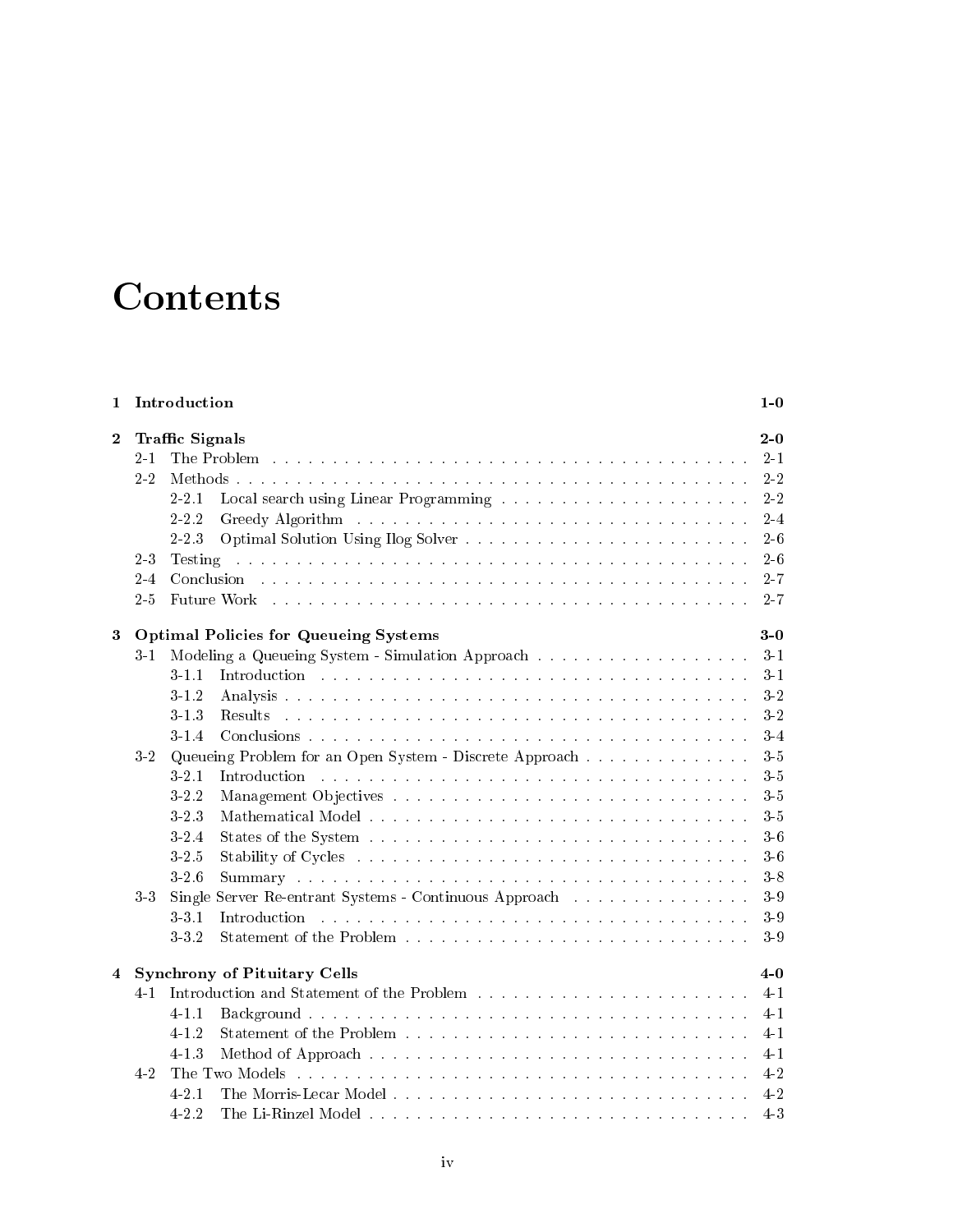### CONTENTS v

|             | 4.3   |                                                                                                                                                                                                                                         |                |
|-------------|-------|-----------------------------------------------------------------------------------------------------------------------------------------------------------------------------------------------------------------------------------------|----------------|
|             |       | 4.3.1                                                                                                                                                                                                                                   |                |
|             |       | 432                                                                                                                                                                                                                                     |                |
|             | $4-4$ | Conclusion and an arrangement of the concentration of the concentration of the concentration of the concentration of the concentration of the concentration of the concentration of the concentration of the concentration of           | $-4-7$         |
| $5^{\circ}$ |       | Air Impact on Green Sand                                                                                                                                                                                                                | $5-0$          |
|             | $5-1$ |                                                                                                                                                                                                                                         |                |
|             | 52    | Physical properties and assumptions entertainment of the set of the set of the set of the set of the set of the set of the set of the set of the set of the set of the set of the set of the set of the set of the set of the           |                |
|             | 53    |                                                                                                                                                                                                                                         |                |
|             |       | Conservation of Mass and Momentum resources in the conservation of Mass and Momentum resources in the conservation of $\mathbb{R}^n$<br>531                                                                                             | 5 <sub>3</sub> |
|             |       | Non-dimensionalization responses responses responses responses responses responses responses responses responses responses responses responses responses responses responses responses responses responses responses responses<br>5.3.2 | $5-3$          |
|             |       | 533                                                                                                                                                                                                                                     | $5-4$          |
|             | $5-4$ | Analysis a care a care a comparative comparative comparative comparative comparative comparative comp                                                                                                                                   | $5-4$          |
|             | 5.5   |                                                                                                                                                                                                                                         | $5-5$          |
|             | 56    | Recommendations in the contract of the contract of the contract of the contract of the contract of the contract of the contract of the contract of the contract of the contract of the contract of the contract of the contrac          | -5-5           |
| 6           |       | Surface Tension in a Flowing Fluid                                                                                                                                                                                                      | $6-0$          |
|             | $6-1$ |                                                                                                                                                                                                                                         |                |
|             | $6-2$ |                                                                                                                                                                                                                                         | $6-1$          |
|             | 63    | Numerical Solution of the Partial Differential Equation 6-2                                                                                                                                                                             |                |
|             | $6-4$ |                                                                                                                                                                                                                                         |                |
|             | 6.5   |                                                                                                                                                                                                                                         |                |
|             |       |                                                                                                                                                                                                                                         |                |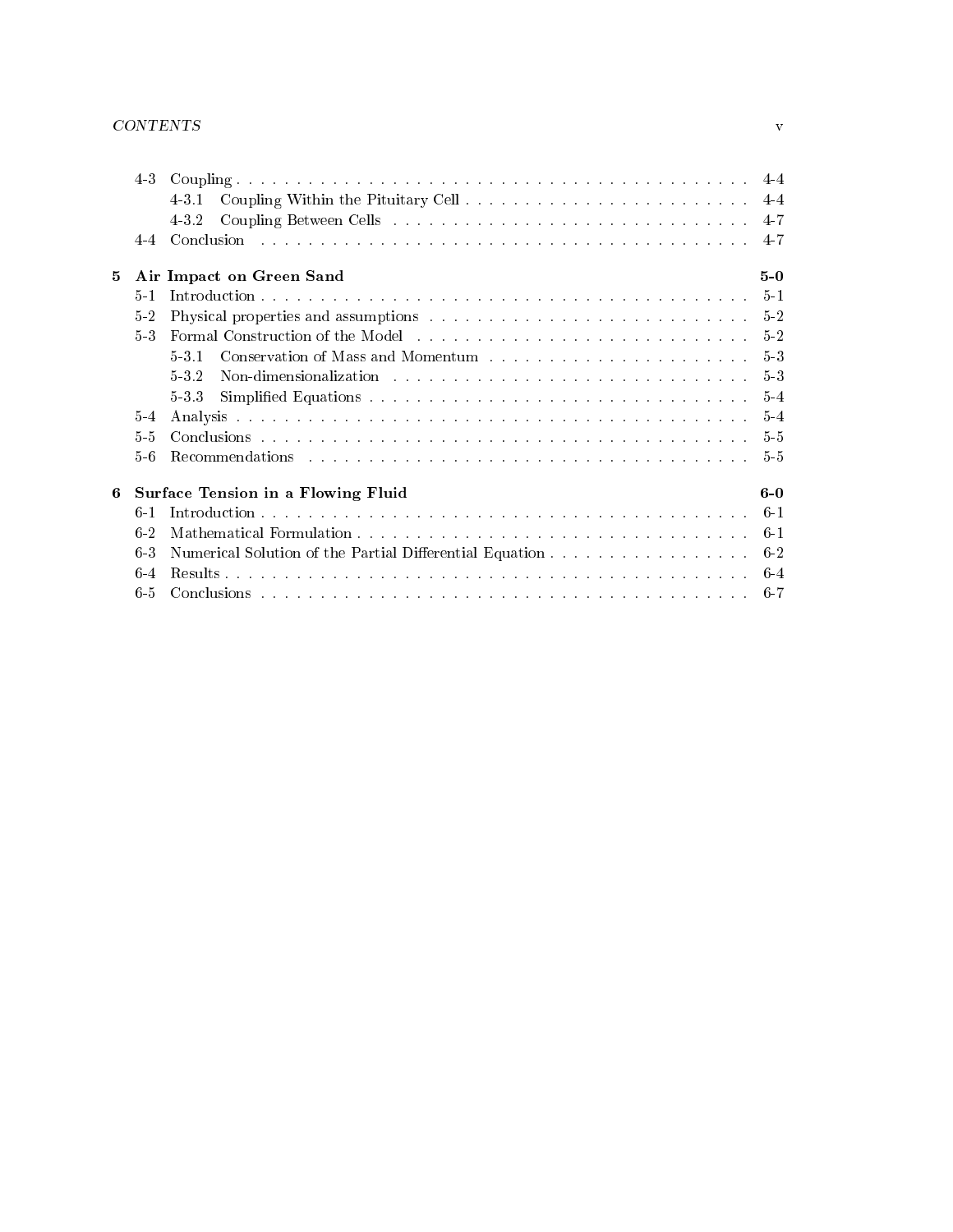## Chapter <sup>1</sup>

# Introduction

Mathematical modeling is the process of breaking apart a physical problem or process into its irreducible parts, making a mathematical cast of each piece, and attempting to reconstruct the resultant odd bits into a whole with some functionality. It is by nature a trial-and-error, iterative, brainstorming, sociable, frustrating, and at times, gratifying task. The goal of this camp was to provide graduate students in the mathematical sciences with a taste of this peculiar elixir; not unlike an intoxicating first visit to the country whose native language and culture one has studied from afar.

A total of 36 graduate and near-graduate students from 12 Universities across Canada participated in this inaugural event. Mentors from Kodak, University of Minnesota, University of Southampton, UBC, and SFU each presented a favorite modeling problem to the students, who through selfselection were divided into groups of seven to ten. For five intensive days, under the gentle guidance of their mentor, each team broke down and built up models of their process. The event culminated with the oral presentations and a written report from each group.

The modeling camp was one part of the PIMS Industrial Forum, and as such the students immediately continued their mathematical modeling efforts at the PIMS Industrial Problem Solving Workshop at the Univeristy of Calgary, June 1-6 (PIMSIPS 2). Together with a mix of faculty from various universities they worked in teams on problems straight from industry.

As a whole the program was highly successful. The group had great excitement and energy; remarkable even to several long-time participants in such events. Each of the mentors went out of their way to remark on the considerable progress their team had made. Indeed, Chris Budd  $-$  an an member of the original Oxford Study Group, now the preeminent European Study Group and the organizer of a recent meeting in Bath, England – indicated that they may adapt the PIMS Forum style (mentored graduate student camp as warm-up for a mixed faculty-grad student industrial session) to their ongoing effort.

The written reports are compiled in the sequel. It is hoped that they will provide some insight into the process of model building and guidance for those who endeavor to establish a mathematical modeling camp or classroom course.

Keith Promislow Chair, Organizing Committee Department of Mathematics and Statistics Simon Fraser University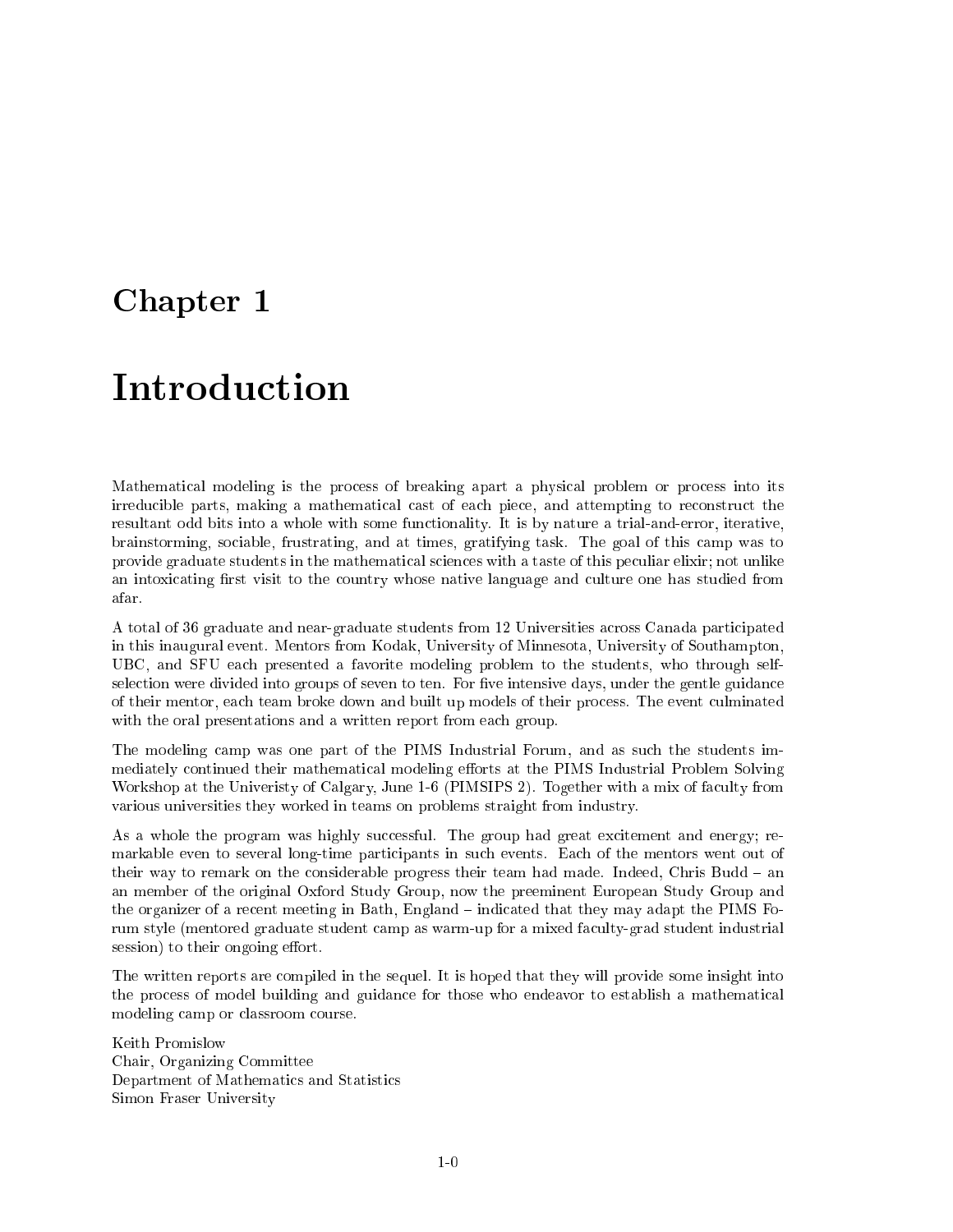## Chapter <sup>2</sup>

# **Traffic Signals**

Participants: L. Goddyn (Mentor), A. Amariei, D. Gaur, K. Hare, K. Kwok, J. Madden, S. Mitrovic-Minic, R.W. Tse

**PROBLEM STATEMENT:** The problem is one of sequencing the cycle of a traffic light at a large intersection. Certain pairs of traffic movements are forbidden to occur simultaneously (eg. East-North left-hand turn time interval should be disjoint from the West straight through time interval). The problem is to find a sequencing of the lights of shortest possible duration avoiding such forbidden conflicts. This problem is closely related to the computation of a difficult and unexplored graph parameter called "star-chromatic number".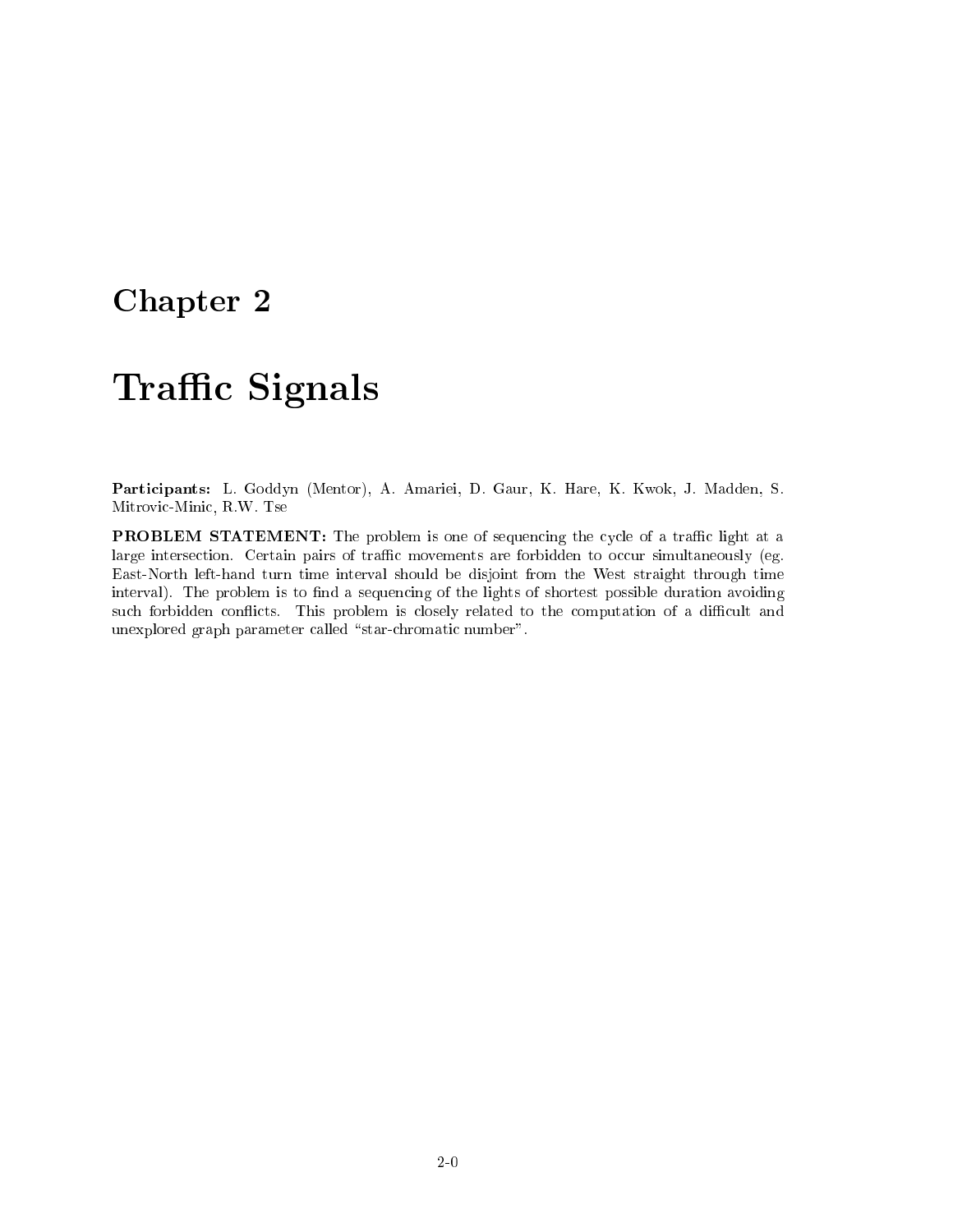#### $2 - 1$ The Problem

The problem is one of specifying an efficient sequence for traffic lights at a major intersection. We make the following simplifying assumptions regarding the traffic flow at this intersection: that it is stable and that the intersection is isolated from other major intersections. These assumptions eliminate from consideration intersections at which traffic flow changes a great deal over a short period of time and those intersections whose traffic flow is strongly influenced by the traffic flow at nearby intersections. A reasonable example of such an intersection would be an intersection of suburban arterial roads, which tend to have few signals on them except where they intersect with other arterial roads. We would like to determine a cyclic patter for the traffic lights that maximizes throughput of cars and minimizes wait time, while disallowing combinations of traffic flows that would tend to cause accidents due to conflict of right-of-way.

We construct a graph-theoretic model for the problem. Each vehicle enters an intersection from one of k directions (e.g., North, South, East, West), and wishes to leave in one of these k directions. We disallow U-turns, so there are  $k(k-1)$  such pairs. Each of these pairs (e.g.:N-W, E-W, E-S) is called a *transition*. Certain pairs of transitions are forbidden to occur simultaneously, so as to avoid conflict of right-of-way. For example, an E-S left-hand turn would be forbidden during a S-N green light. We represent the forbidden-pair information with an undirected graph, where transitions correspond to vertices and two vertices are joined by an edge if and only if the corresponding transitions are not allowed to occur at the same time. When formulated in this fashion, the problem is closely related to the problem of coloring vertices in a graph, where two adjacent vertices (ones which are connected by an edge) are not allowed to be assigned the same color.

If we assume that the traffic flows from each approaching road are uniform, the problem reduces to determining the *star-chromatic* number of a graph. In the case of non-uniform traffic flows, we associate a weight with each node, corresponding to (for example) the number of cars per cycle which pass through the intersection on the associated path. The problem is now one of arranging the arcs on a circle of minimum radius such that arcs corresponding to the adjacent nodes do not

In Vancouver, only a restricted set of transition sequences are seen in practice. Generally, a leftturn signal appears before the straight-through green light. However, in our problem we make no restrictions on the ordering of transitions.

We will also impose more simplifying (and less realistic) assumptions. We suppose that there are no sensors in the road way to test for the presence of cars, so that the traffic signals' pattern will not change in response to current conditions. All allowed transitions are explicitly signaled (so that, for example, we do not allow right turns into traffic when the signal is red). We further decree that the signals shall change according to a fixed cyclic sequence having a fixed period.

In each cycle, each transition v shall be allotted one contiguous time interval  $I(v)$  of duration  $P(v)$ , during which the traffic signal permitting v is green. We may view  $I(v)$  as an arc of length  $P(v)$  in a circle S. Thus our problem can be formulated as follows:

Given a graph G with Vertex weights P, our problem is to find a mapping I from the vertices  $V(G)$ to the set of intervals of a circle S, such that

- 1. the interval  $I(v)$  has length  $P(v)$ ,
- 2. if uv is an edge of G then  $I(u)$  and  $I(v)$  must be disjoint,
- 3. the circumference of  $S$  is as small as possible.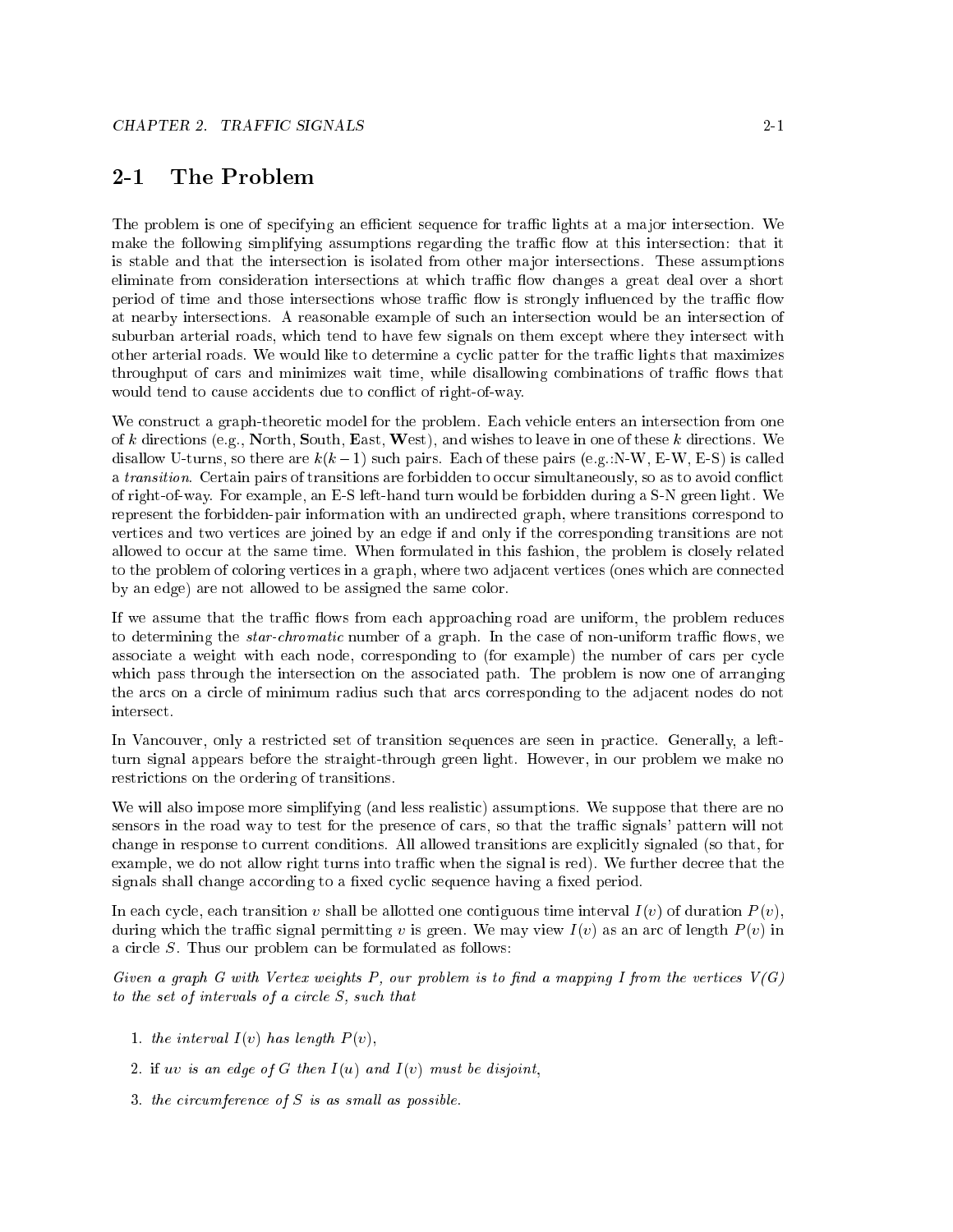We shall call the minimum possible circumference of S the weighted-star-chromatic number of  $(G, P)$ . Some study has been made of the star-chromatic number in the case where  $P$  is uniform. However, we are not aware of any algorithm for estimating the star-chromatic number, even for this special case.

This report is organized as follows. In section 2-2, we will describe the methods which we have used to solve the problem. In section 2-3, we will present and discuss some results for the techniques used. In section 2-4 we will present our conclusions, and in section 2-5 we will comment on the ways in which this work could be extended to make it more applicable to real-world problems.

#### $2 - 2$ **Methods**

We investigated three different approaches, as follows:

- Using local search to improve an initial feasible solution. Most of the work in this approach was in the formulation of the linear program which computes the next move to be made.
- Two slightly different greedy algorithms.
- Calculating the optimal solution using a commercial  $C++$  optimization library. We modeled the problem as a set of the disjunctive constraints which have to be satisfied.

The first two approaches try to find the circle of minimum circumference, whereas the greedy algorithm tries to fit the arcs on the shortest possible interval. These two approaches correspond to calculating the weighted star chromatic number and calculating the weighted chromatic number.

The reason for investigating approaches other than calculating the optimal value directly is that calculating the chromatic number is known to be NP-hard and thus the number of steps required to calculate the optimal solution goes up exponentially with the size of the problem. Since calculating the star-chromatic and weighted star-chromatic numbers are clearly problems that are at least as hard as calculating the chromatic number, it is not considered feasible in general to find optimal solutions. Thus, while we calculated optimal solutions where possible so as to determine the effectiveness of our heuristic approaches, these heuristics are not expected to find the optimal answer in general.

#### 2-2.1 Local search using Linear Programming

The problem of minimizing the signal plan cycle (and maximizing intersection throughput) can be solved by finding the weighted star-chromatic number of the conflict graph. In this section we present a local search heuristic for calculating the star-chromatic number of a graph.

 $G$ iven  $(G, I)$  and any orientation  $G$  there is a nilear program LP (to be described later) whose solution is an upper bound of the star-chromatic number of G.

Our goal is to find an orientation of  $\vec{G}$  or G which minimizes or nearly minimizes the upper bound of the star-chromatic number. The LP is feasible provided  $\vec{G}$  has no directed circuits. Thus an initial solution is obtained by ordering the vertices of  $G$  and orienting all edges toward the larger endpoint. Upon solving  $L\llcorner_{\vec{G}},$  another orientation  $G^*$  is obtained by reversing some arc of  $G$  . This arc is chosen from a list of candidate arcs either randomly or via a meta-heuristic such as tabu search (see below). The list of candidate arcs is obtained by analyzing the dual optimum of  $LP_{\vec{G}^*}$ . (Any arc e whose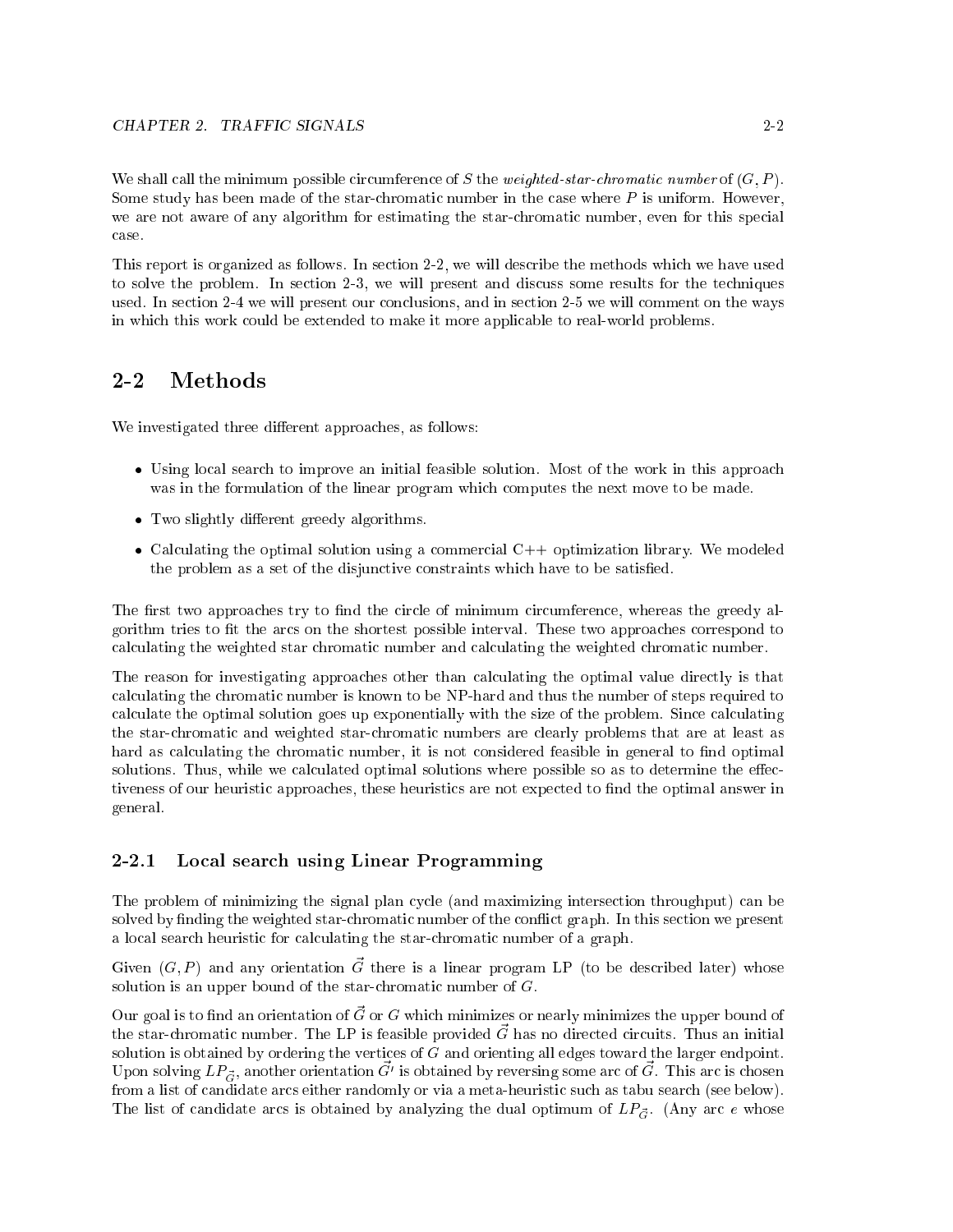dual variable for  $w_e \le x_e$  is non-zero is a candidate for reversing.) The new LP is obtained from  $LP_{\vec{G}}$  by multiplying the appropriate column of M by -1.

The heuristic can be described as follows:

- Step 1: Find an initial solution, i.e., an initial graph orientation  $\vec{G}$ .
- Step 2: Find an upper bound of the star-chromatic number by using the linear program corresponding to  $\tilde{G}$ .
- Step 3: Reverse the orientation of one edge in  $\vec{G}$ . Go to Step 2.

The choice of the edge to be reversed in Step 3 can be made in several different ways. One possibility is a simple random selection, after which the algorithm will continue from this new solution regardless of the solution's optimal value. The randomness of the choice can be constrained to get better solutions. Another possibility is to implement a tabu search algorithm which will guide the moves  $\mathfrak n$  only and  $\mathfrak a$  and  $\mathfrak a$  from  $G_{-}$  to  $G_{-}$  in the following way.

- Calculate the upper bounds of the star-chromatic number (solve LPs) for all graphs each of which is made by reversing the orientation of a single edge from the list of candidate edges. These graphs comprise the neighborhood of the current solution  $\vec{G}$ .
- $\bullet$  twove from the current solution  $G$  to the best neighbor  $G$ , i.e., to the neighbor with the smallest upper bound for the star-chromatic number.

The procedures were coded in C, using the 1p\_solve package at

http://ucsu.colorado.edu/ $\tilde{x}u$ /software/lp/lp\_solve.html with a *Maple* front end. For graphs having fewer than a few dozen edges, one thousand iterations of the process seems to be sufficient to produce an optimal or nearly optimal solution.

#### Linear Program for calculating an upper bound of the star-chromatic number

Given  $(G, P)$  we compute edge weights  $w_{uv} = [P(u) + P(v)]/2$ . For each orientation  $\vec{G}$  of G we consider the LP with variables t and  $\{x_e : e \in E(\vec{G})\}$ :

 $LP_{\vec{G}}$ : minimize t subject to (1)  $w_e \le x_e \le t - w_e$ , for each arc e of  $\vec{G}$ , (2)  $\sum_{e \in C}$  sgn $(C, e)x_e = 0$ , for each circuit C of G.

Here sgn( $C, e$ ) = + 1 depends on whether e is directed in the same or opposite direction as (a fixed orientation of  $)$   $C$ .

Only a *flow-space* basis of  $m - n + 1$  circuits C need appear in (2), where n and m are the numbers of vertices and edges of  $G$ . (The set of fundamental circuits of any spanning tree of  $G$  will suffice.) Hence the LP has  $3m - n + 1$  constraints on  $m + 1$  variables. Any feasible solution  $(x, t)$  of  $LP_{\sigma}$ corresponds to a legal sequencing  $y : V(G) \to S$  of green lights over a time circle S of circumference t. We obtain y form x by solving  $yM = x$ , where M is the constraint matrix of (2), and reducing y modulo t.

Any solution  $x$  of (2) is called a *tension* or *potential*. Kirchoff and others studied potentials in the context of electrical networks. One can derive from their work that the minimum possible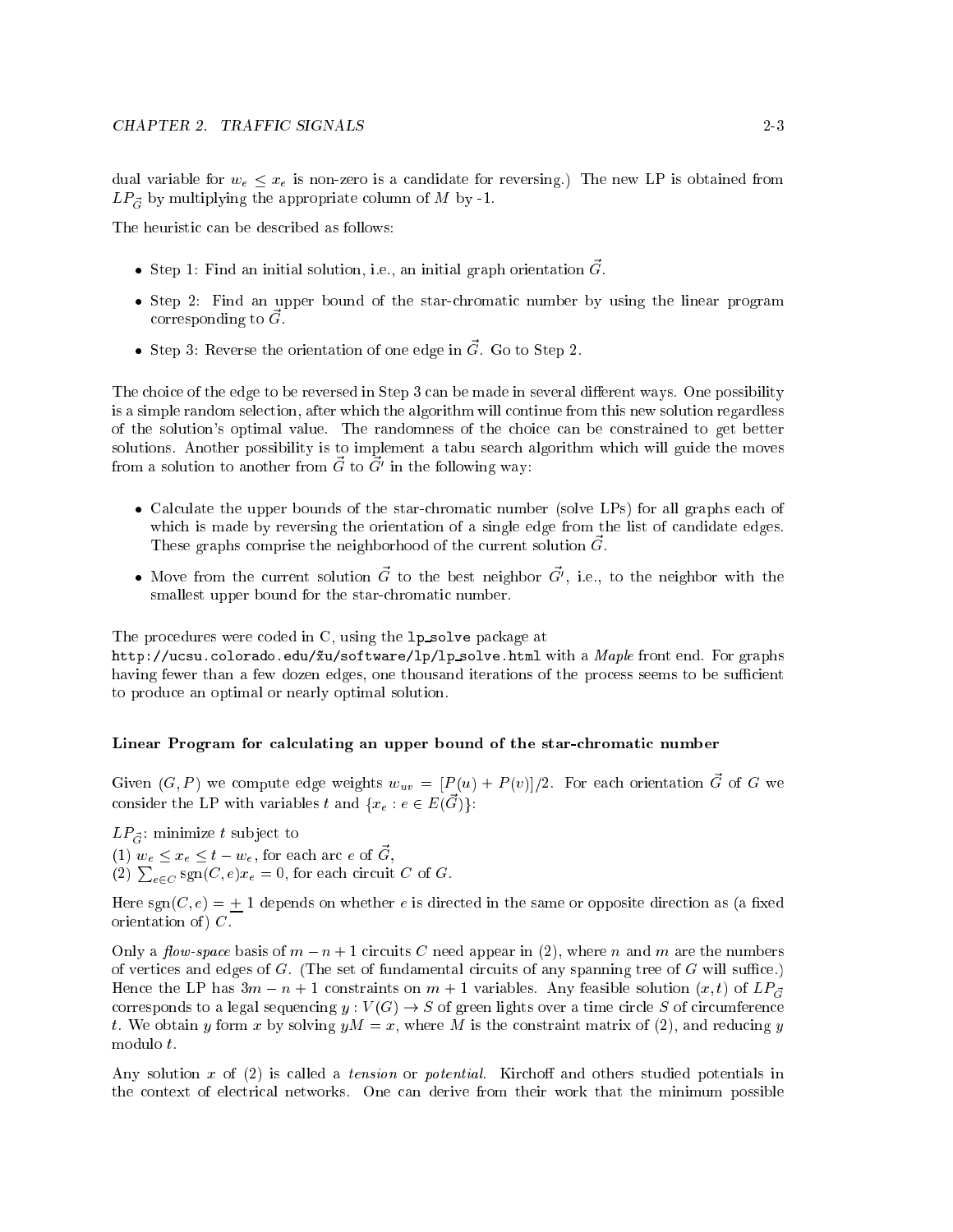circumference for a given  $(G, P)$  is exactly

$$
\min_{\vec{G}} \min\{t : (t, x) \text{ satisfy (1) and (2)}\}
$$

Our strategy here is to seek an orientation  $\vec{G}$  of G which minimizes or nearly minimizes the value of  $LP_{\vec{G}}$ . The method is described in the previous section.

#### Greedy Algorithm  $2 - 2.2$

The basic idea of these heuristics is to pick the `most problematic' vertex to add to the partial solution at all times. The idea is that the vertices which have the greatest number of conflicts, largest weights, etc. should be added early rather than late. If they are added late in the process, the program may not be able to overlap the vertices' associated segments with any other, and thus large intervals will be appended to the end of the interval. A sketch of the algorithms follows: Pick the first vertex with  $(1)$  largest weight and  $(2)$  highest degree.

The difference between the two greedy algorithms is in the method of selecting the node to be placed at each iteration. The priorities for vertex selection for Method 1 are as follows:

- 1. Vertex with the largest number of con
icts with vertices already placed
- 2. Vertex with the largest weight
- 3. Vertex with the highest degree

Method 2 is similar to Method 1, the only difference being that the priorities used in Method 1 are ordered 2, 1, 3.

Once a vertex has been selected, its corresponding line segment then must be placed on the interval. We want to do this in such a way as to minimize the total length of the interval. Thus, we place the start of the vertex's segment as close to zero as possible, and allow the segment to overlap with any non-con
icting segments.

To do this, we must avoid conflicts with segments that have already been placed. (Once a segment has been placed, it is not moved.) We try to fit the current segment after each conflicting segment. To maximize efficiency, we maintain a list of the conflicting segments, sorted in increasing order to the right endpoint of each segment. If the segment won't fit, we move on to the next conflicting segment and try again.

#### Using cliques

A clique in the conflict graph yields a lower bound on the length of the traffic light cycle. Specifically, since all members of a clique conflict with one another, the cycle cannot be any shorter than the sum of the weights of the elements of the clique.

This fact implies that one should employ a preprocessing step consisting of nding the clique of maximum weight and placing the elements of this clique one after another. We note that the clique of maximum weight and the clique containing the largest number of vertices may not be the same, since the vertices are weighted. However, finding the maximum-weight clique is almost certainly NP-hard, since we know that finding a maximal clique, which appears to be easier, is NP-hard.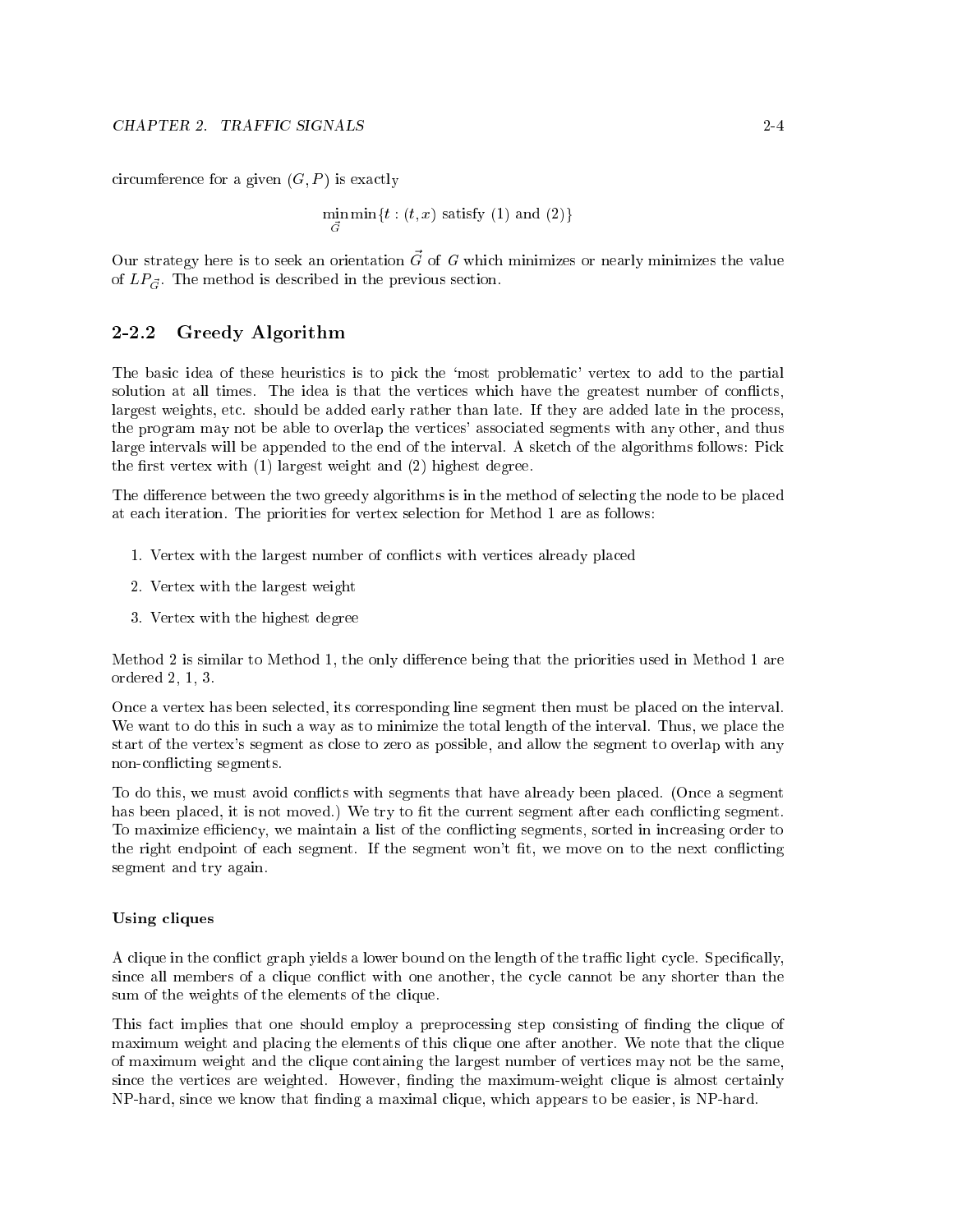Nevertheless, a limited version of this preprocessing step may be both useful and feasible. If we restrict ourselves to finding the clique of maximum weight of three or fewer nodes, for example, this can be accomplished in  $O(n^2)$  time by checking all combinations of three nodes, which takes  $n(n-1)(n-2)$  steps. Since the greedy algorithms, for example, are also in  $O(n^2)$  on dense graphs, doing this is 'free', asymptotically speaking, and yields a solution that is at least as good, and in general better, than a solution which starts from an arbitrary vertex. In the current implementation, we use a trivial form of this preprocessing by choosing the clique of maximum weight of size 1.

#### Some result on local optimality

In this section we will argue that the solution produced by the greedy algorithm cannot be compacted any more (or at least not in a straightforward fashion; we do not claim that the greedy algorithm yields an optimal answer). We will assume that the reader is familiar with the basic results about interval graphs (for a nice introduction see Graph Theory by West). Consider the solution obtained by the greedy algorithm. If we construct a graph in which the nodes are the intervals and edges correspond to overlapping intervals, then the graph is an Interval Graph. Interval graphs have perfect elimination orderings. This means that we can compute the shortest interval needed to represent the interval graph on the number line in polynomial time.

Without loss of generality we can assume that the shortest interval on which the interval graph can be laid out starts at 0. The greedy algorithm tries to fit the next interval at the earliest possible location. This constraint tells us that it is not possible to move the interval any more to the left, and thus reduce the total width. In fact it can be shown that the greedy algorithm computes the perfect elimination ordering. This implies that the solution obtained by the greedy algorithm cannot be compacted, and is therefore locally optimal.

#### Compressing the solution onto a circle

Given a solution on the interval, the following procedure places the solution on the circle. In the process, it tries to decrease the circumference of the circle from its initial value of the length of the interval. This is accomplished by allowing segments to \wrap around" the endpoints of the interval, which are now identified as a single point on the circle.

Case 1: Only 1 interval touches the boundary, say  $x$ .

- (a) We save  $S \max(\text{intervals } \neq x)$ .
- (b) Look at all intervals adjacent to x in the graph, and calculate  $min(start(y) end(x)) \neq 0$ (mod  $S$ ). For all y adjacent to x such that  $surr(y) = end(x)$ , we put y into A.
- (c) For all  $x \in \mathcal{A}$  repeat (b).
- (d) Terminate when either the original x appears in  $A$  (in which case we have a tight circle, and we cannot compress), or  $\mathcal{A} = \emptyset$ , in which case we compress by the minimum of all the numbers calculated.

Case 2: If there is more than one interval then we calculate this value for each of them and compress by the minimum of all of them.

We repeat this process until no more compressions are possible.

<sup>&</sup>lt;sup>1</sup>Note if we wrap around the circle *n* times, to get there we use  $(s \text{tar}(y) - \text{end}(x))/n$ .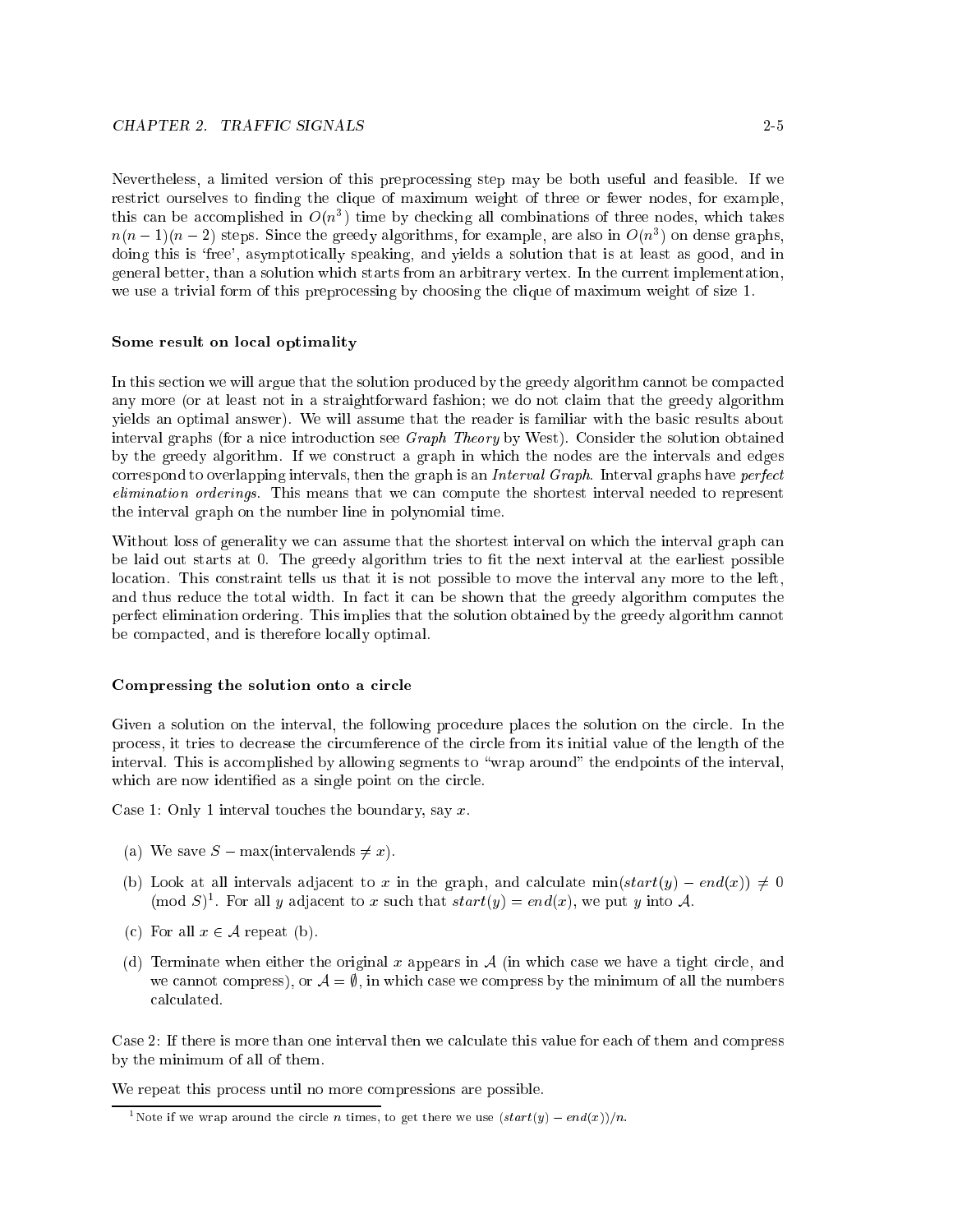#### $2 - 2.3$ 2-2.3 Optimal Solution Using Ilog Solver

The problem of finding the *weighted star-chromatic* number of a graph can be formulated as the following constraint satisfaction problem:

In what follows we assume that  $x_i$  denotes the mid-point of interval i (which corresponds to the node i in the incompatibility graph).  $w_i$  denotes the weight of the node i (or the length of the arc associated with node i). The incompatibility graph is  $G = (V, E)$ .

Minimize  $y$  subject to

$$
\frac{w_i + w_j}{2} \le |x_i - x_j| \le y - \frac{w_i + w_j}{2} \text{ for all } (x_i, x_j) \in E(G)
$$

and

$$
0 \le x_i \le y \text{ for any } i
$$

We used the *floq Solver* to find optimal solutions to the above mentioned set of constraints. We gratefully acknowledge Junas Adhikary for the help provided on the Ilog package.

## 2-3 Testing

There were two approaches considered for testing: creating a series of random graphs, which would allow us to characterize the overall performance of the various approaches and creating a series of graphs which corresponded to what we considered realistic intersections. Since the motivation for this project was to derive useful approaches for calculation efficient traffic signal cycles, rather than approaches for calculating the weighted star-chromatic number of a graph, we decided on the latter scheme.

The tests were constructed as follows: we created three classes of graphs, corresponding to 3-way, 4-way and 5-way intersections. Since we lacked experimental data, we assigned weights to the traffic flows (vertices) that seemed to accord with our empirical knowledge of traffic patterns. Each member of a given class of graphs differed from the other members of its class by an amount that depended on a single variable, which corresponded roughly to time of day.

We hoped to use these tests to determine two things. We wanted to measure the relative performance of the heuristics on graphs whose structure was reminiscent of actual traffic patterns observed in nature (as well as their performance relative to the optimal solution). We also wished to do some sensitivity analysis on the weights of the nodes, to determine, among other things, how these algorithms might be used in an adaptive traffic signal network.

Unfortunately, we did not have the time to collect sufficient data to come to any definite conclusions, or to engage in a great deal of analysis. Based on our limited results, however, it appears that the LP method and the two greedy algorithms have comparable results on the classes of graphs that we investigated. No algorithm had significantly better performance overall, although there were some differences in the quality of the solution in a few cases.

 $2A$  C++ library for Constraint Programming.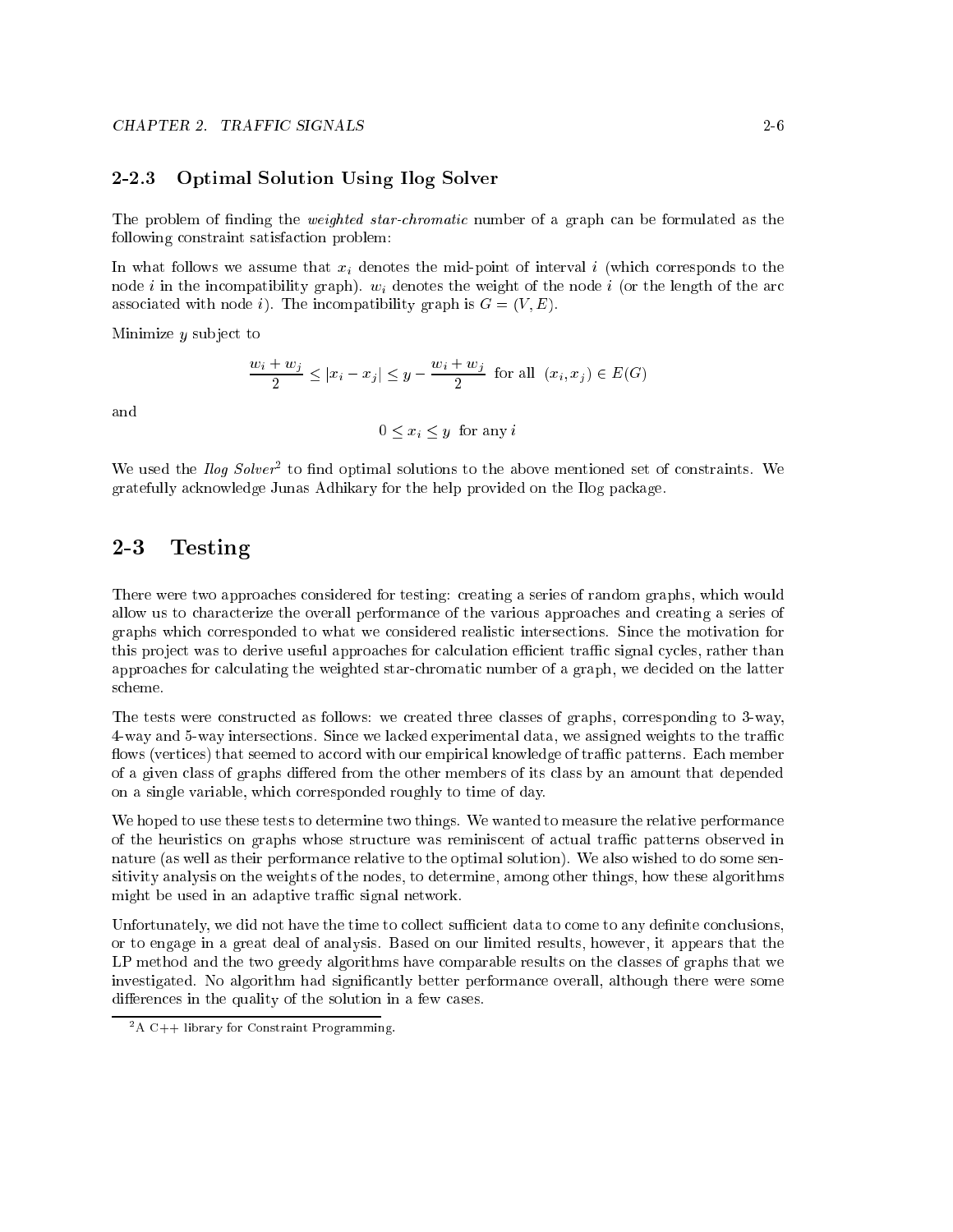#### $2 - 4$ Conclusion

In this document, we modeled the problem of finding a signal plan for an isolated intersection as a graph theoretic problem. In particular, we have computed the weighted star-chromatic number of an undirected graph.

We tested the three approaches on almost real world data (constructed over a period of a day). We modeled intersections with 3, 4 and 5 roads converging. We generated 11 instances for each intersection size by varying the traffic flows in a systematic fashion. Optimal solutions computed using Ilog were used to rate the performance of the greedy and the local search approaches. Local search and greedy almost always found the optimal solution. However, given the size of the data set and the assumptions, we cannot comment on the robustness of the approach. It remains to be seen how the techniques would perform on real world data.

In this document we have studied the case for an isolated intersection. The real world application is closer to the online version of the problem of finding the weighted star-chromatic number. In the *online version* the traffic flows change continuously. Ideally, what we would like to do is obtain a family of related solutions, which have the property that while the sizes of the intervals might change, the relative orderings will remain relatively stable. This would allow the traffic signal to adapt to traffic patterns without unduly confusing the drivers. We believe that our algorithms can be adapted to the online version of the problem.

It should be noted that the problem is NP-hard (Garey and Johnson). Furthermore, even finding approximations within a factor or  $n^{1+\epsilon}$  is NP-hard (Arora et. al.). Not much is know about the special classes of graph for which the problem can be solved in polynomial time. It would be interesting to investigate the existence of a dichotomy theorem (similar to Schaefer's for satisability, Hell et al. for graph homomorphism). Given the abundance of the negative results for the problem, we advocate the use of greedy approaches tailored to the input data as a cost effective solution.

The local search method can be made complete (so that it would find solution if one exists) by using the reserve search technique (Avis and Fukuda) for enumerating the vertices of a convex hull. It remains to be seen if a complete algorithm based on reverse search would perform any better or worse in practice when compared to the current implementation based on tabu search. It should be noted that such an algorithm would take exponential time in the worst case.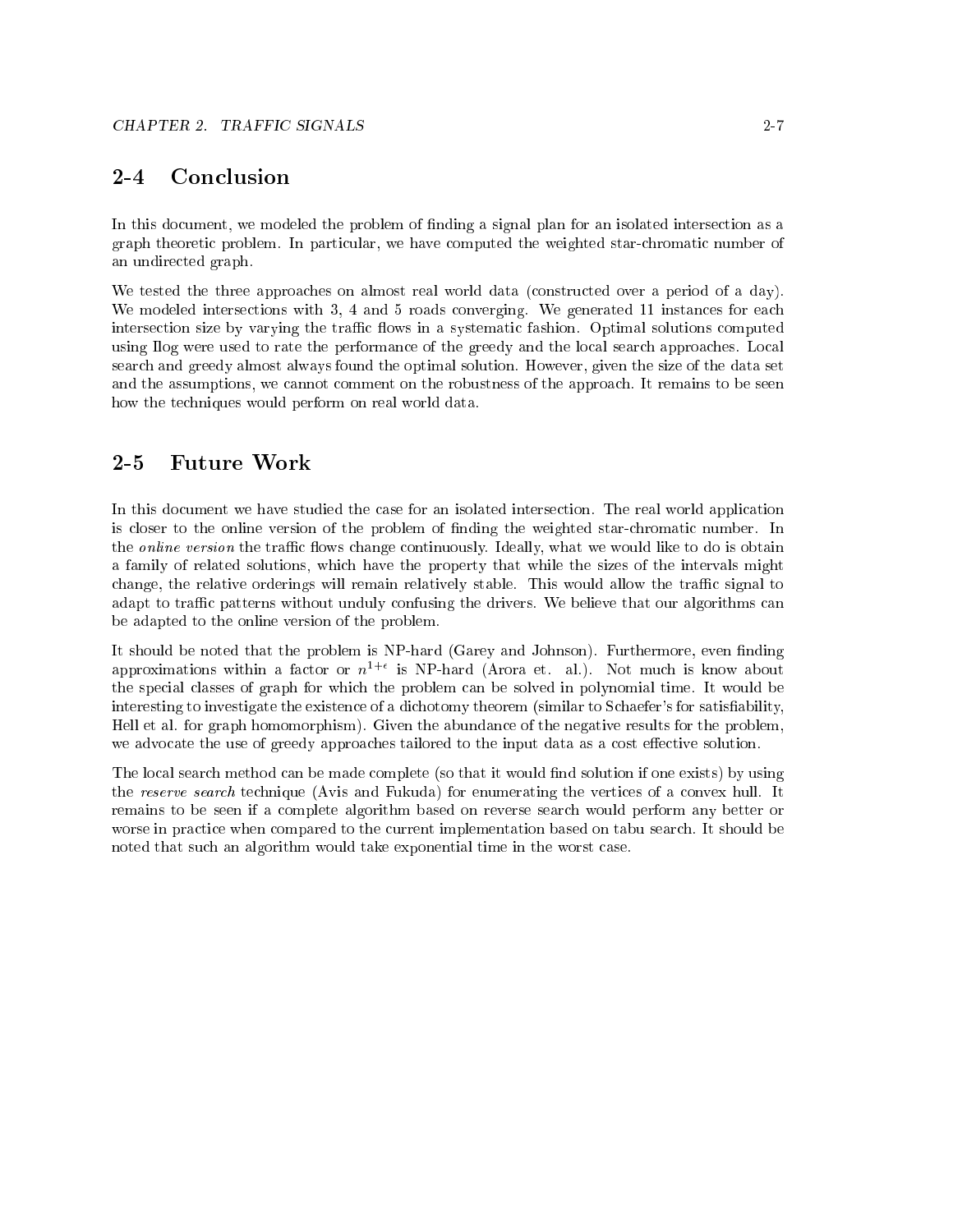## Chapter <sup>3</sup>

# Optimal Policies for Queueing Systems

Participants: R. Kuske (Mentor), B. Bart, M. Titcombe, Y. Lucet, S. Kavousian, S. Jensen, A. Sheshnev, K. El-Yassini, M. Neagu

PROBLEM STATEMENT: There are several conceptually simple problems which could be studied. These include make-to-stock production systems in which costs are incurred in production and held inventory, with competition between processes for a server, and queueing networks in which customers require more than one type of service, with again competition for service. These problems can be studied using either stochastic processes or deterministic fluid flow models. One can start by studying small systems to gain some intuition and works his/her way up to larger systems. One can use simulations as well as analytical tools.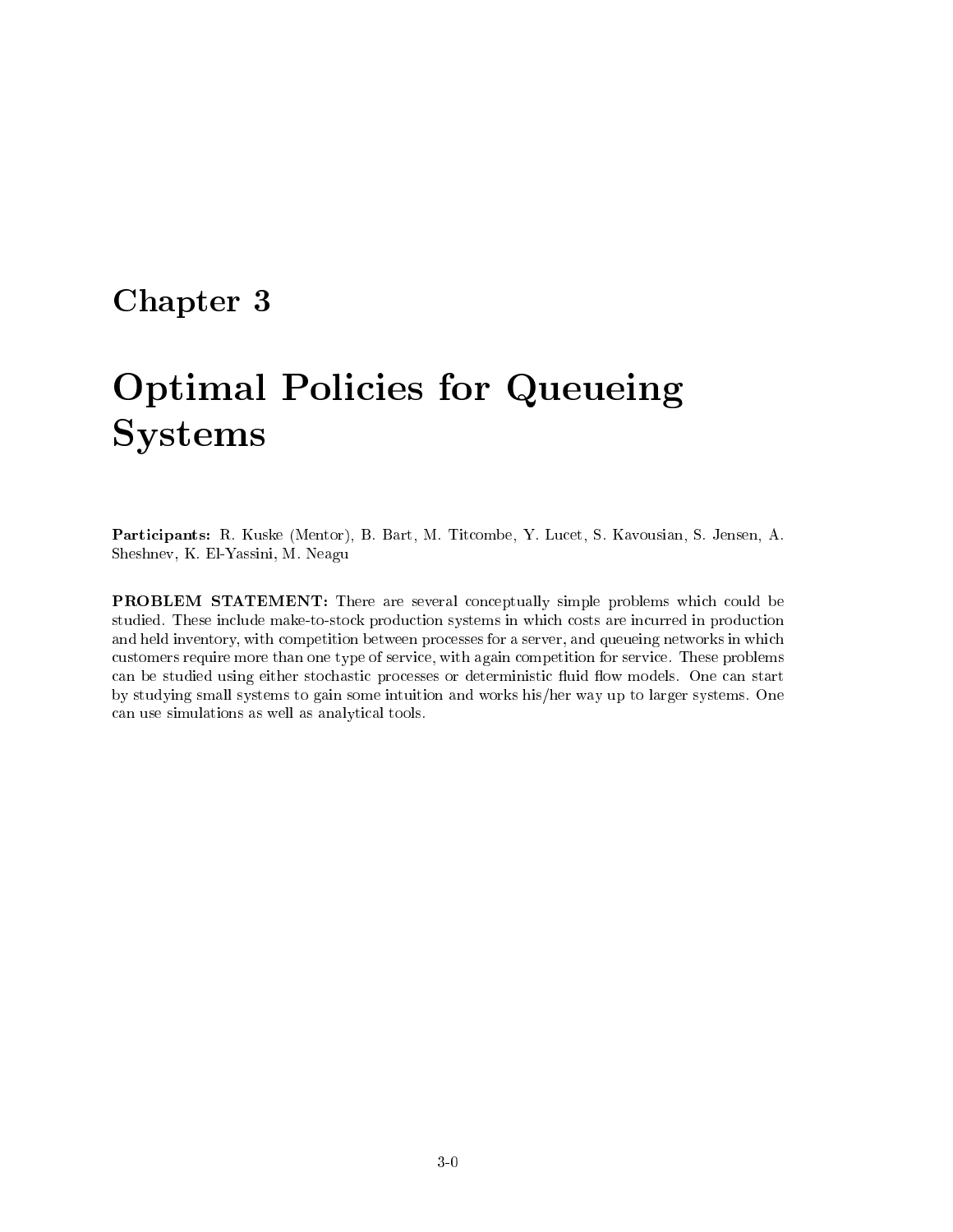

Stage 1 Stage 3

Figure 3-1: The Oreo Cookie Queuing Model.

## 3-1 Modeling a Queueing System - Simulation Approach

#### Introduction  $3 - 1.1$

The production of Oreo cookies can be modelled by a 3-step process. The Oreo cookie factory has two machines. The first machine adds a biscuit to a cookie in a progress and the second adds the cream filling. The process is analogous to the queuing system shown in Figure 3-1. Because machine 1 can service only one of stage 1 or stage 3 at any given time, it is equipped with a switch to define which service it is providing. Each stage is equipped with a queue which will begin to fill if the machine's service rate is slower than the arrival rate of the queue. We shall now define some quantities.

**Definition 1** For the Oreo cookie system, let  $Q_i$  represent the queue at stage i and let  $Q_i(t)$  represent the number of partially completed cookies in  $Q_i$  at time t. Furthermore, let  $\mu_i$  be the service rate of  $Q_i$  and let  $\lambda$  be the arrival rate to  $Q_1$ . The system is said to be neutrally stable if the all queue sizes are bounded above for all time.

Stability is highly dependent on the algorithm we use to change the switch. It is known that if we use the optimal switching strategy, then the system is neutrally stable if

$$
\frac{1}{\lambda} > \frac{1}{\mu_1} + \frac{1}{\mu_3} \quad \text{and} \quad \frac{1}{\lambda} > \frac{1}{\mu_2} \tag{3-1}
$$

Unfortunately, to employ the optimal switching strategy, we must assume that we can constantly monitor the system and its queues. This would be a realistic model if a computer was monitoring the system.

But suppose that for reasons of affordability, job unions, etc. that Nabisco does not have such a monitor available. Instead, they will pay a human to change the switch. Hence, we introduce Mr. Christie, our factory worker hero who, of course, makes good cookies. Mr. Christie's switching algorithm is as follows.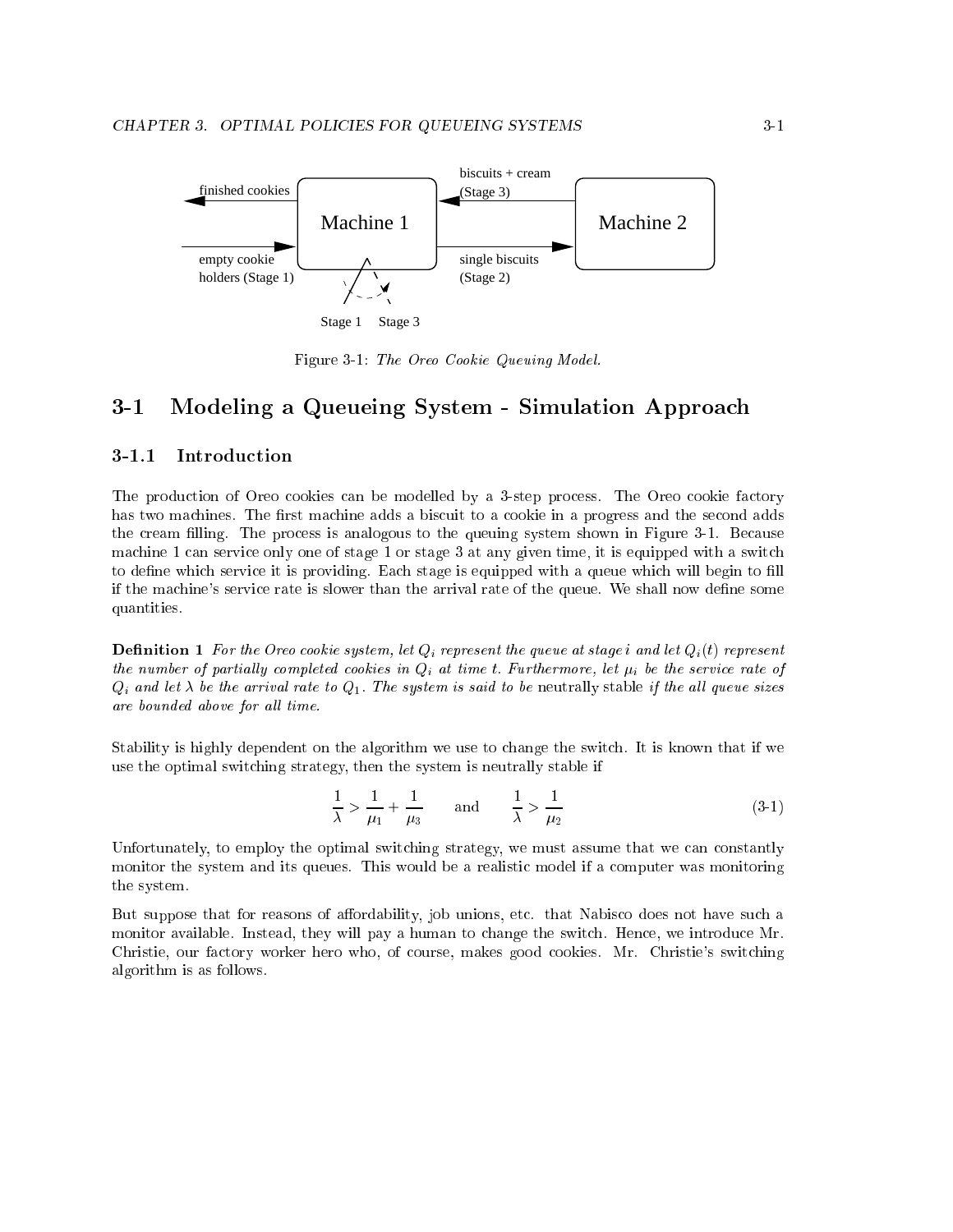```
loop
  drink coffee for t_1 minutes
  a: dummy statement
  change the switch
end loop
```
where the coffee break time  $t_1$  is Mr. Christie's single parameter. There are two questions to be answered.

- 1. (Nabisco's Problem) If Nabisco wants to provide Mr. Christie with coffee breaks of  $t_1$  minutes, then what size will Nabisco need to build the queues so that no cookies overflow a queue?
- 2.  $(Mr.$  Christie's Problem) If Mr. Christie runs a machine with specified queue lengths, then what is the longest time that Mr. Christie can have a coffee break without overflowing any of the queues?

It is clear that these questions are the converses of each other.

#### $3 - 1.2$ Analysis

Analysis of each possible step was found to be too difficult because there were too many cases to consider. In light of practicality, we have chosen the simulation approach. In our simulation, we let

$$
\frac{1}{\mu_1} = 3 \text{ minutes}
$$
\n
$$
\frac{1}{\mu_2} = 8 \text{ minutes}
$$
\n
$$
\frac{1}{\mu_3} = 6 \text{ minutes}
$$
\n
$$
\frac{1}{\lambda} = 10 \text{ minutes}
$$

One important simulation issue is how Mr. Christie handles partially serviced cookies when his coffee break ends. He could abort the service and leave it to be processed until later, but then (3-1) would not hold anymore. To ensure that  $(3-1)$  holds, we add dummy statement a to the algorithm.

a: wait until partially serviced cookie in machine 1 has finished

The simulation was carried out on a SPARC ULTRA 1. A graph of maximum queue size against time is shown in Figure 3-2.

### 3-1.3 Results

For all choices of  $t_1$ , the system reached an equilibrium state (i.e. the system was neutrally stable). The graphs of  $Q_1(t)$  and  $Q_2(t)$  are clearly linear with slopes 0.2000 and 0.1786, respectively. The graph of  $Q_3(t)$  appears to be a region, rather than a line. Upon closer examination of this graph in Figure 3-3,  $Q_3(t)$  is very jumpy. The slope of the peaks of  $Q_3(t)$  is 0.2194 and the troughs drop by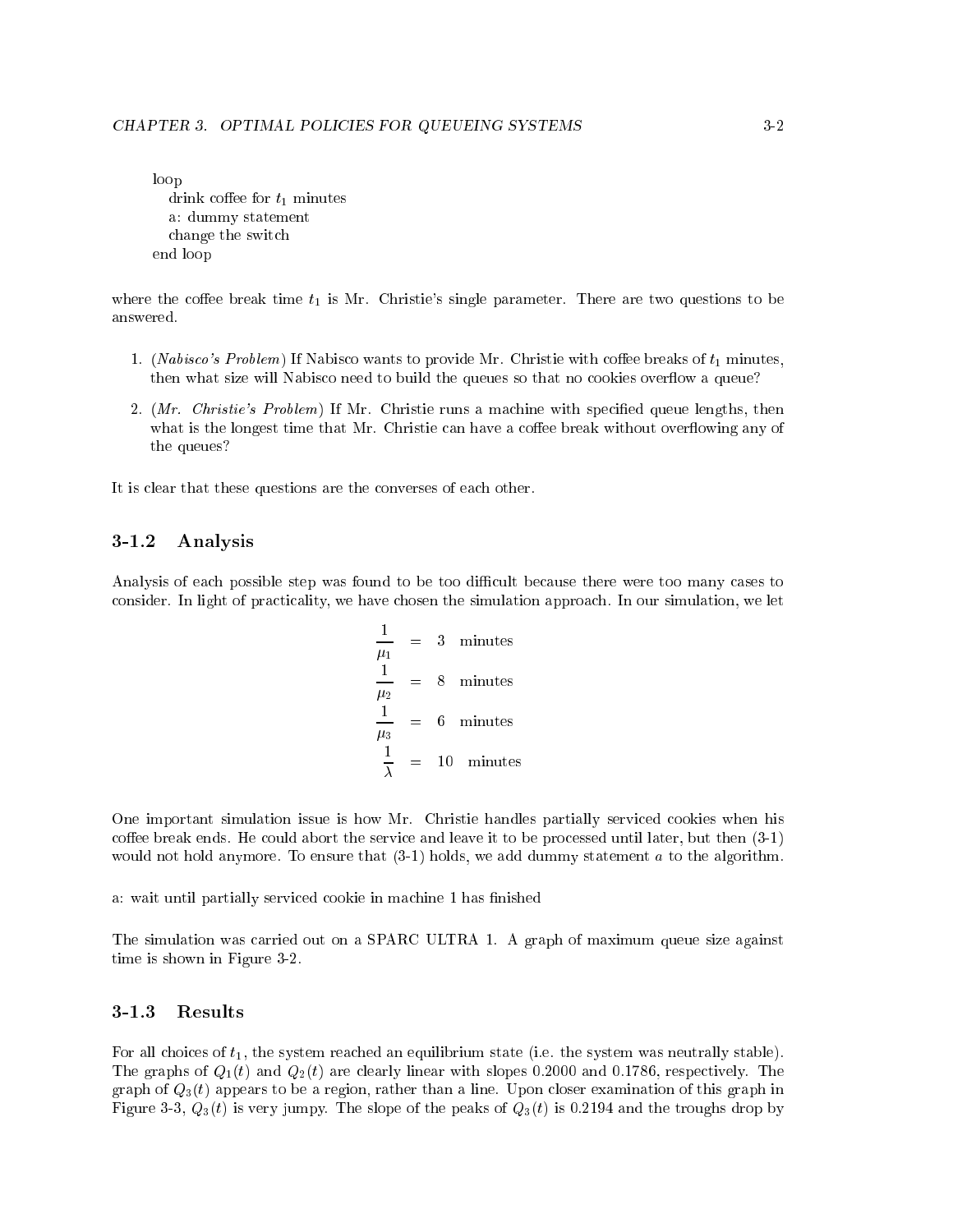Figure 3-2:  $Queue size virsus coffee break time.$ 

Figure 3-3: Queue size virsus coffee break time: a close-up.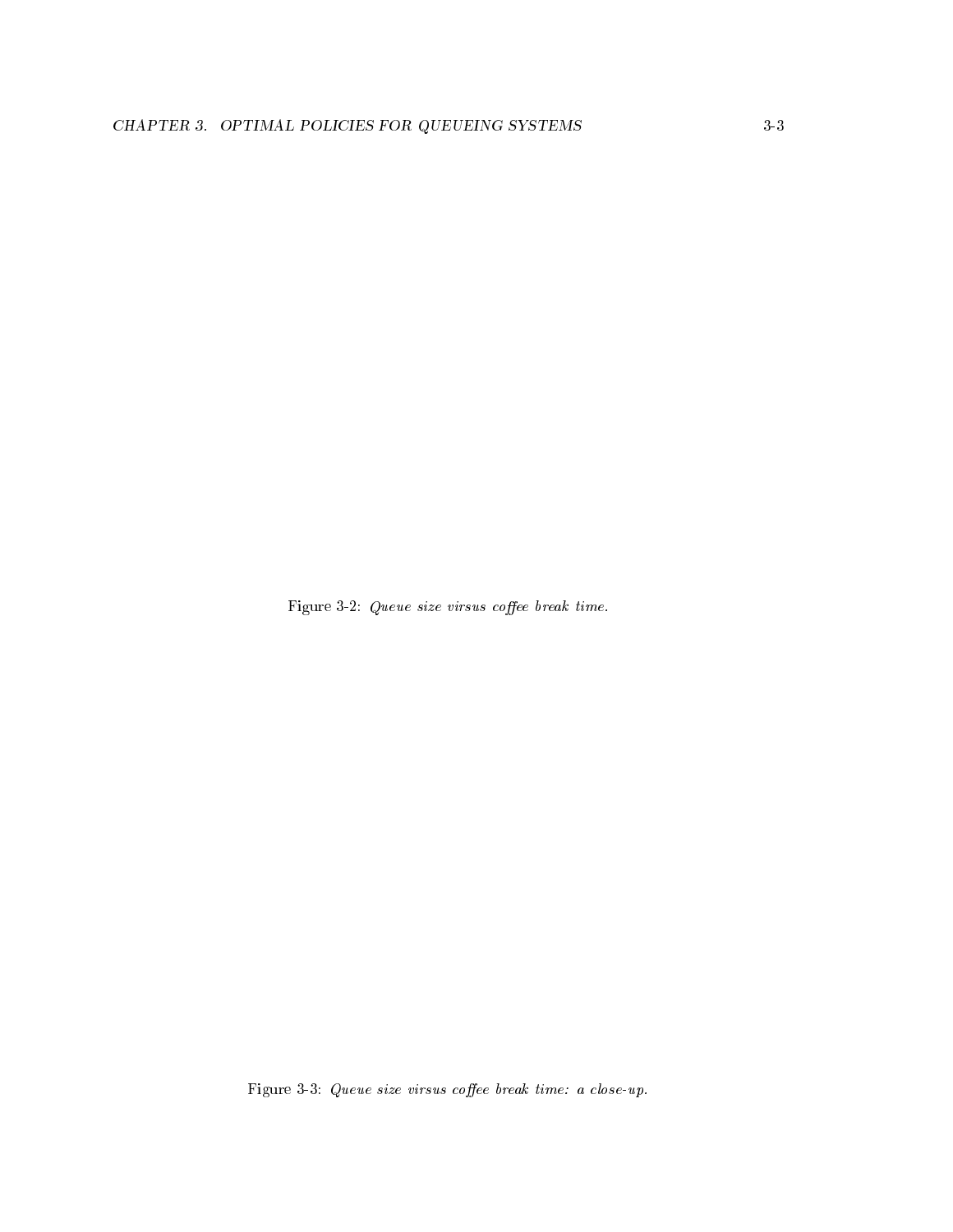Figure 3-4: Queue size virsus non-deterministic coffee break time.

7% of the peaks from time to time. It has been suggested that dummy statement a is the cause of this occasional drop.

Given that Mr. Christie is only human, it might be fair to assume that his coffee break time is a random function. Figure 3-4 shows a graph of the maximum queue sizes if Mr. Christie's coffee break times are random subject to a binomial distribution. Notice that the sporadic nature of  $Q_3(t)$ has ceased. The trendlines have slopes 0.2098, 0.1893 and 0.2255, for queues 1, 2 and 3, respectivelya 6% increase.

#### Conclusions  $3 - 1.4$

In a practical sense, running a simulation to determine the appropriate way to build a machine is an effective solution to the Oreo cookie problem. We have concluded that for regularly spaced coffee breaks, the maximum queue size is a linear function of the coffee break time,  $t_1$ . The maximum queue size almost remains linear for the random coffee break times. To justify the practicality of long coffee breaks, Nabisco may require Mr. Christie to monitor many cookie machines on the factory floor, thereby flipping many switches at interval  $t_1$ , rather than drinking so much coffee.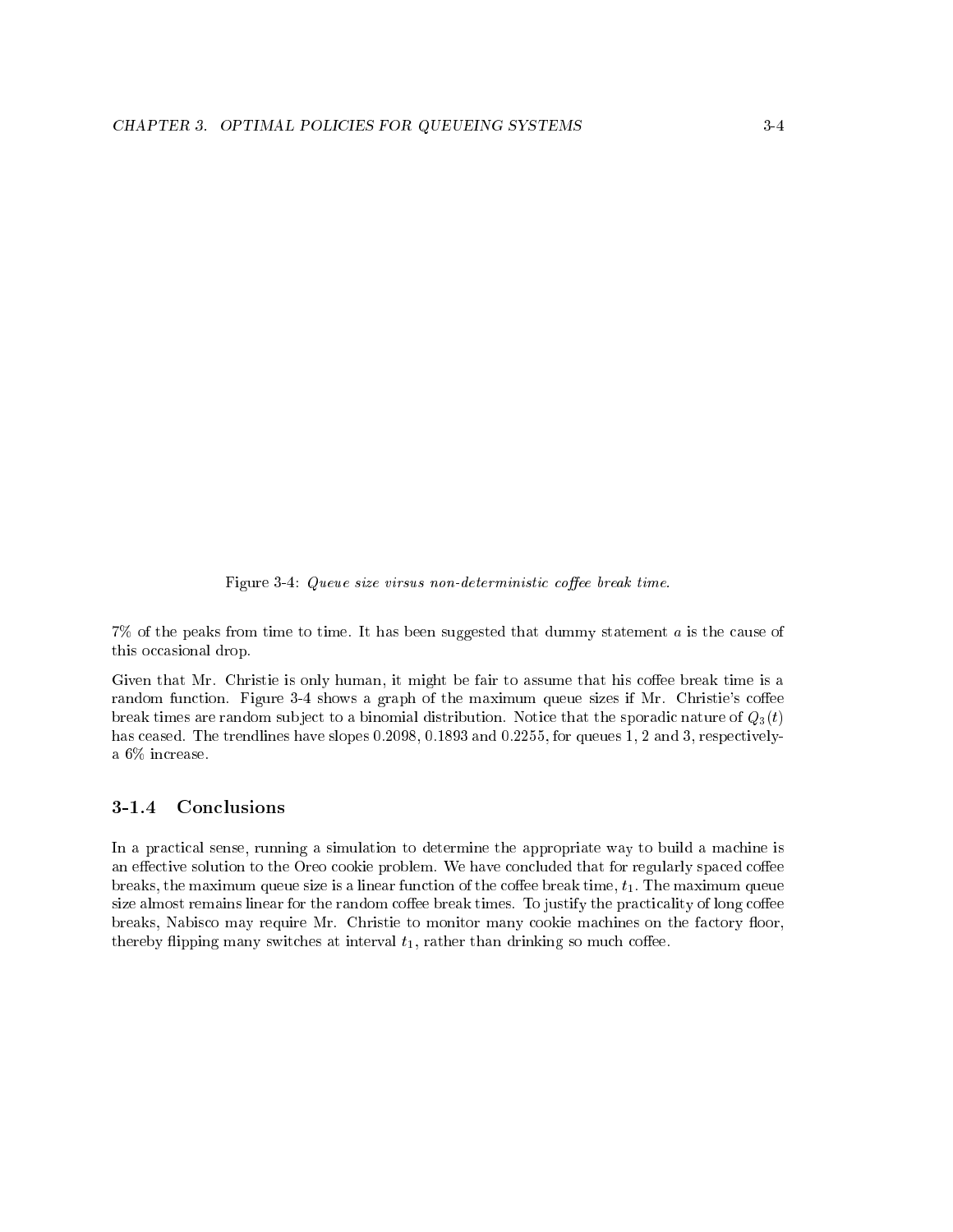#### $3 - 2$ Queueing Problem for an Open System - Discrete Approach

#### $3 - 2.1$ **Introduction**

We consider a simple system on which we study different queueing strategies. In section 3-2.2 we consider the objectives of the company's management. Mathematical model of the above problem is defined in section 3-2.3. The transition diagram between different states of the system is described in section 3-2.4. In section 3-2.5 we state the necessary conditions for the existence of neutrally stable cycles. We also present results for various system parameters. The participants of this subgroup are Janez Ales, Shane Jensen and Yves Lucet.

#### Management Objectives  $3 - 2.2$

We consider a simple system devoted to the construction of an OREO cookie. Two servers are present, one for the wafer component of the cookie, and one for the creme lling. A total of three processes are needed, which are:  $(1)$  a bottom wafer being generated by Server I;  $(2)$  white filling being added by Server II; and (3) a top wafer being added by Server I. This is illustrated in Figure 3-5.

Since our first server must process two different jobs, a priority policy must be introduced. Three distinct priority policies are considered: *Job 1 first, Job 3 first* and *Job 1 and 3 weighted equally.* Based on intuition, we make two assumptions: (1) Job 1 and Job 3 are individually faster than Job 2 and (2) Job 1 and Job 3 together take more time than Job 2. The objective of the company's management is to minimize the processing time for a cookie.



Figure 3-5: Schematics of the model.

#### 3-2.3 Mathematical Model

In order to simulate the states of the above mentioned system we introduce some system parameters. Let  $\lambda$  be the arrival rate of the cookie holders to the Server I in a unit time (objects/time), let  $\mu_i$ be the processing speed for Job i (objects/time), let  $u_i$  be the dedication of a server to Job i, and let  $x_i$  be the queue size of Job i (objects), for  $i = 1, 2, 3$ .

Assumptions made in section 3-2.2 lead to the following conditions imposed on system parameters:

$$
\mu_2 \le \min(\mu_1, \mu_3),\tag{3-2}
$$

and

$$
\frac{1}{\mu_2} \le \frac{1}{u_1 \mu_1} + \frac{1}{u_3 \mu_3}.\tag{3-3}
$$

To ensure stability of the system the time needed to process one ob ject on Server I must be smaller than the interval time in which ob jects are arriving to the queue for Job 1. Also, the processing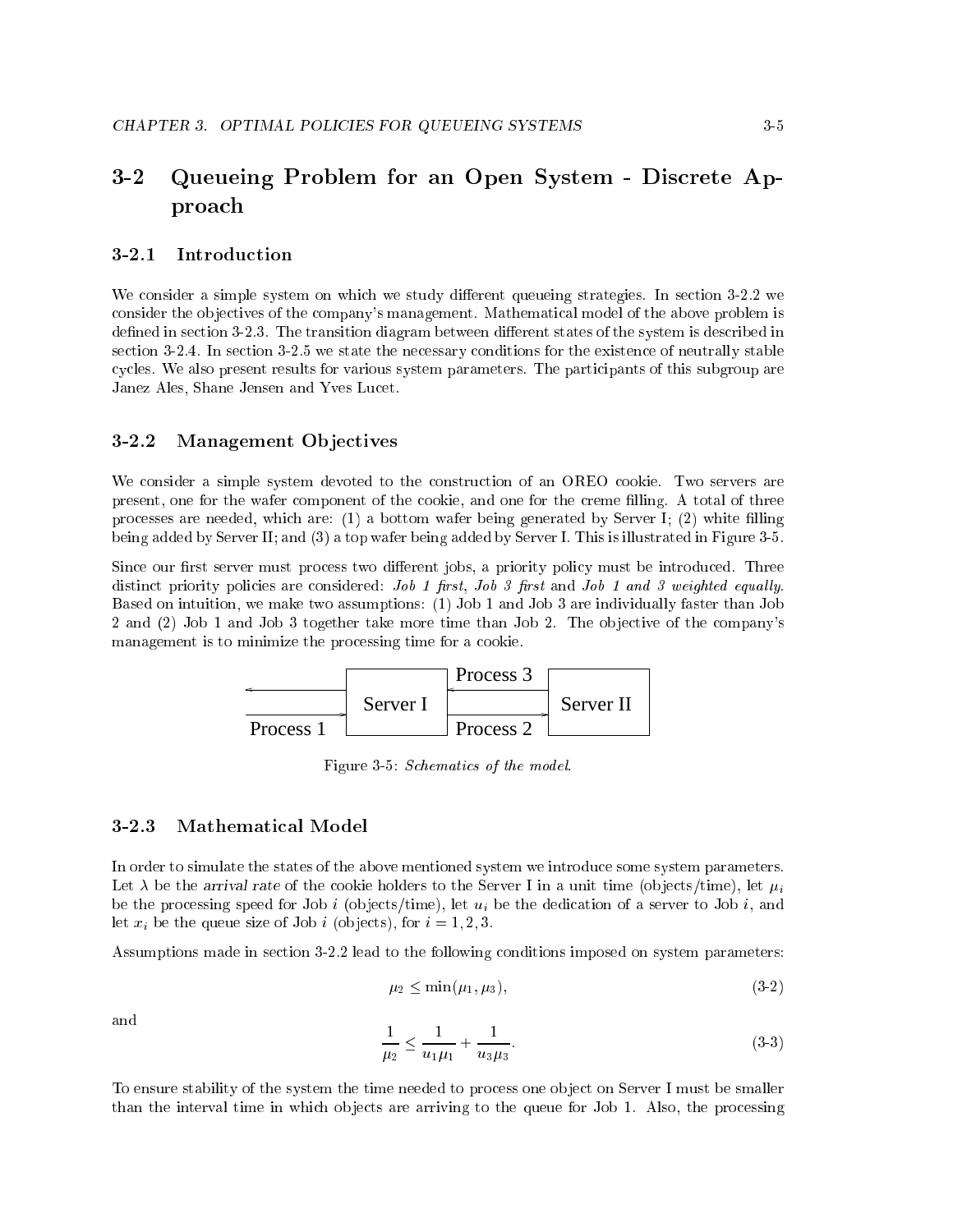| Queue            | State 1 | State 2 | State 3 | State $4$          | State 5            | State 6     | State<br>$\overline{ }$      |
|------------------|---------|---------|---------|--------------------|--------------------|-------------|------------------------------|
| $\boldsymbol{x}$ | $\mu$ . | $\mu$ 2 | $\mu_3$ |                    | $\mu_3$            | $\mu_1 u_1$ | $\mu_1 u_1$<br>$\mu$ 2<br>Ш2 |
| $x_2$            |         | $\sim$  |         | $\mu_2$<br>$\mu_1$ | $\mu_2$<br>ЦЗ      |             | $\mu_1 u_1$<br>$\mu_2$       |
| $x_3$            |         |         | -       | $\mu_2$            | $\mu_2$<br>$\mu_3$ | -           | $\mu_3 u_3$<br>$\mu_2$       |

Table 3-1: State variables of the integral system.

time for Job 2 has to be smaller than the interval time of the arrivals. Hence, we get the following two conditions:

for Server I and

$$
\frac{1}{u_1\mu_1} + \frac{1}{u_3\mu_3} \le \frac{1}{\lambda}
$$

$$
\frac{1}{\lambda} < \frac{1}{\lambda}
$$

 $\mu_2$  –  $\lambda$ 

for Server II.

 $u_1 = 0$  and  $u_3 = 1$ , Job 1 and 3 weighted equally,  $u_1 = \frac{\mu_1}{\mu_1 + \mu_3}$  and  $u_3 = \frac{\mu_3}{\mu_1 + \mu_3}$ ,

## 3-2.4 States of the System

We describe all the possible states of the system in the state transition diagram in Figure 3-6. For example, when system is in idle state (State 0) we have all queues empty, that is,  $x_1 = x_2 = x_3 = 0$ , and State 7 corresponds to all queues being non-empty,  $x_1, x_2, x_3 > 0$ . As one will notice the number of possible states can grow exponentially in the number of queues considered.

#### 3-2.5 Stability of Cycles

Under each of the three priority policies mentioned in section 3-2.3 three types of cycles are possible: stable, neutrally stable, and unstable, depending on the stability conditions (3-2) and (3-3).

Neutrally stable cycles appear when the system cycles between the states without queue growth or return to the idle state. In order for the system to reach idle state it has to have all queues empty for a non-zero time interval. That is, whenever the system gets a new arrival at the same time then all queues are emptied we consider a direct transition from State 3 to State 1, (see Figure 3-6). The necessary condition for the existence of a cycle is that the sum of the changes in the queue size has to add up to zero for every queue. All the state variables are listed in Table 3-1. In order to satisfy our necessary condition for a neutrally stable cycle, we must find all combinations of the columns which sum to zero, i.e.,  $A\vec{y} = \vec{0}$  with  $y_i = 0$  or 1 where  $\vec{y} = (y_1, y_2, ..., y_7)^T$  and the elements of matrix A are the state variables listed in the table. Diaz-Rivera, Armbruster, and Taylor [2] considered this integral system in a re-entrant queueing problem. Integer solutions to linear system are used to determine neutrally stable cycles for an entire range of arrival rates and processing speeds under the equal weight priority policy. Notice, that the above condition is only necessary, but not sufficient. Thus, not all integral solutions lead to cycles. Therefore, it is necessary to check if the given integral solution is indeed a cycle in the transition diagram.

Our objective was to characterise the periodicity between the different states this system can achieve for given arrival rates and processing speeds of our servers. Several examples of stable and unstable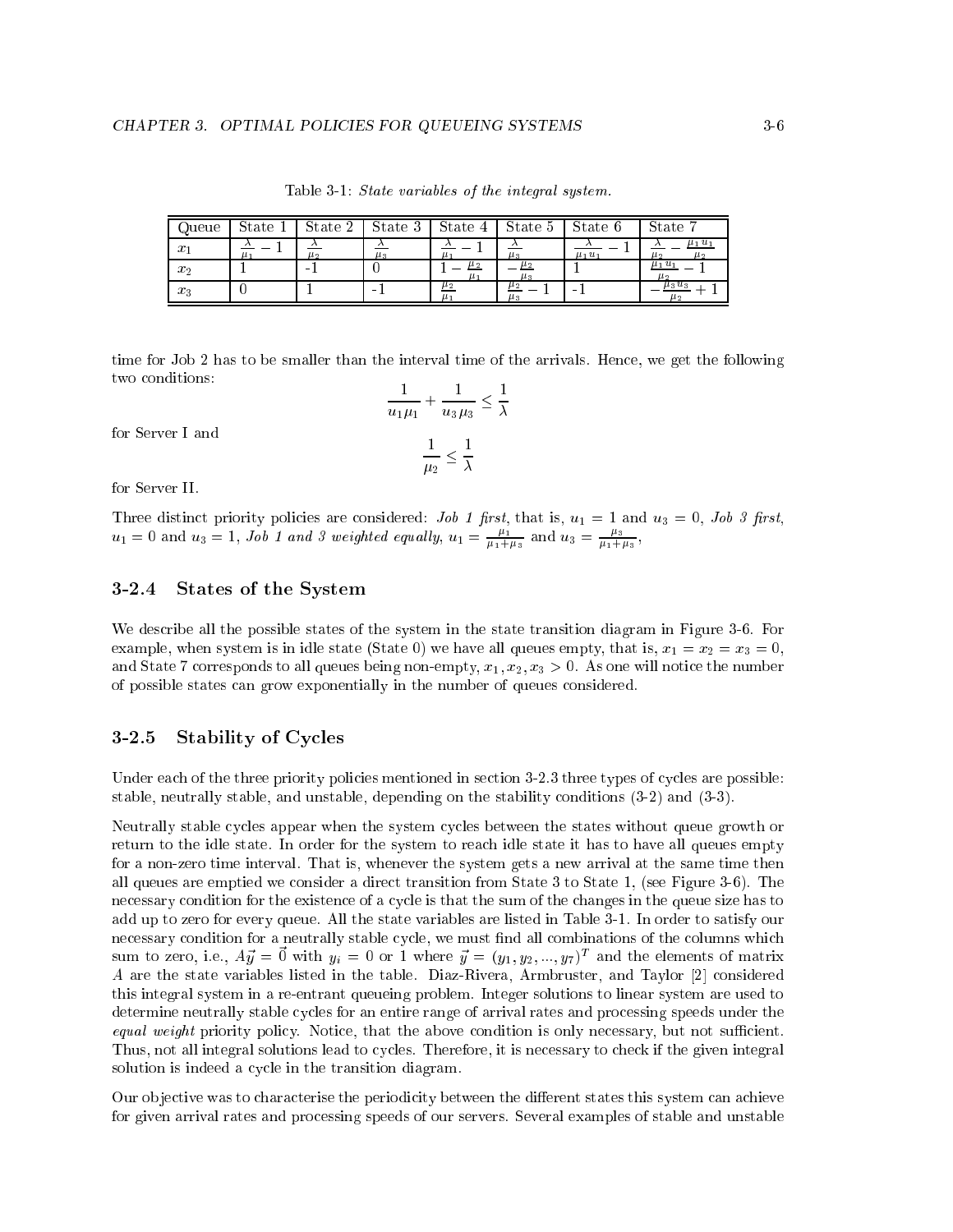

Figure 3-6: Diagram of state transition with the arrows indicating the transitions between states. In addition to an idle state, seven non-idle states are possible for our system, each corresponding to a  $differential condition of non-zero queue sizes.$ 

cycles were examined under each priority policy. This determines the behaviour of the system for given initial conditions, and some of the results are summarized in the following.

1. Neutrally stable system ( $\lambda = 1, \mu_1 = 3, \mu_2 = 2, \mu_3 = 6$ , and time is 1). For priority  $u_1 = 0$  and  $u_2 = u_3 = 1$ , two solutions are

$$
\vec{y} = (1, 1, 0, 0, 0, 1, 0)^T, \n\vec{y} = (1, 1, 1, 0, 0, 0, 0)^T.
$$

For priority  $u_1 = u_3 = 0.5$  and  $u_2 = 1$ , there is only one solution

$$
\vec{y} = (1, 1, 1, 0, 0, 0, 0)^T
$$

For priority  $u_1 = u_2 = 1$  and  $u_3 = 0$ , there are two solutions

$$
\vec{y} = (0, 1, 1, 0, 0, 1, 0)^T, \n\vec{y} = (1, 1, 1, 0, 0, 0, 0)^T.
$$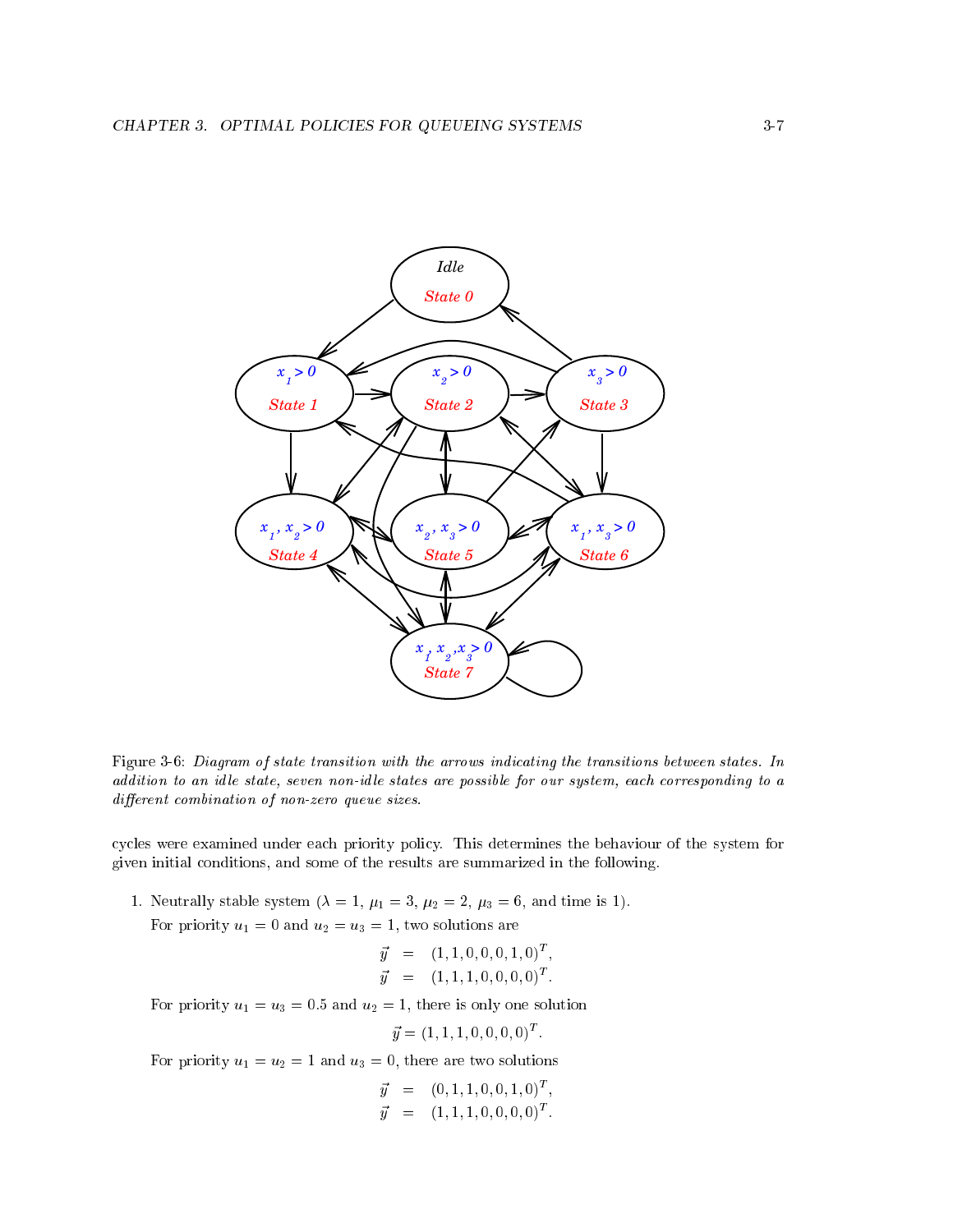2. Stable system  $(\lambda = 1, \mu_1 = \mu_2 = \mu_3 = 4$  and time is 3/4). For three different priorities tested:  $u_1 = u_3 = 0.5$  and  $u_2 = 1$ ;  $u_1 = u_2 = 1$  and  $u_3 = 0$ ; and  $u_1 = 0$  and  $u_2 = u_3 = 1$ , there exists only one solution

$$
\vec{y} = (1, 1, 1, 0, 0, 0, 0)^T
$$

3. Unstable system  $(\lambda = 4, \mu_1 = \mu_2 = \mu_3 = 1$  and time is 2). For priority  $u_1 = u_3 = 0.5$  and  $u_2 = 1$ , there are two solutions

$$
\vec{y} = (0, 0, 0, 1, 1, 1, 0)^T, \n\vec{y} = (1, 0, 1, 1, 1, 0, 0)^T.
$$

For priority  $u_1 = u_2 = 1$  and  $u_3 = 0$ , we have four solutions

$$
\begin{array}{rcl}\n\vec{y} & = & (0,0,0,0,1,1,0)^T, \\
\vec{y} & = & (0,0,1,0,1,1,1)^T, \\
\vec{y} & = & (0,0,1,1,1,1,0)^T, \\
\vec{y} & = & (1,0,1,1,1,0,0)^T.\n\end{array}
$$

For priority  $u_1 = 0$  and  $u_2 = u_3 = 1$ , we also have four solutions

$$
\begin{array}{rcl}\n\vec{y} & = & (0,0,0,1,0,1,0)^T, \\
\vec{y} & = & (1,0,0,1,0,1,1)^T, \\
\vec{y} & = & (1,0,0,1,1,1,0)^T, \\
\vec{y} & = & (1,0,1,1,1,0,0)^T.\n\end{array}
$$

These solutions correspond to cycles in the transition diagram from Figure 3-6. State i belongs to the cycle if the  $i^th$  component of the solution is 1, otherwise the state is not in the cycle.

#### 3-2.6 Summary

We have considered a simple system devoted to the construction of an OREO cookie. Two servers are present in the system and a total of three processes are needed. The ob jective is to characterise the periodicity between the different states this system can achieve for given arrival rates and processing speeds of our servers. Since our first server must process two different jobs, a priority policy must be introduced. Three distinct priority policies have been considered: *Job 1 first, Job 3 first, Job 1* and 3 weighted equally. Under each of these three priority policies, three types of cycles are possible: stable, neutrally stable, and unstable. Integer solutions to a linear system are used to determine neutrally stable cycles for an entire range of arrival rates and processing speeds under the *equal* weight priority policy. Several examples of stable and unstable cycles are examined under each priority policy.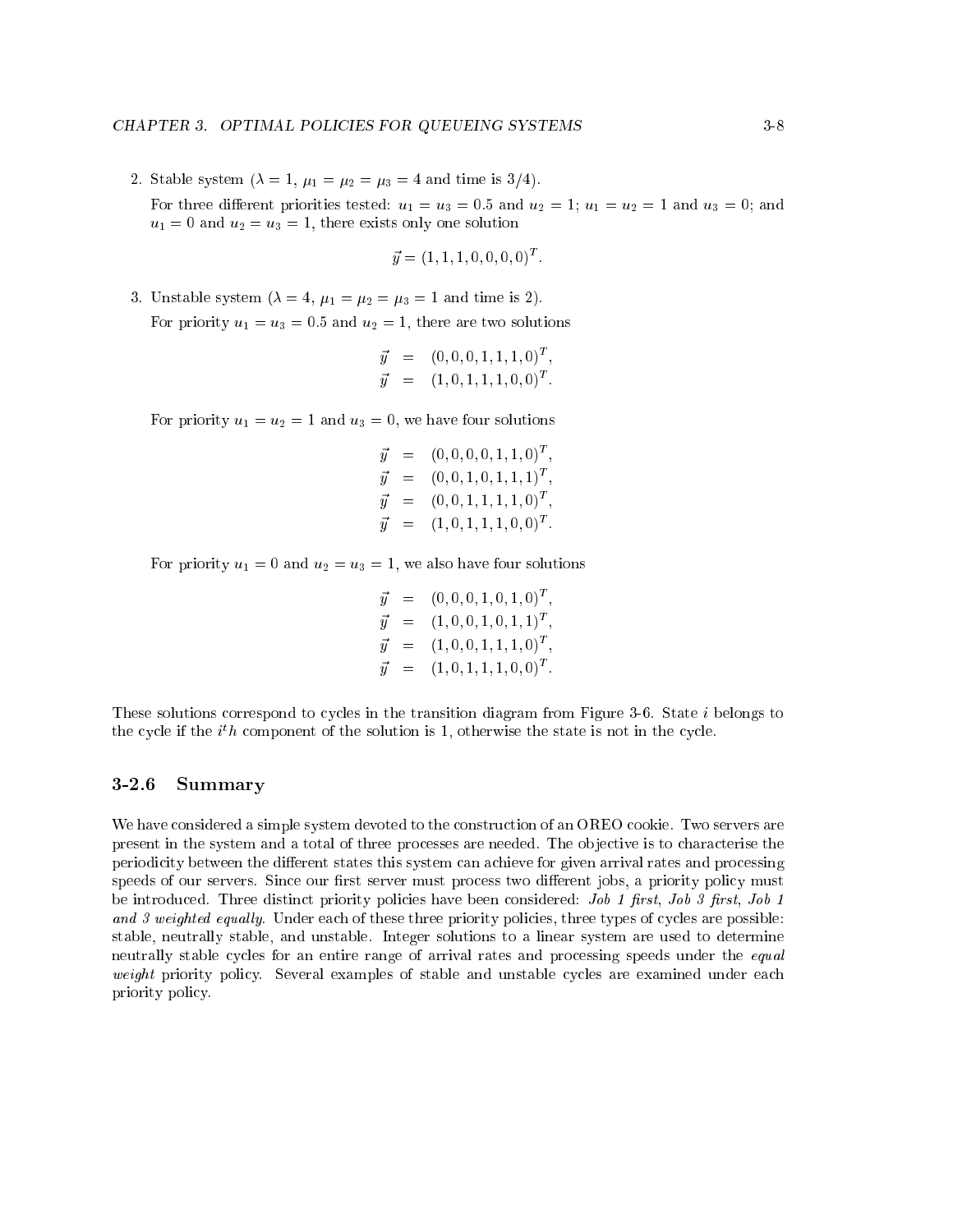#### $3 - 3$ Single Server Re-entrant Systems - Continuous Approach

### 3-3.1 Introduction

Our subgroup of the Optimal Policies for Queueing Systems/Networks group examined the optimization based on a specic performance measure of a simple re-entrant manufacturing system using a continuous fluid model approach. The participants of this subgroup are Khalid El-Yassini, Mike Neagu, David Saunders, and Michele Titcombe.

### 3-3.2 Statement of the Problem

We considered the system in Figure 3-7(a) consisting of a single server with two job classes, the second of which re-enters the server. The complication of this re-entrant system is the competition between job classes 1 and 2 at the server. We examined the optimization strategies based on the performance measure of minimizing the total holding cost of the system.



Figure 3-7: Flow diagrams of the two related systems: the single server re-entrant system (SSRS) and the tandem queues system (TQS).

The parameters of the problem are

 $=$  rate of incoming jobs  $\lambda$ 

 $\mu_i$  = rate at which server processes job class i

- $c_i$  = cost incurred by job class i waiting to be served
- $u_i$  = dedication of server to job class i

 $x_i(t)$  = amount of job class i waiting to be served,

where  $i = 1, 2$ . Feasibility of the system requires that

$$
u_i \geq 0, \tag{3-4}
$$

$$
x_i \geq 0, \tag{3-5}
$$

$$
u_1 + u_2 \leq 1. \tag{3-6}
$$

The stability of the system requires

$$
\frac{\lambda}{\mu_1} + \frac{\lambda}{\mu_2} < 1. \tag{3-7}
$$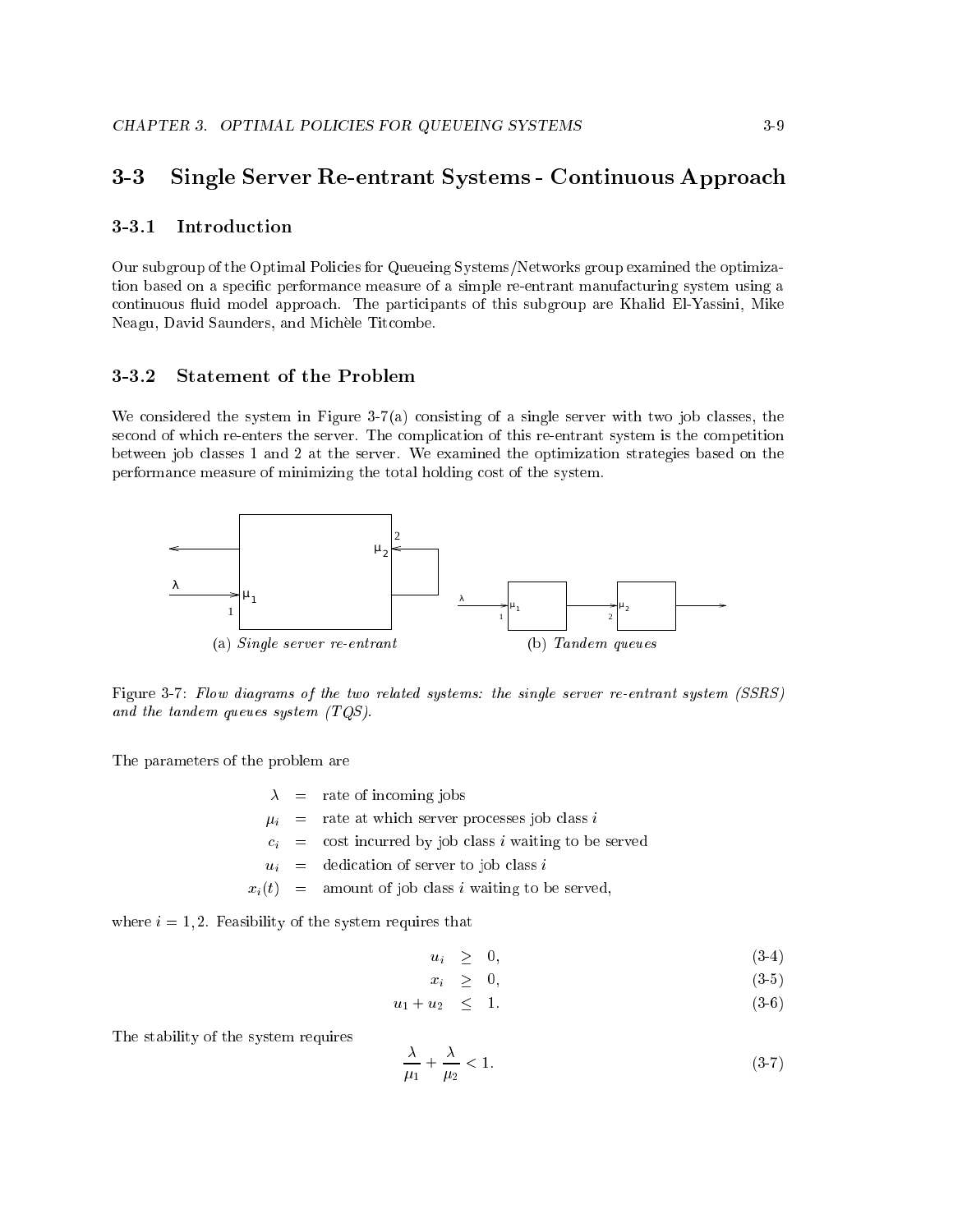Given the initial conditions  $x_i(0)$ , the arrival rate  $\lambda$ , the service rates  $\mu_i$  and the costs  $c_i$ , for  $i = 1, 2$ , the problem is to determine the optimal controls  $u_i(t)$  that minimize the total holding cost

$$
\int_0^T \left( c_1 x_1(t) + c_2 x_2(t) \right) dt \tag{3-8}
$$

subject to  $(3-4)-(3-7)$ . For this system, the job class amounts,  $x_i$ , satisfy the ordinary differential equations

$$
\dot{x}_1 = \lambda - \mu_1 u_1 \tag{3-9}
$$

$$
\dot{x}_2 = \mu_1 u_1 - \mu_2 u_2. \tag{3-10}
$$

In (3-8), T is the time at which both job classes have been depleted, i.e.  $x_1 = x_2 = 0$ . The fixed time  $T$  is possible in view of the stability condition  $(3-7)$ .

Figure 3-7(b) shows a related system, consisting of two servers in tandem, that Avram et al. [1] considered in their study of fluid models of sequencing problems. In the case of the tandem queues problem, the stability condition is

$$
\frac{\lambda}{\mu_1} < 1, \qquad \frac{\lambda}{\mu_2} < 1.
$$

Since the simple tandem network has no competition of job classes in the server, they were able to develop the optimal policy for this network using Pontryagin's maximum principle. We have reproduced their tandem queues network results for Cases 3 and 4 in Figure 3-8, containing the switching curve of server dedication, and the corresponding optimal controls for the tandem queues problem in Table 3-2. In both the figure and the table,  $\beta$  is the slope of the switching curve, and is

$$
\beta = \frac{c_1(\mu_2 - \mu_1)}{c_2(\mu_1 - \lambda)}.
$$
\n(3-11)

Table 3-2: Optimal controls for related tandem queue problem. (reproduced from Avram et al. [1]).

| Case           | Conditions                                                                                                                                 | u(t)   |
|----------------|--------------------------------------------------------------------------------------------------------------------------------------------|--------|
|                | $c_1 \geq c_2$                                                                                                                             | (1,    |
| $\overline{2}$ | $c_1 < c_2$ ,                                                                                                                              | (0,1)  |
|                | $\mu_1 \geq \mu_2$                                                                                                                         |        |
| 3              | $c_1 < c_2$ ,<br>$\mu_1 < \mu_2$ ,<br>$\frac{x_1(t)}{x_2(t)} < \frac{1}{\beta}, \ \beta = \frac{c_1(\mu_2 - \mu_1)}{c_2(\mu_1 - \lambda)}$ | (0,1)  |
|                | $c_1 < c_2$ ,<br>$\mu_1 < \mu_2$ ,<br>$\frac{x_1(t)}{x_2(t)} \geq \frac{1}{\beta}$                                                         | (1, 1) |

We claim that if the two systems, the single server re-entrant system (SSRS) and the tandem queues system (TQS), are in the same state (i.e., the same  $x_1$  and  $x_2$  at  $t = 0$ ) and if the optimal controls  $u_1(t)$  and  $u_2(t)$  for the tandem queues problem satisfy (3-6) for some time  $t_1 > 0$ , then the optimal controls for the two problems coincide on the time interval  $[0, t_1]$ .

Now, we outline the argument behind this claim, first noting that if the dedications  $u_1$  and  $u_2$ minimize the cost integral  $(3-8)$  up to some time T, then these dedications also minimize the cost integral up to any time  $t_1 < T$ .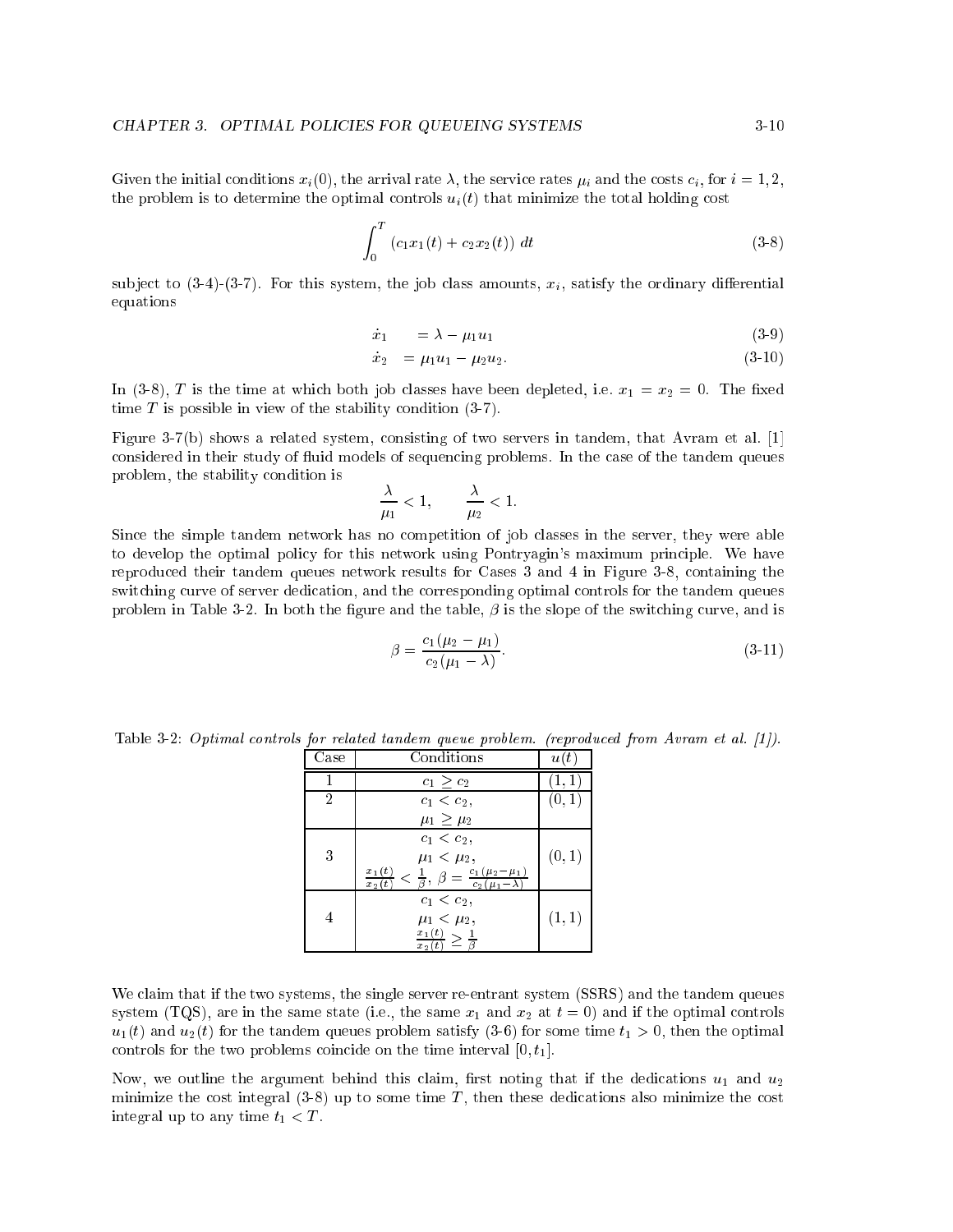

Figure 3-8: Switching curve for cases 3 and 4 of the tandem queues network optimal policy (reproduced from Avram et al. [1]).

Let  $u_1$  and  $u_2$  be optimal controls for the tandem queues system (TQS), satisfying (3-6) for all t in  $[0, t_1]$ . Also, let  $v_1$  and  $v_2$  be optimal controls for the single server re-entrant system (SSRS). We want to show that  $u_1(t) = v_1(t)$  and  $u_2(t) = v_2(t)$  for all t in [0, t<sub>1</sub>].

Since  $u_1$  and  $u_2$  minimize the cost integral for TQS up to time T, they also minimize the cost integral for TQS up to time  $t_1$  from the note above. But  $u_1 + u_2 \leq 1$  on the interval  $[0, t_1]$ , so  $u_1$ and  $u_2$  are acceptable controls for SSRS on [0,  $t_1$ ]. Since the two systems are governed by the same set of differential equations in  $(3-9)$ , and start with the same initial conditions, and any acceptable controls for SSRS are also acceptable for TQS, it follows that  $u_1$  and  $u_2$  minimize the cost integral for SSRS up to time  $t_1$ . But  $v_1$  and  $v_2$  also minimize the cost for SSRS up to time  $t_1$ . Assuming uniqueness of the optimal controls, it follows that  $u_1 = v_1$  and  $u_2 = v_2$  on the interval  $[0, t_1]$ .

Next, we describe a version of the claim which does not invoke uniqueness of the optimal controls. Suppose that  $u_1$  and  $u_2$  minimize the cost integral for TQS up to time T and satisfy (3-6) for all t in the interval [0, t<sub>1</sub>]. Then, there exist optimal controls  $v_1$  and  $v_2$  for SSRS such that  $u_1(t) = v_1(t)$ and  $u_2(t) = v_2(t)$  for all t in [0, t<sub>1</sub>]. The argument is similar to the one above.

To back up our claim, we have plotted the total holding cost from  $(3-8)$  versus  $x_2(0)$ , the initial queue size of job class 2, for various dedication strategies in the cases that satisfy (3-6). In all the plots, we fixed the arrive rate at  $\lambda = 1$  and the initial queue size of job class 1 at  $x_1(0) = 10$ . The inset in each plot displays the dedication strategies in the  $x_1x_2$  state space for given initial queue sizes  $(x_1(0), x_2(0))$ .

Figures 3-9 and 3-10 correspond to Case 1 of the tandem queue system, in which the cost at queue 1 is greater than or equal to that at queue 2. Our claim does not include Cases 1 and 4 in the tandem queue network, since those dedications violate (3-6) for the single server re-entrant network. The two dedication strategies that we used for Case 1 ( $c_1 \geq c_2$ ) are: (i) serve queue 1 to depletion, then split the server so that queue 1 remains depleted while serving queue 2 to depletion, and (ii) serve queue 2 to depletion, then split the server so that queue 2 remains depleted while serving queue 1 to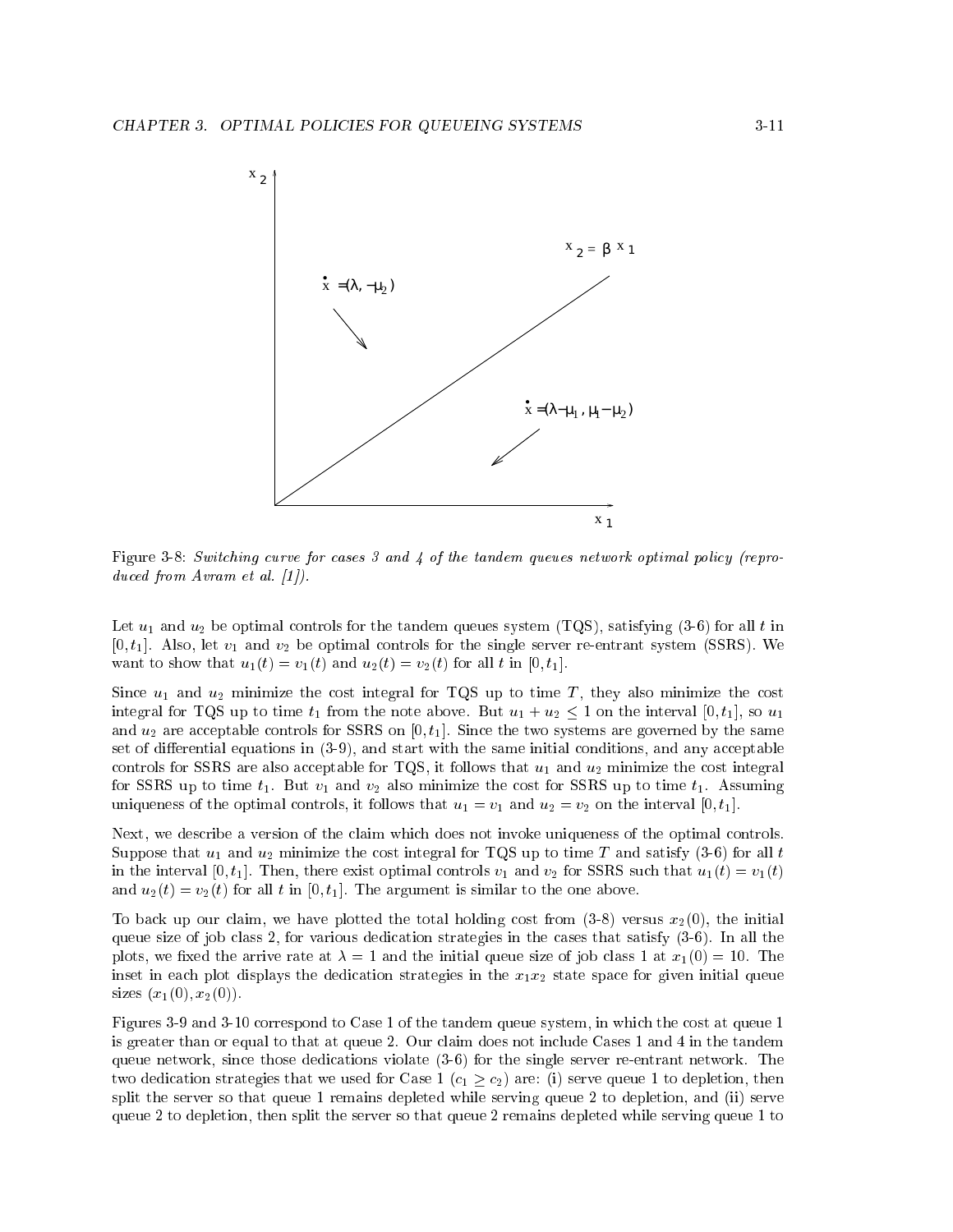

Figure 3-9: Case  $1(a)$ :  $c_1 > c_2$ ,  $\mu_1 > \mu_2$ . Total holding cost C versus initial queue size of job class 2,  $x_2(0)$ . Parameter set={(c<sub>1</sub>, c<sub>2</sub>) = (10, 5), ( $\mu_1, \mu_2$ ) = (3, 2),  $\lambda = 1, x_1(0) = 10$ }.

depletion as well. Figure 3-9 indicates that the total holding cost is lower if the dedication strategy is to serve queue 1 to depletion, whereas Figure 3-9 displays a critical initial queue size of job class 2 of approximately  $x_2(0) \approx 7$  below which it would be cheaper to serve queue 2 to depletion first.

Figure 3-11 corresponds to Case 2 of the tandem queue system. For Case 2, we used the same dedication strategies as in Case 1. The plot validates our claim for this case, since the total holding



Figure 3-10: Case  $1(b)$ :  $c_1 > c_2$ ,  $\mu_1 < \mu_2$ . Total holding cost C versus initial queue size of job class 2,  $x_2(0)$ . Parameter set={(c<sub>1</sub>, c<sub>2</sub>) = (10, 5), ( $\mu_1, \mu_2$ ) = (2, 3),  $\lambda = 1, x_1(0) = 10$ }.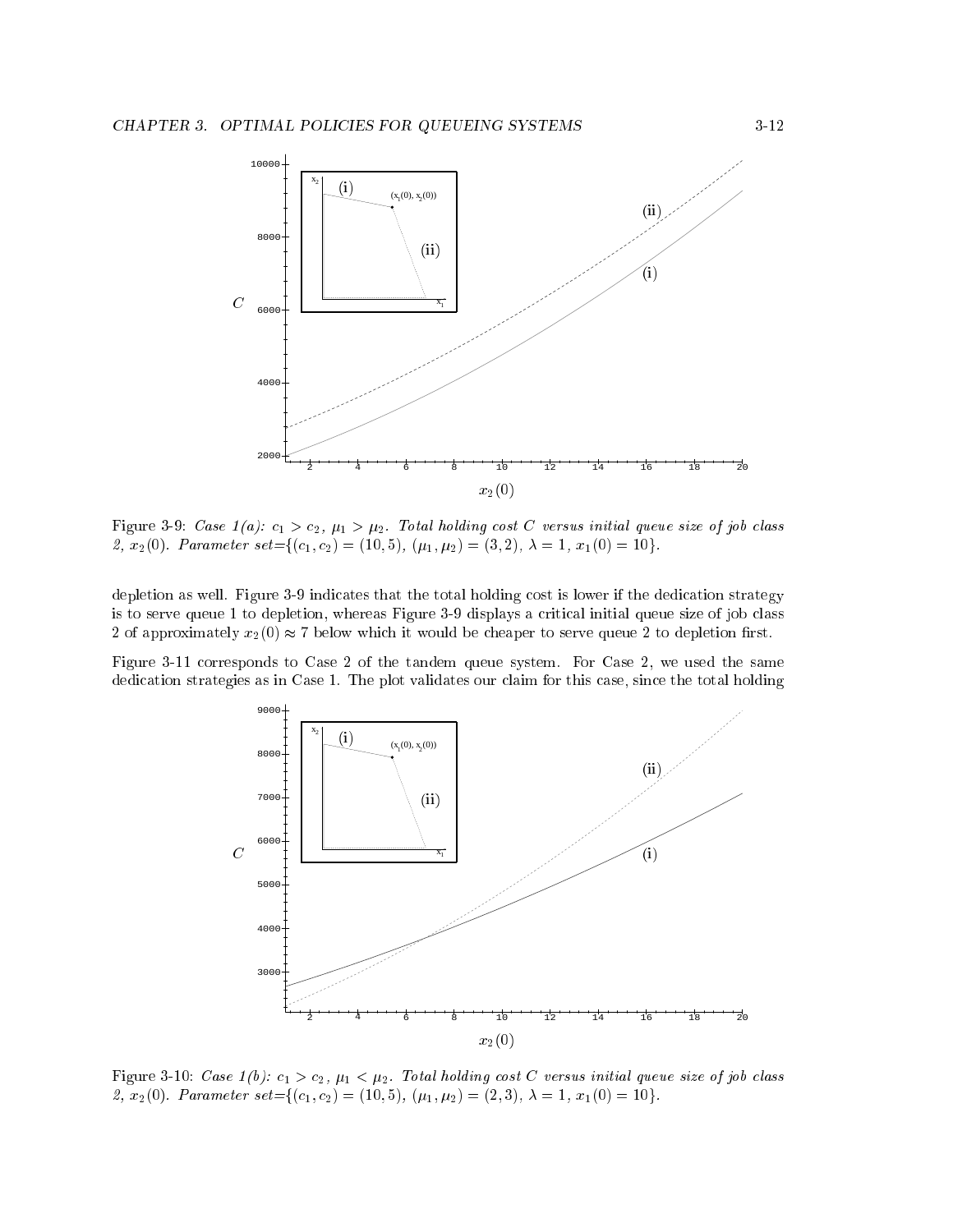cost for the single server re-entrant system is lowest using the dedication strategy of the tandem queues system for the same case, that is, to serve queue 2 to depletion first.

Figure 3-12 essentially combines Cases 3 and 4 of the tandem queue system, in which we have computed the total holding cost for three strategies: (i) serve queue 1 to depletion first, (ii) serve queue 2 to depletion first, and (iii) serve queue 2 until the switching curve  $x_2 = \beta x_1$ , then split the server dedication to stay on the line until both queues are depleted. Case 4 is included since the switching curve itself belongs to this case. For this plot, the initial point  $(x_1(0), x_2(0))$  lies above the switching curve  $x_2 = \beta x_1$ , which corresponds to Case 3 of the tandem queue system. The figure validates our claim for this case, showing that the cheapest strategy is to serve queue 2 to depletion. Although we cannot use the strategy of the tandem queue Case 4 since the dedication violates (3-6), Figure 3-12 suggests that the dedication for Case 4 of our single server re-entrant system is to serve queue 2 to depletion first, as in our Case 3.

In Figures 3-13 to 3-15, we have plotted the results for simulations of the single server re-entrant system with exponentially distributed interarrival and service times. The total cost C is computed as an average over ten realizations for integer values of the initial queue length of job class  $2, x_2(0)$ . We used the same parameter values as in Figures 3-9 to 3-11.

Comparing Figures 3-9 and 3-13 and Figures 3-10 and 3-14, we see that the results of the simulations do not agree with the predictions of the analysis in the case of  $c_1 > c_2$ . Assuming that we follow strategy (i) of our Case 1, then we empty queue 1 first and then divide the server so that it will attempt to keep queue 1 empty while also emptying queue 2. However, in the case of the simulation with discrete random arrivals, queue 1 will not remain empty. After one or more arrivals, there will be customers in the queue for a period of time during which costs are incurred. The simulation suggests that it may be better to dedicate more of the server to queue 1 when this occurs.

The simulation results in Figure 3-15 agree with the predictions of the analysis in the case with  $c_1 < c_2$  and  $\mu_1 > \mu_2$ .



Figure 3-11: Case 2:  $c_1 < c_2$ ,  $\mu_1 > \mu_2$ . Total holding cost C versus initial queue size of job class 2,  $x_2(0)$ . Parameter set={(c<sub>1</sub>, c<sub>2</sub>) = (5, 10), ( $\mu_1, \mu_2$ ) = (6, 3),  $\lambda = 1, x_1(0) = 10$ .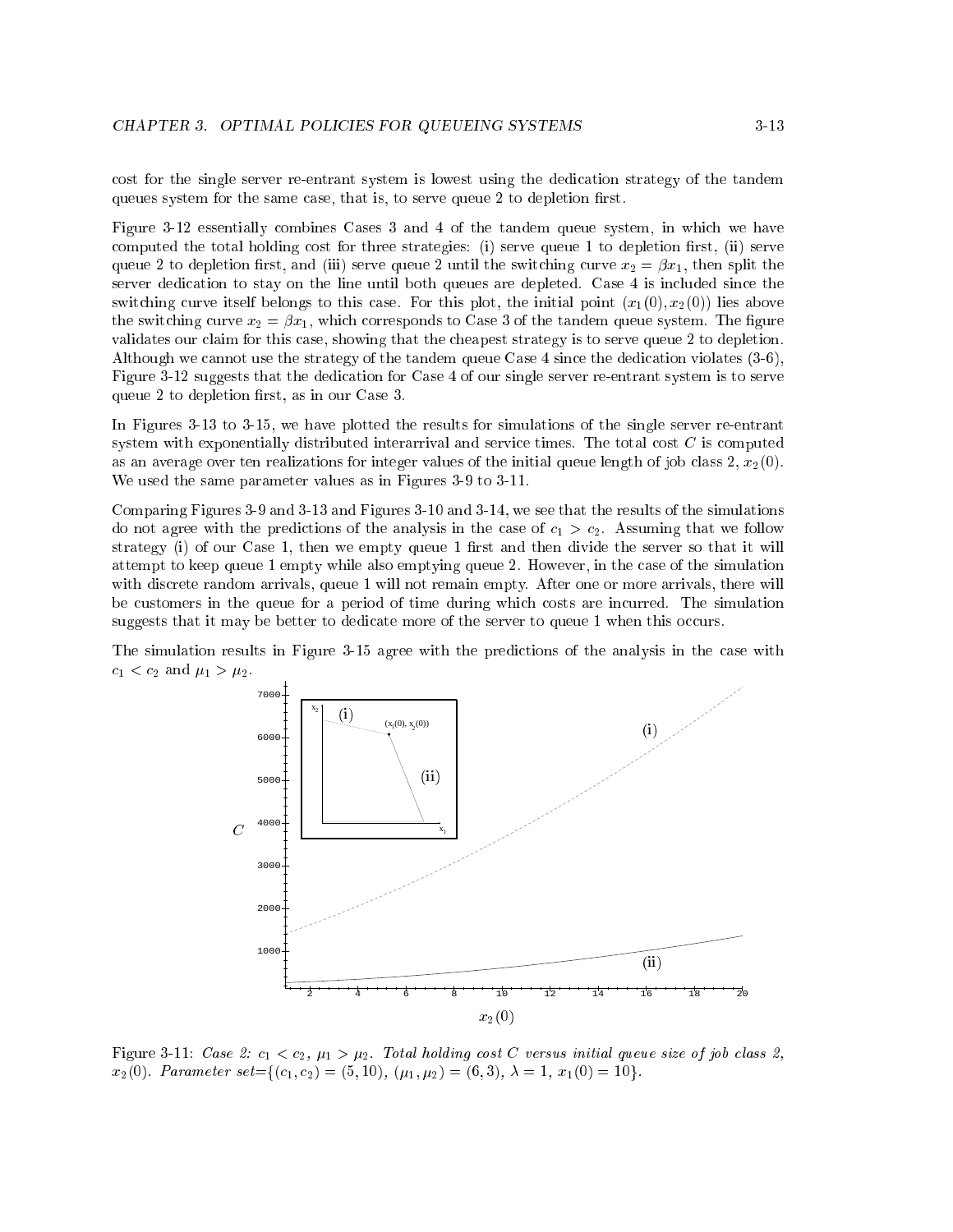

Figure 3-12: Case 3:  $c_1 < c_2$ ,  $\mu_1 < \mu_2$ . Total holding cost C versus initial queue size of job class 2,  $x_2(0)$ . Parameter set={(c<sub>1</sub>, c<sub>2</sub>) = (5, 10), ( $\mu_1, \mu_2$ ) = (3, 6),  $\lambda = 1$ ,  $x_1(0) = 10$ }.



Figure 3-13: Total holding cost C versus  $x_2(0)$  for simulation with exponentially distributed interarrival and service times with the same parameters as Figure 3-9. Strategies: serve queue <sup>1</sup> to depletion first (solid), serve queue  $2$  to depletion first (dotted).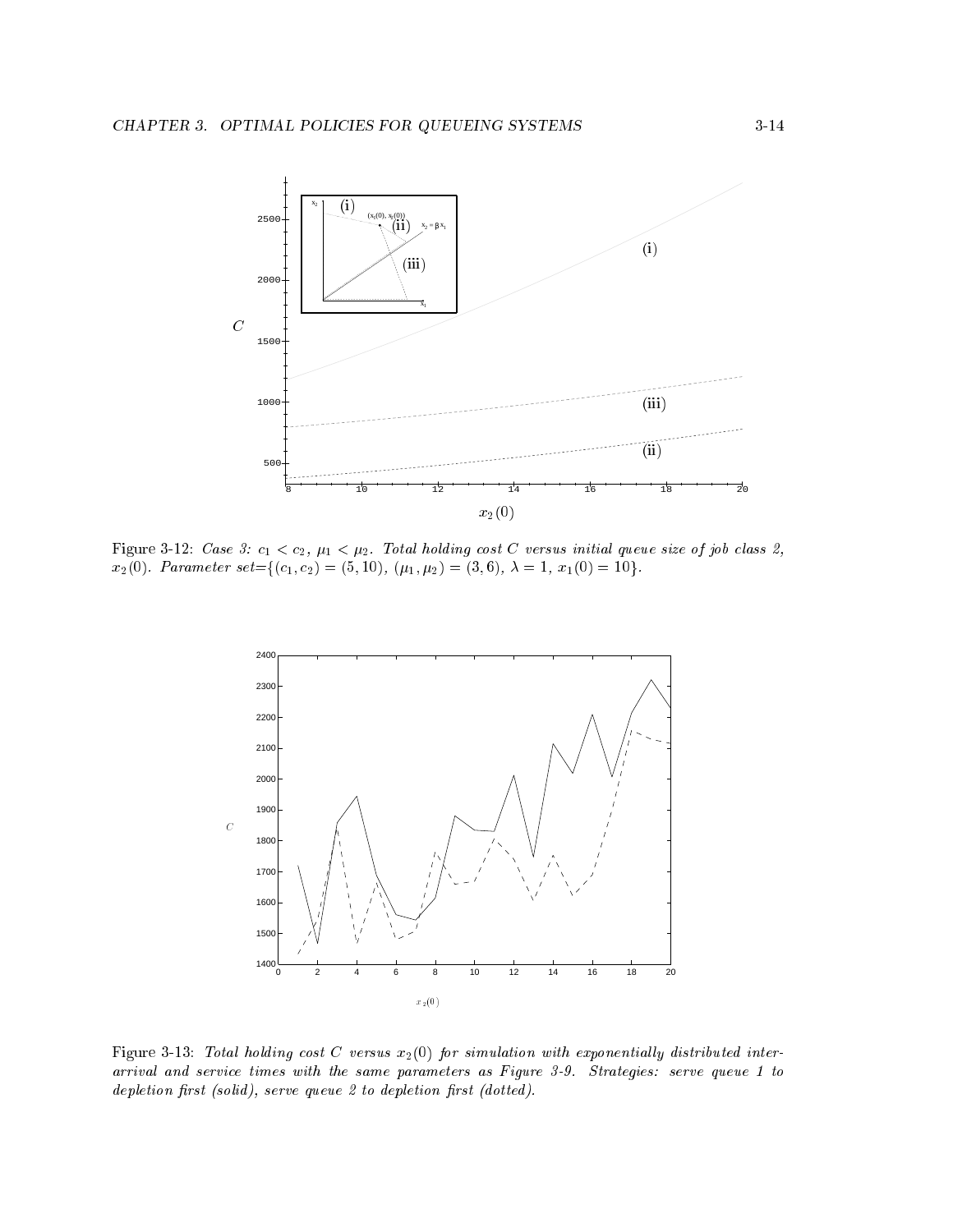

Figure 3-14: Total holding cost C versus  $x_2(0)$  for simulation with exponentially distributed interarrival and service times with the same parameters as Figure 3-10. Strategies: serve queue <sup>1</sup> to  $depletion$  first (solid), serve queue 2 to depletion first (dotted).



Figure 3-15: Total holding cost C versus  $x_2(0)$  for simulation with exponentially distributed interarrival and service times with the same parameters as Figure 3-11. Strategies: serve queue 2 to  $depletion first (solid), serve queue 1 to depletion first (dotted).$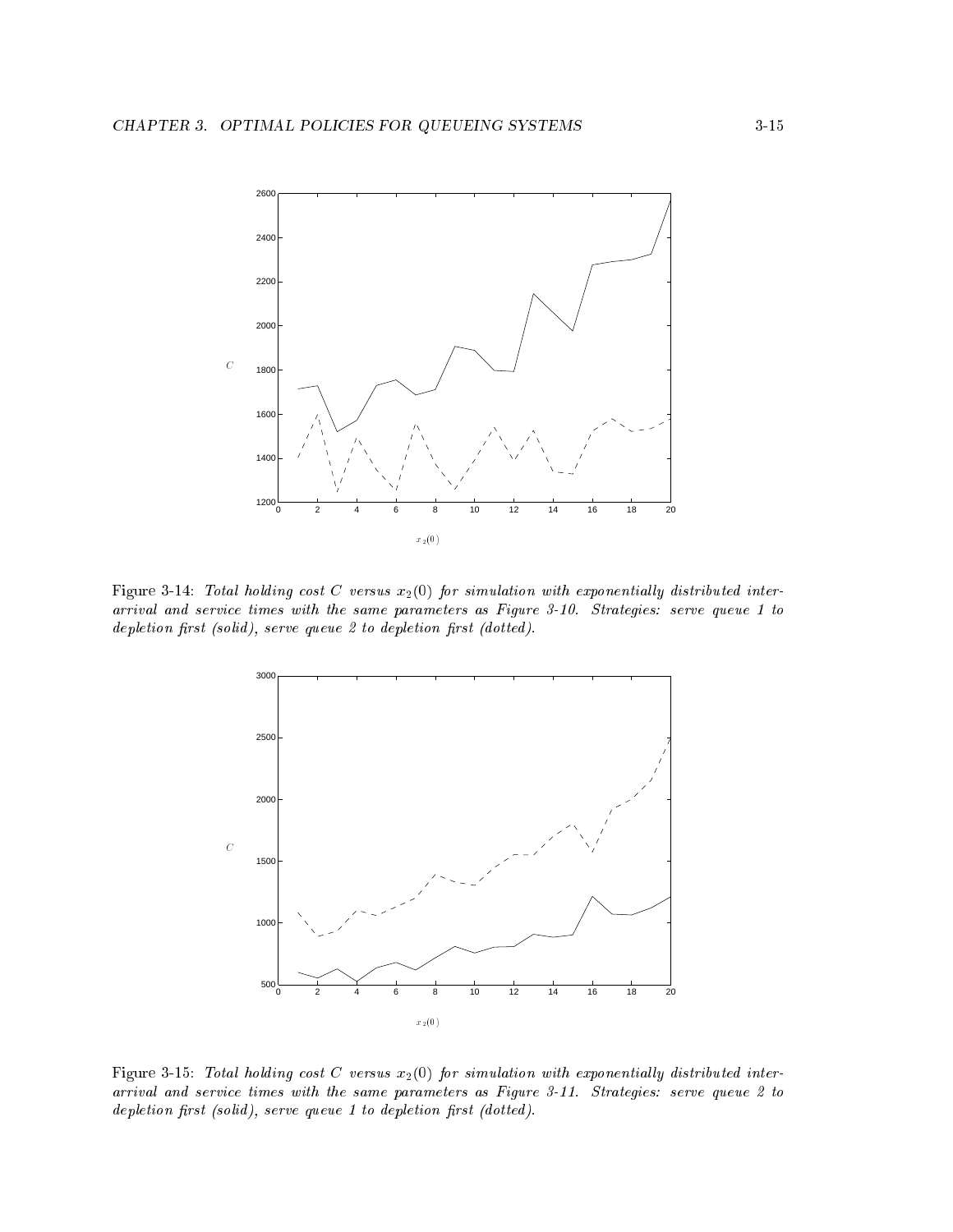## Chapter <sup>4</sup>

# Synchrony of Pituitary Cells

Participants: Y.-X. Li (Mentor), N. Costanzino, A. Dawes, T. Ewen, S. Reinker, J. Williams

#### PROBLEM STATEMENT:

Calcium is the primary trigger for initiating a large variety of biological processes. Thus, hormone secretion by endocrine cells in the pituitary gland is triggered by an increase in intracellular calcium concentration. Such a calcium increase, induced by an extracellular messenger, is often oscillatory. This pulsatile calcium profile has been shown to correlate to the secretory activities in pituitary cells. However, individual cells only secrete a tiny amount of hormone. Therefore, coherent, synchronized secretory activity is of great physiological importance. Whether and how intracellular calcium oscillations in individual pituitary cells synchronize with each other remain obscure. Recent experiments suggest that plasma membrane electrical activities in neighboring cells can synchronize. The question remains if synchronized plasma membrane electrical activity causes synchrony in agonist-induced intracellular calcium oscillations between neighboring cells. The experimentalists cannot answer this question yet. We here answer the question by using mathematics.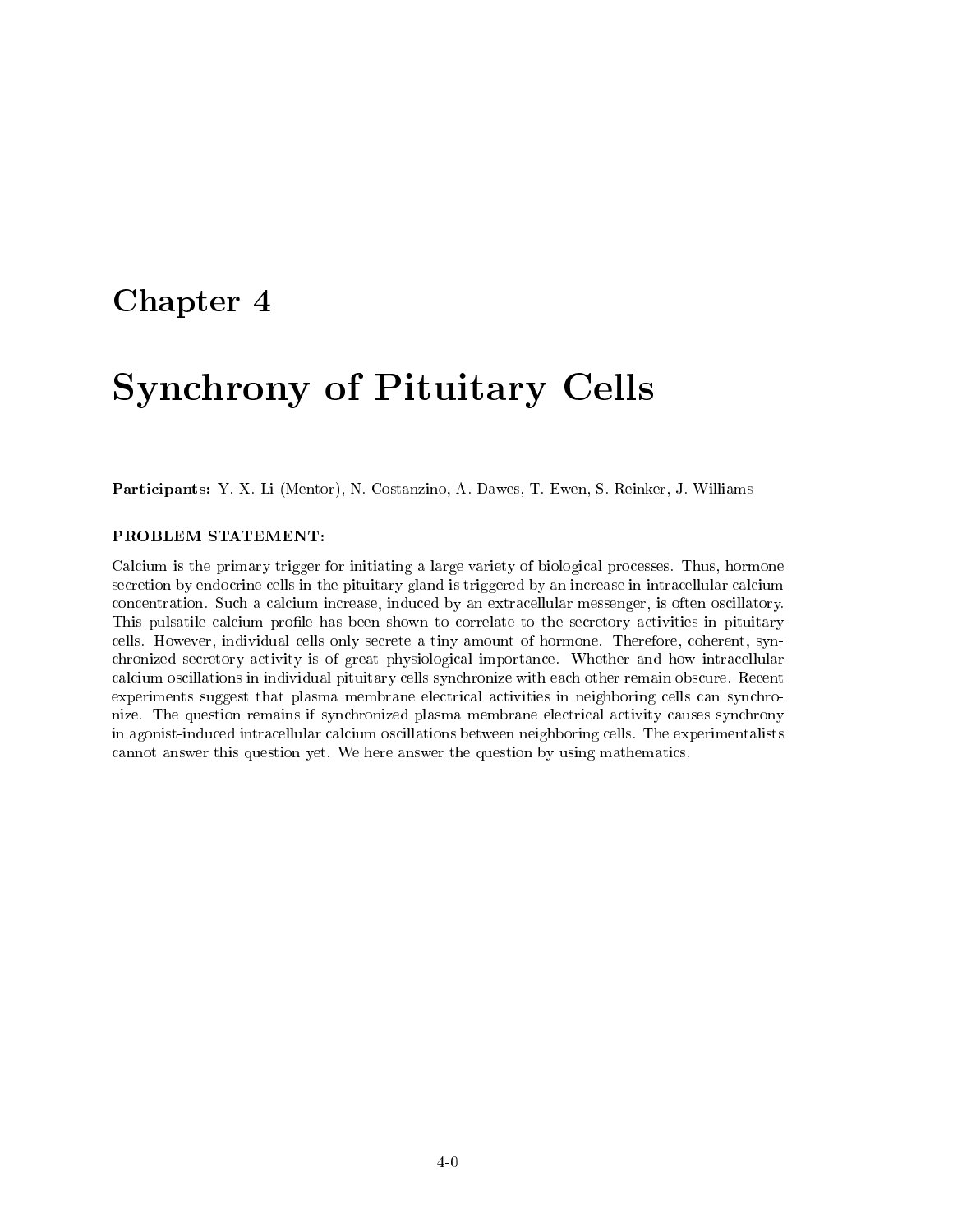#### Introduction and Statement of the Problem  $4 - 1$

The systems studied in mathematical biology are exceedingly complex. In modeling any complex phenomena, it is important to include only the mechanisms that play a fundamental role in the dynamics of the system. In this way, one hopefully obtains a simpler system that captures the `essential features' of the more complex phenomena. Therefore, having some background information of the mechanisms involved is essential in order to properly model any system. With this in mind, we present some biological background in Section 4-1.1. Then in Section 4-1.2 we state the problem which we want to investigate. Finally, in Section 4-1.3 we propose a method by which we will approach the problem.

#### $4 - 1.1$ Background

Calcium is the primary trigger for initiating a large variety of biological processes. Thus, hormone secretion by endocrine cells in the pituitary gland is triggered by an increase in intracellular calcium concentration. Such a calcium increase, induced by an extracellular messenger, is often oscillatory. This pulsatile calcium profile has been shown to correlate to the secretory activities in pituitary cells. Individual cells however, only secrete a tiny amount of hormone. Therefore, coherent, synchronized secretory activity is of great physiological importance. It is not clear whether the intracellular calcium (IC) oscillations in individual pituitary cells synchronize with each other or how this process takes place. Recent experiments suggest that plasma membrane (PM) electrical activities in neighboring cells can synchronize. However, the question remains if synchronized plasma membrane electrical activity causes synchrony in agonist-induced intracellular calcium oscillations between neighboring cells. This question has not been answered by the experimentalists yet. In the next Section we pose the problem which we wish to study.

#### 4-1.2 Statement of the Problem

The question of whether or not calcium oscillations of each individual pituitary cell can synchronize or phase-lock with neighboring pituitary cells can be answered by investigating the behavior of the inner workings of a single pituary cell. Each individual cell is a coupled system of a plasma membrane (PM) oscillator and an intracellular calcium (IC) oscillator as shown in Fig. 4-1. We thus pose the following problem: Can the intracellular calcium oscillations of each pituitary cell synchronize or phase-lock with those of neighboring cells? In answering this, we must first investigate the coupled IC-PM system and the coupled PM-PM system.

### 4-1.3 Method of Approach

Mathematically, the problem of two coupled pituitary cells can be simplified to the problem of a network of four coupled oscillators. This is because each cell is by itself a coupled system of a plasma membrane (PM) oscillator and an intracellular calcium (IC) oscillator. It is known that the PM oscillator activates the IC oscillator but the latter inhibits the former. The coupling between the two cells is diffusive, or nearest neighbor coupling, and is only between the two PM oscillators. Therefore, a sufficient condition is to show that since the IC oscillator in each cell is coupled to its own PM oscillator and since the two PM oscillators synchronize, the two IC oscillators should also be synchronized, although they do not talk directly to each other. Hence, we will concentrate our efforts on exploring whether the PM and IC oscillations are synchronized. Despite the outcome of this exploration, we will also briefly explore synchronization between cells.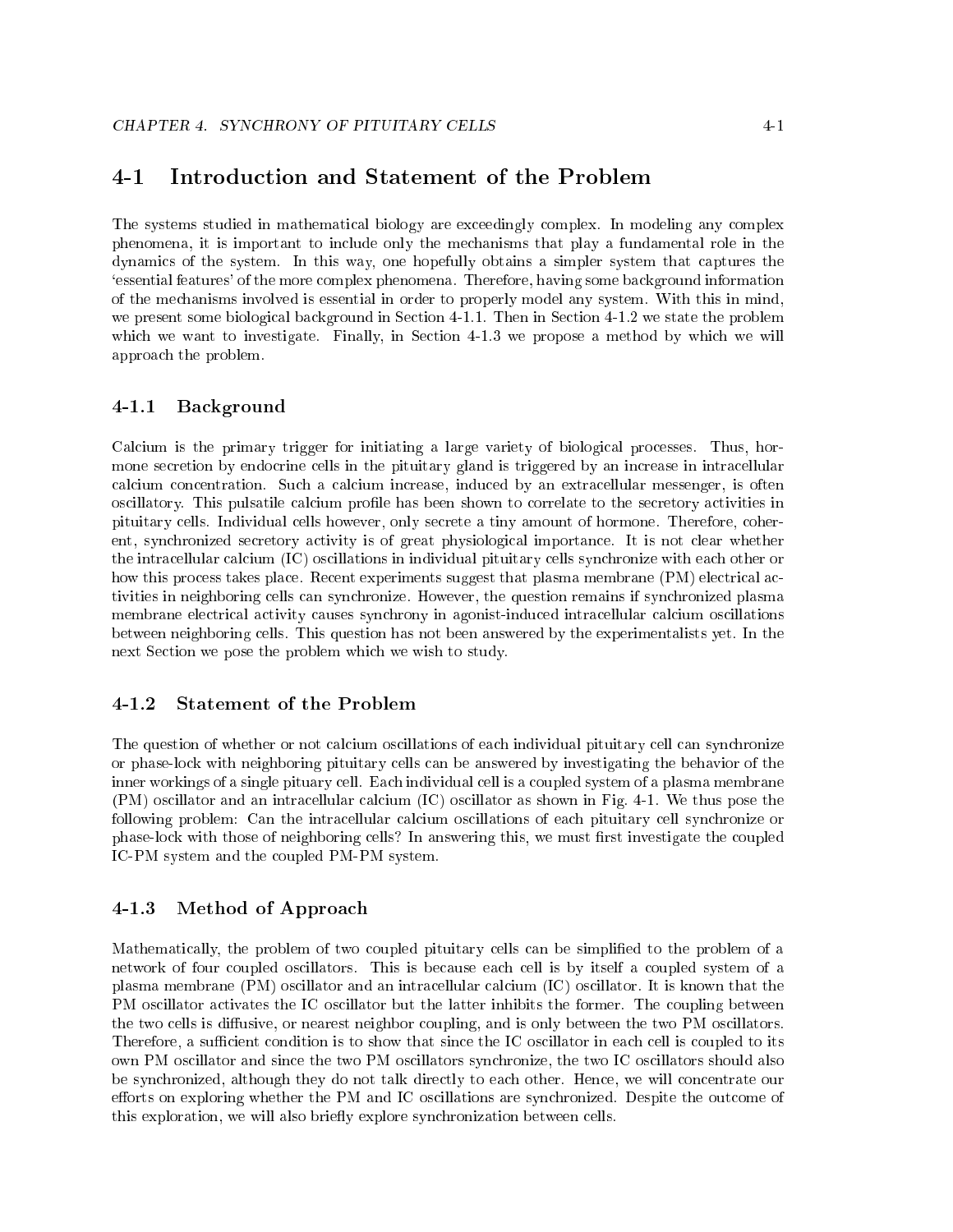

Figure 4-1: Schematics of the coupled cells.

## 4-2 The Two Models

To construct a model of the pituitary cell, we modied two existing models for mechanisms that occur within the cell. The first is the Morris-Lecar model, which has successfully been used in describing the potential difference across a membrane. To describe the intracellular calcium oscillations in the cytosol, we used the Li-Rinzel model. In the next two subsections, we briefly present these two models.

#### 4-2.1 The Morris-Lecar Model

These equations describe the potential  $v$  and channel gating  $w$  across the plasma membrane.

$$
C_m \frac{dv}{dt} = I_{app} - I_{Ca} - I_K - I_L \tag{4-1}
$$

$$
\frac{dw}{dt} = \lambda(v)(w_{\infty}(v) - w) \tag{4-2}
$$

where  $I_{app}$  is the current externally applied to the membrane (for instance by an electrode),  $I_{Ca}$  and  $I_K$  are the calcium and potassium currents respectively, and  $I_L$  describes the cumulative effect of other small currents and is called the leak currents. The functional forms of the currents are given by

$$
I_{Ca} = \bar{g}_{Ca} m_{\infty}(v)(v - v_{Ca}) \qquad (4-3)
$$

$$
I_K = \bar{g}_K w(v)(v - v_K) \tag{4-4}
$$

$$
I_L = \bar{g}_L(v - v_L) \tag{4-5}
$$

where  $\bar{g}$  is the maximum conductance. The functions  $m_{\infty}(v)$  and  $w(v)$  are the activation probabilities which are typically sigmoidal curves, and determine the gating or channel opening of the cell.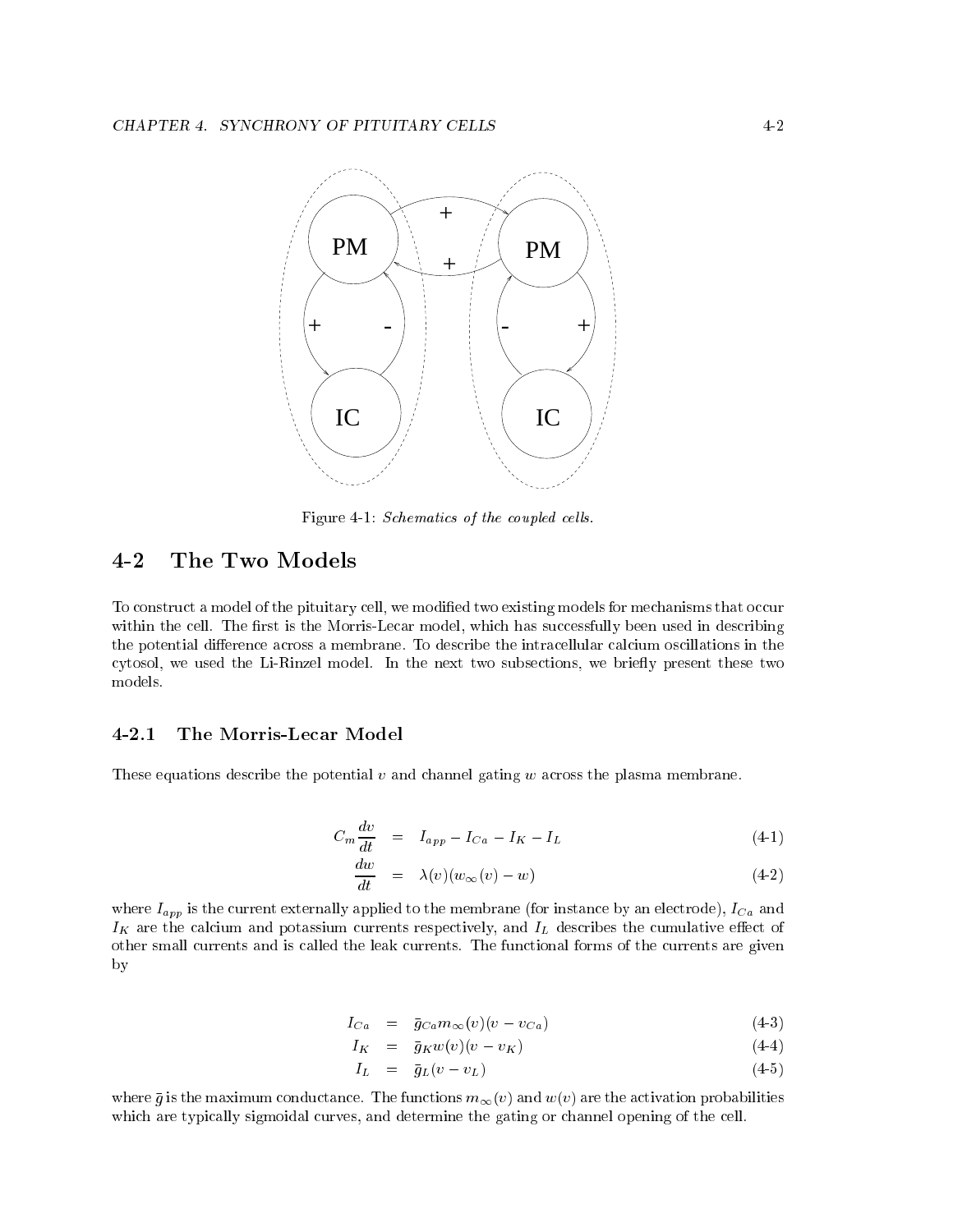Under certain parameter values the Morris-Lecar system exhibits periodic firing as can be seen in Fig. 4-2. Experiments have shown that the period is on the order of seconds.



Figure 4-2: Morris-Lecar plasma membrane voltage oscillator.

## 4-2.2 The Li-Rinzel Model

This model describes the IC oscillations in the cytosol. The calcium is introduced through both the plasma membrane (PM) and the endoplasmic reticulum (ER).

$$
\frac{dc}{dt} = J_{rel} - J_{fill} + J_{in} - J_{out} \tag{4-6}
$$

$$
\frac{dh}{dt} = \frac{h_{\infty}(c) - h}{\tau(c)} \tag{4-7}
$$

$$
\frac{da}{dt} = J_{in} - J_{out} \tag{4-8}
$$

where  $a = c + \sigma c_{ER}$ .

The flux of calcium out of and into the cytosol is given by the following equations:

$$
J_{rel} = p(c_{ER} - c) \tag{4-9}
$$

$$
J_{fill} = \frac{v_{ER}c^2}{k_{ER}^2 + c^2} \tag{4-10}
$$

$$
J_{out} = \frac{v_{PM}c^2}{k_{PM}^2 + c^2} \tag{4-11}
$$

$$
P = L + M \left(\frac{ch}{d_a + c}\right)^3 \tag{4-12}
$$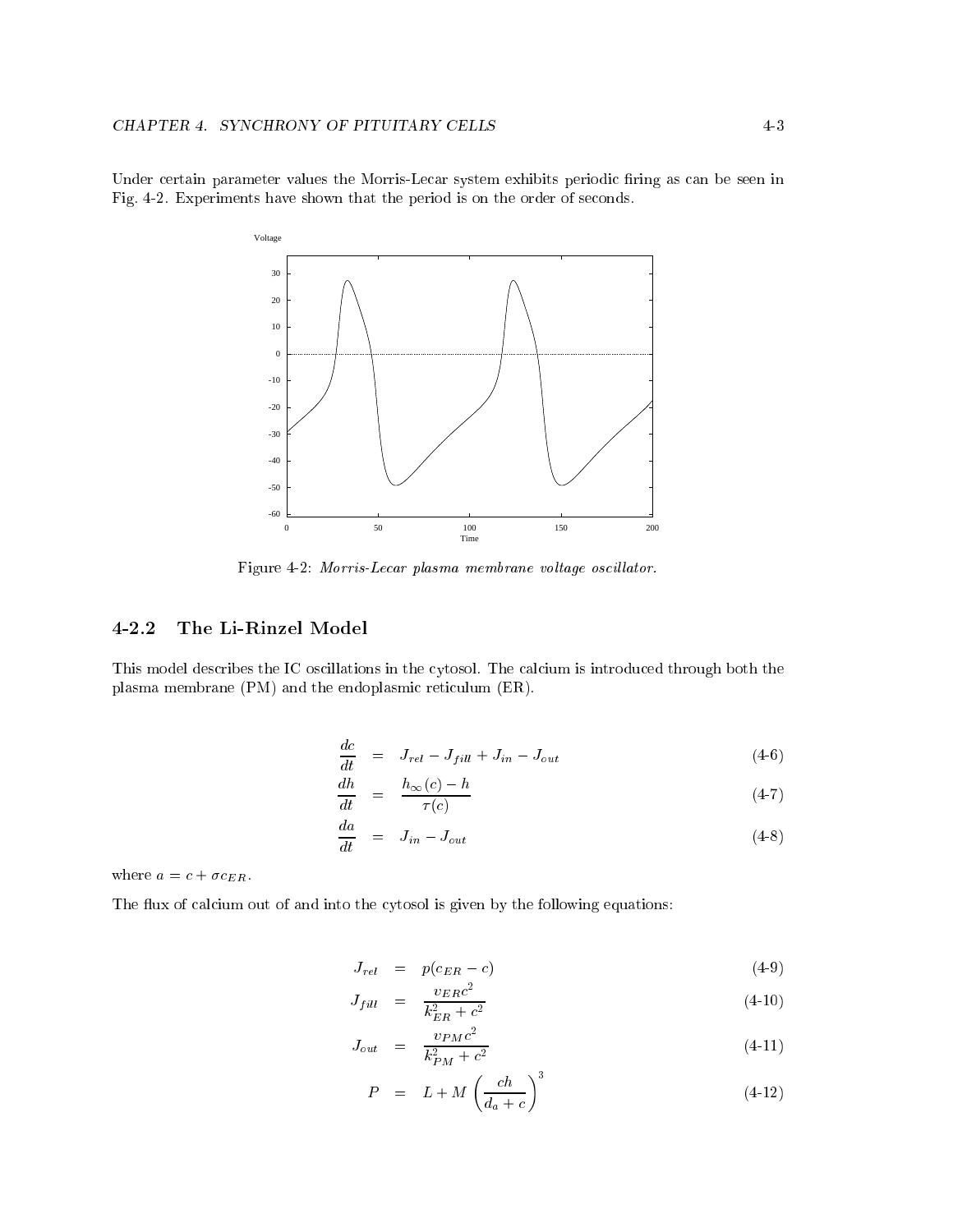For a fairly robust set of parameter values, this system for the calcium concentration in the cytosol also settles to a periodic oscillation (Fig. 4-3) which may also have a similar period to solutions of the Morris-Lecar system.



Figure 4-3: Li-Rinzel intra-cellular Calcium oscillator.

## 4-3 Coupling

Recall that our goal is to determine if the IC oscillations in two separate cells become synchronized when the two PM oscillators become synchronized. As previously described, we attempt to do this by taking two existing models, the Morris-Lecar mode- and the Li-Rinzel model, and model how they couple based on experimental evidence. This will give a model for the calcium oscillations within the cell. We will then take two identical cells modeled in this manner and couple them across the plasma membranes. We want to see, if the PM becomes synchronized, whether the IC oscillations also become synchronized even though they are not directly affecting each other.

#### 4-3.1 Coupling Within the Pituitary Cell

Having previously explored the uncoupled Morris-Lecar and Li-Rinzel models with XPP, we decided it was time to model the coupling between the IC and the PM of each individual pituitary cell. The models were coupled by the addition of two extra terms. The first was through the equations for  $v$ and c, where these oscillations are related through the equation for  $J_{in;}$ 

$$
J_{in} = J'_{in} - \alpha I_{Ca} \tag{4-13}
$$

Second, we introduced a calcium activated potassium current  $I_{K(Ca)}$ , which affects the voltage across the plasma membrane due to the influx of potassium ions. Hence equation  $(4-2)$  becomes

$$
C_m \frac{dv}{dt} = I_{app} - I_{Ca} - I_K - I_L - I_{K(Ca)}
$$
\n(4-14)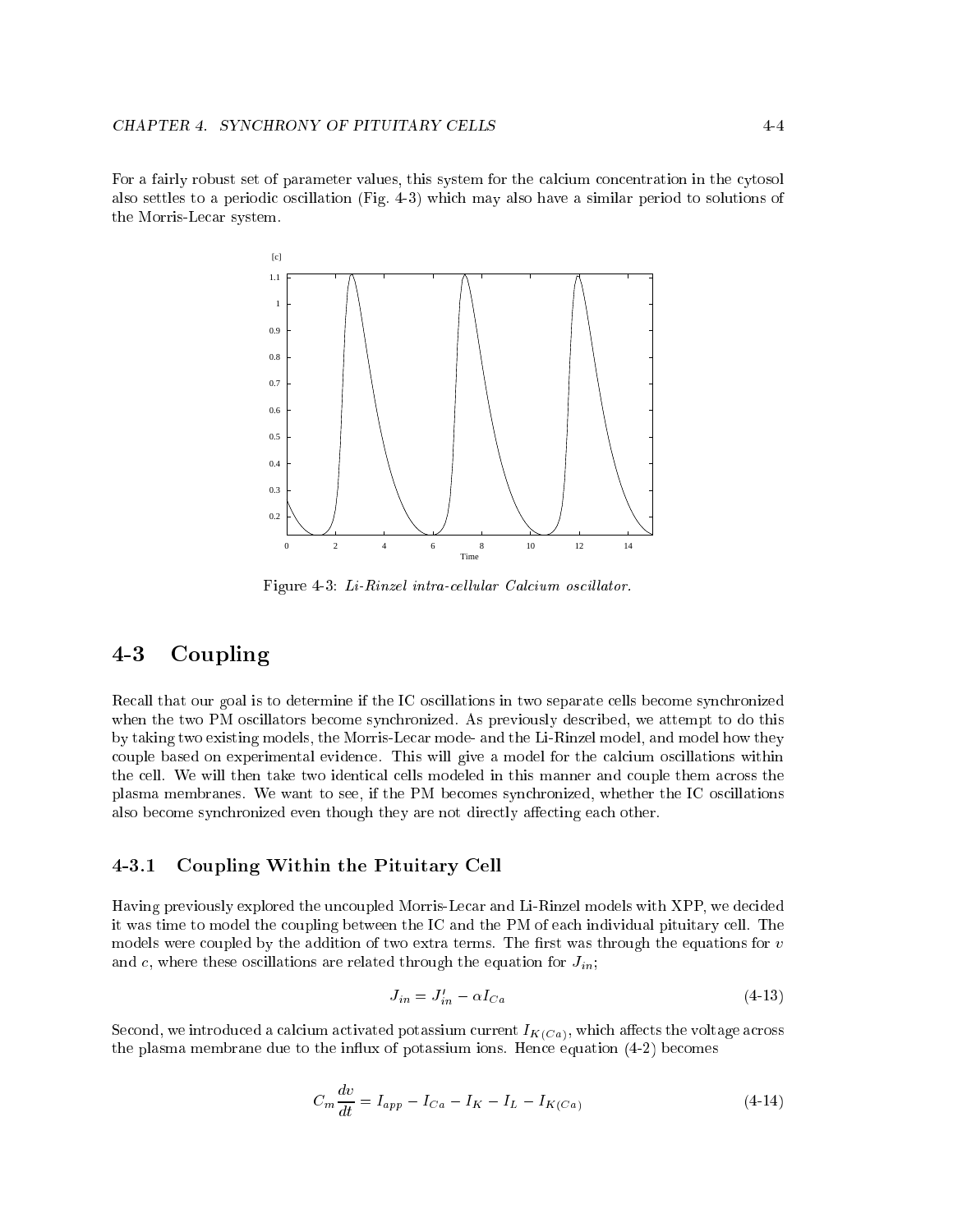#### CHAPTER 4. SYNCHRONY OF PITUITARY CELLS 4-5

where

$$
I_{K(Ca)} = \bar{g}_{K(Ca)} \frac{(v - v_K)c^4}{c^4 + k_{Ca}^4}
$$
\n(4-15)

See Fig 4-4 for an example of phase-locking. The resulting 5-dimensional system corresponds to a feedback loop between the PM and the IC regulation oscillator. Here PM activates the IC while IC inactivates the PM. Numerical explorations with the program XPP revealed that indeed the voltage oscillations of the PM and the calcium oscillations of the ER do phase-lock. In fact, they phase-lock over a large set of parameter values, and for each parameter value the basin of attraction for the phase-locked solution seemed to be the whole phase-space.



Figure 4-4: Phase-lock between PM and IC.

However, since we are only interested in solutions which are periodic, it is natural to ask ourselves if the behaviour of the cell can be captured with a much simpler set of equations. Indeed, it is often the case that the dynamics of oscillators, such as the two above, can be described solely though one variable - their phase difference. Descriptions of this sort are called phase models. In these types of models, the state of the oscillator during its cycle is parameterized by a phase variable. This greatly simplies the analysis because the model reduces to a problem in one periodic variable. We investigated a popular method for coupling mutually attracting/repelling oscillators, based on the work of Strogatz [4] and Li [3]. In Section 4-3.1, we describe this method, and (unsuccessfully apply it to our system). We also give an argument why this approach does not work.

#### The Integrate and Fire Model of Coupling

This is a specific example of a phase model. Let  $\phi$  describe the phase of an oscillator with period 1 and let f be a function such that  $x = f(\phi)$  subject to the conditions:

| i)   | $\frac{d\phi}{dt} = 1$                           |
|------|--------------------------------------------------|
| ii)  | $f(0) = 0$                                       |
| iii) | $f(1) = 1$                                       |
|      | iv) f is concave down, i.e. $f' > 0$ , $f'' < 0$ |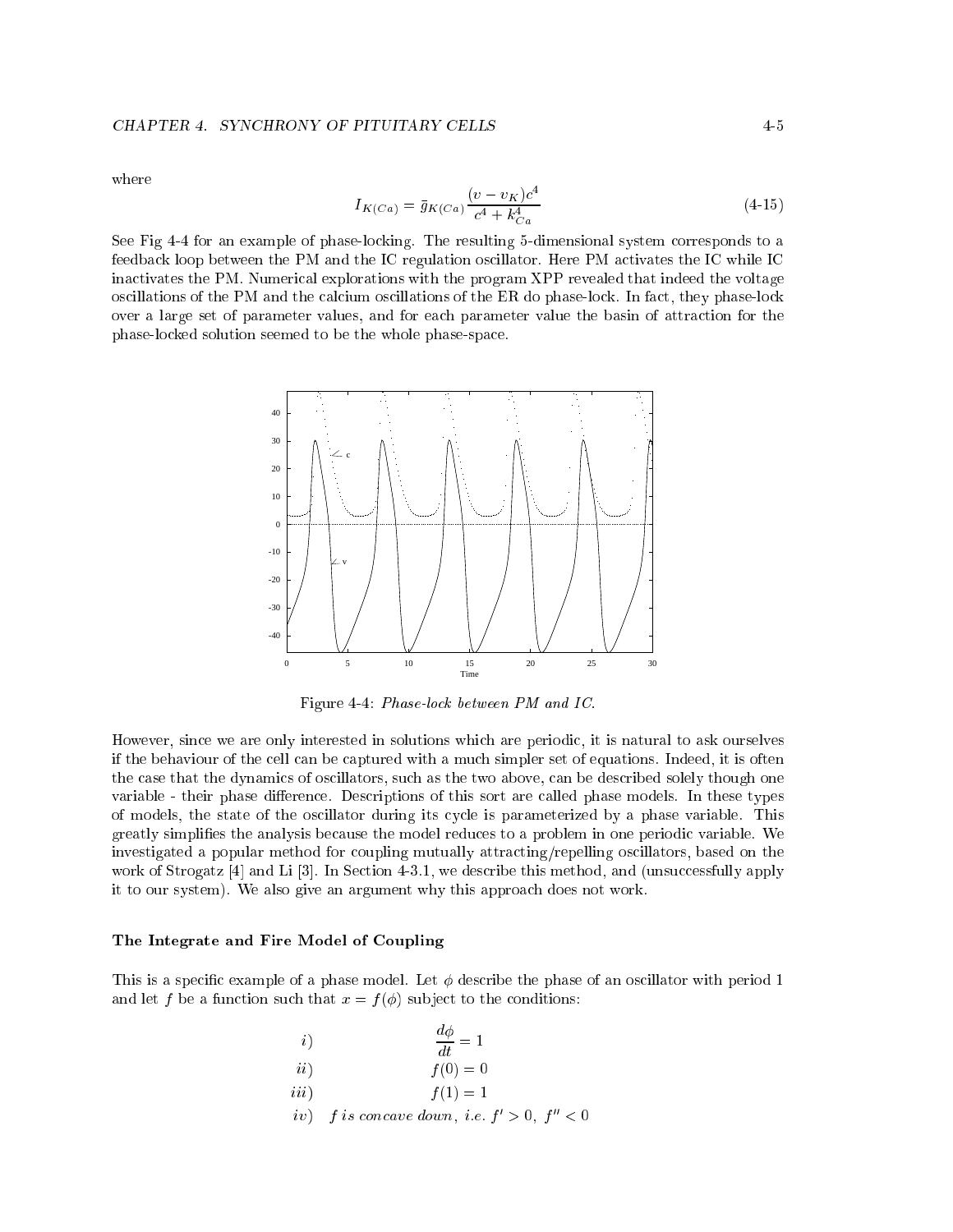One function that satisfies these conditions is:

$$
f(\phi) = c(1 - e^{-\phi}) \tag{4-16}
$$

$$
c = \frac{1}{1 - e^{-1}} \tag{4-17}
$$

The time evolution of this function is shown in Fig  $4-5$ , x increases towards its threshold value at which point it fires and then returns to 0 and the cycle repeats. When dealing with two coupled oscillators, the firing of one causes a displacement of the other oscillator. It follows this time evolution:

$$
x_i(t) = 1 \Rightarrow x_j(t^+) = \min\{1, x_j(t) + \varepsilon\}, \qquad i = 1, 2
$$
  

$$
j \neq i, j = 1, 2, \varepsilon > 0
$$

Hence, we use the following equations for our integrate-and-fire model.

$$
f(\phi) = c(1 - e^{-\phi})
$$
  

$$
g(x) = \ln \frac{c}{c - x}
$$

where g is the inverse function of f (ie.  $fg \equiv 1$ )

It is easy to see that to construct the return map  $R(\phi) = h_2(h_1(\phi))$ . We chose

$$
h_1(\phi) = g(f(1-\phi) - \varepsilon_1),
$$
  
\n
$$
h_2(\phi) = g(f(1-\phi) + \varepsilon_2).
$$

The size of  $\varepsilon_i > 0$  determines the strength of the interaction between the oscillators. The sign change of  $\varepsilon$  describes an activating/inactivating process. For simplicity we considered the case  $\varepsilon_1 = \varepsilon_2$ . Then the return map in this case is given by

$$
R(\phi) = h_2(h_1(\phi))
$$
  
=  $-ln(e^{-1}[e^{\phi-1} - \frac{\varepsilon}{c}]^{-1} + \frac{\varepsilon}{c})$ 

Fixed points of  $R(\phi)$  correspond to synchronized or phase-locked solutions. Assuming the existence of a fixed point  $R(\varphi) = \varphi$ , we found that

$$
\phi^* = \ln \frac{\frac{\varepsilon}{c} \pm \sqrt{e(\frac{\varepsilon^2}{c^2} - 4)}}{2} \tag{4-18}
$$

This gives a lower bound on  $\varepsilon$ :

$$
\varepsilon_c = \frac{2c}{\sqrt{\varepsilon}}\tag{4-19}
$$

At this critical value of  $\varepsilon$ , the fixed point  $\phi^+=\frac{1}{2}$  which corresponds to a solution with half a phase difference. Unfortunately the lower bound on  $\epsilon$  is not valid in our region [0, 1]. It is easily verified that  $R(\phi)$  does not have a fixed point.

There are several reasons why this model does not work. The most simple and compelling reason can be described by considering two runners on a circular track. Let us assume that runner A is ahead of runner B and A activates B while B inhibits A. When runner A crosses the mark, B gets pushed closer to A by an amount  $\epsilon$ . Then when B crosses the mark, he pulls A closer to him by the same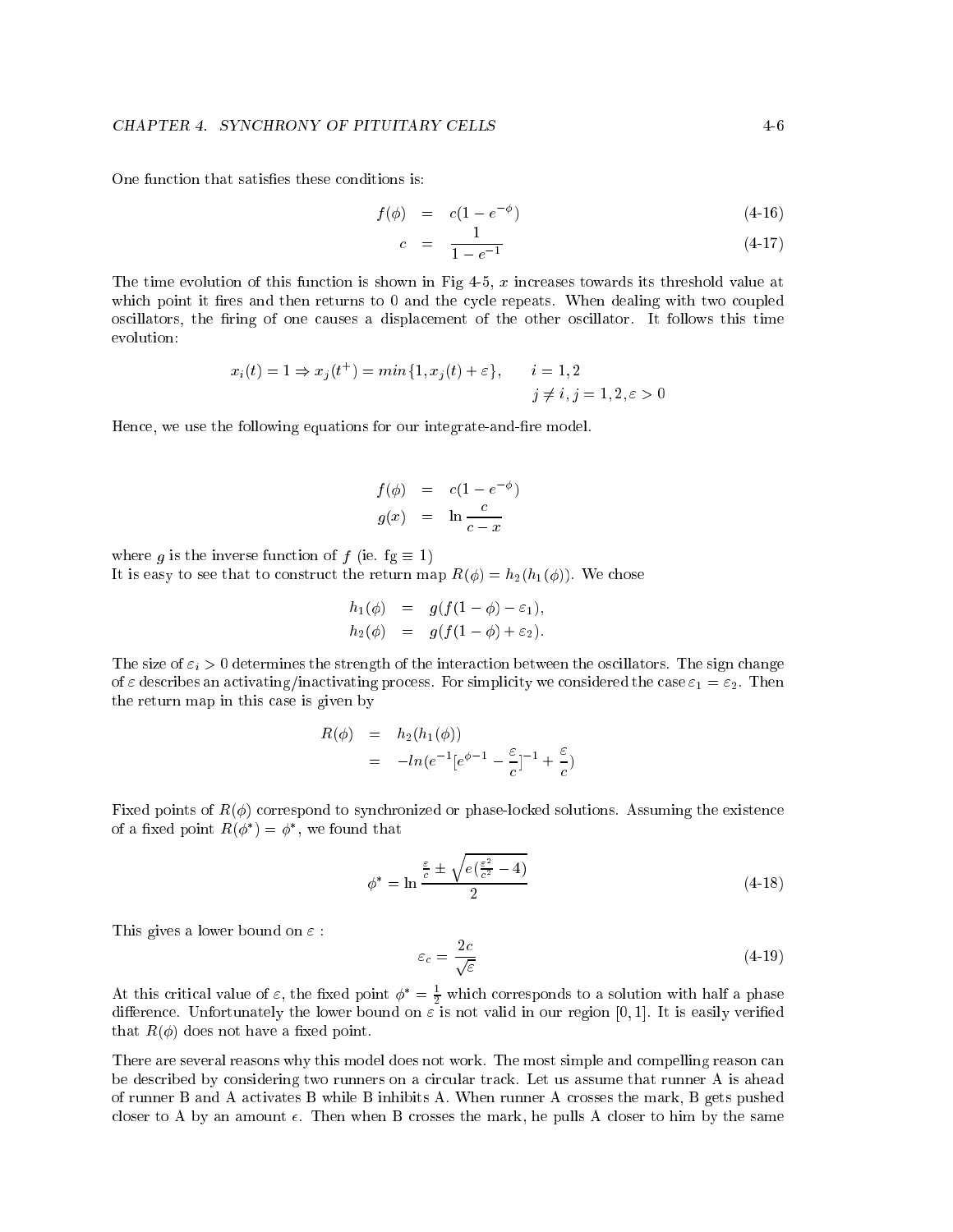

Figure 4-5: Integrate-and-Fire Oscillator.

amount. We thus see that A and B get closer and closer together. However, as this continues, let us say that A and B are now running side-by-side (ie. synchronized). Then as A and B simultaneously cross the finish line they will repell each other because B will push A backwards and A will push B forwards. In this way, we can see that A and B can never synchronize or phase-lock. Hence, this model is not appropriate in describing the coupling between the IC and the PM.

### 4-3.2 Coupling Between Cells

Here we take two pituitary cells modeled as above and couple them proportional-y to the voltage difference across the intercellular gap. The electrical gap junction coupling gives positive/positive feedback (Fig. 4-1). The coupling takes the form:

$$
C_m \frac{dv}{dt} = I_{app} - I_{Ca} - I_K - I_L - I_{K(Ca)} + \varepsilon (\bar{v} - v) \tag{4-20}
$$

$$
C_m \frac{dv}{dt} = I_{app} - I_{Ca} - I_K - I_L - I_{K(Ca)} - \varepsilon (\bar{v} - v) \tag{4-21}
$$

(4-22)

The voltage oscillations of the two cells synchronize over time, as do those for the IC oscillations despite there being no direct coupling between them (Figs.4-6 and 4-7). We determined numerically the response and interaction functions (Figs. 4-8 and 4-9). The response function estimates the systems phase-shift due to perturbation. Roots of the interaction function correspond to fixed points in the phase difference between oscillators. Here we found roots at zero and half-phase, with zero being the stable fixed point.

#### **Conclusion**  $4 - 4$

The combination of the Morris-Lecar and and the Li-Rinzel model gave a similar behaviour to experimentally observations in pituitary gland cells. We were able to obtain coupling of the two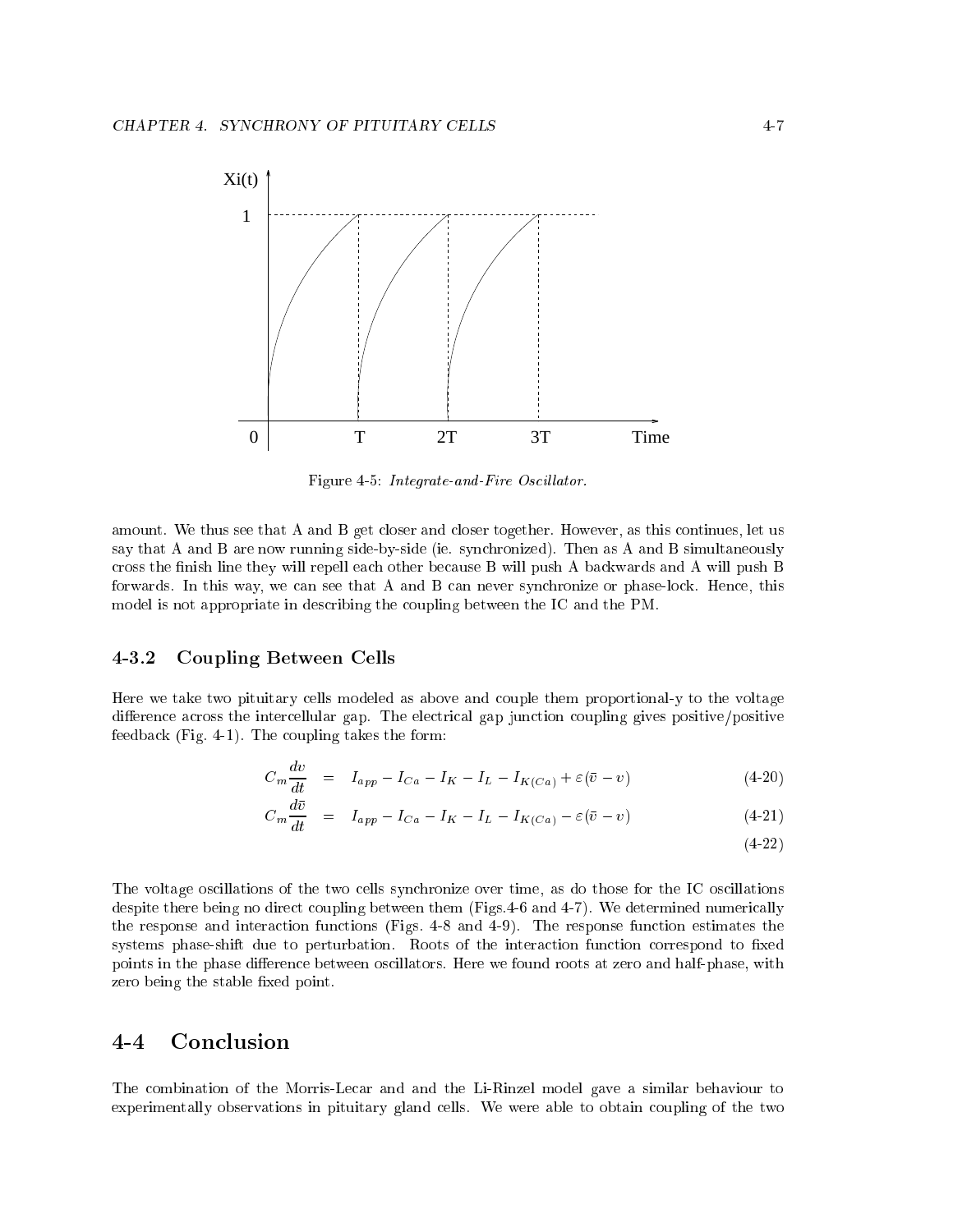

Figure 4-6: Synchronization of two PM oscillators.

oscillators in the PM and ER membrane. Furthermore two cells that were coupled only through the plasma membrane, corresponding to gap junction coupling, had their ICs synchronized. Therefore, we found that calcium oscillations of each individual pituary cell do synchronize with neighboring pituary cells. In answering this we also found that the PM and IC oscillations within each pituitary gland cell phase-lock, and that the PM oscillations of two neighbouring cells synchronize.



Figure 4-7: Synchronization of two IC oscillators.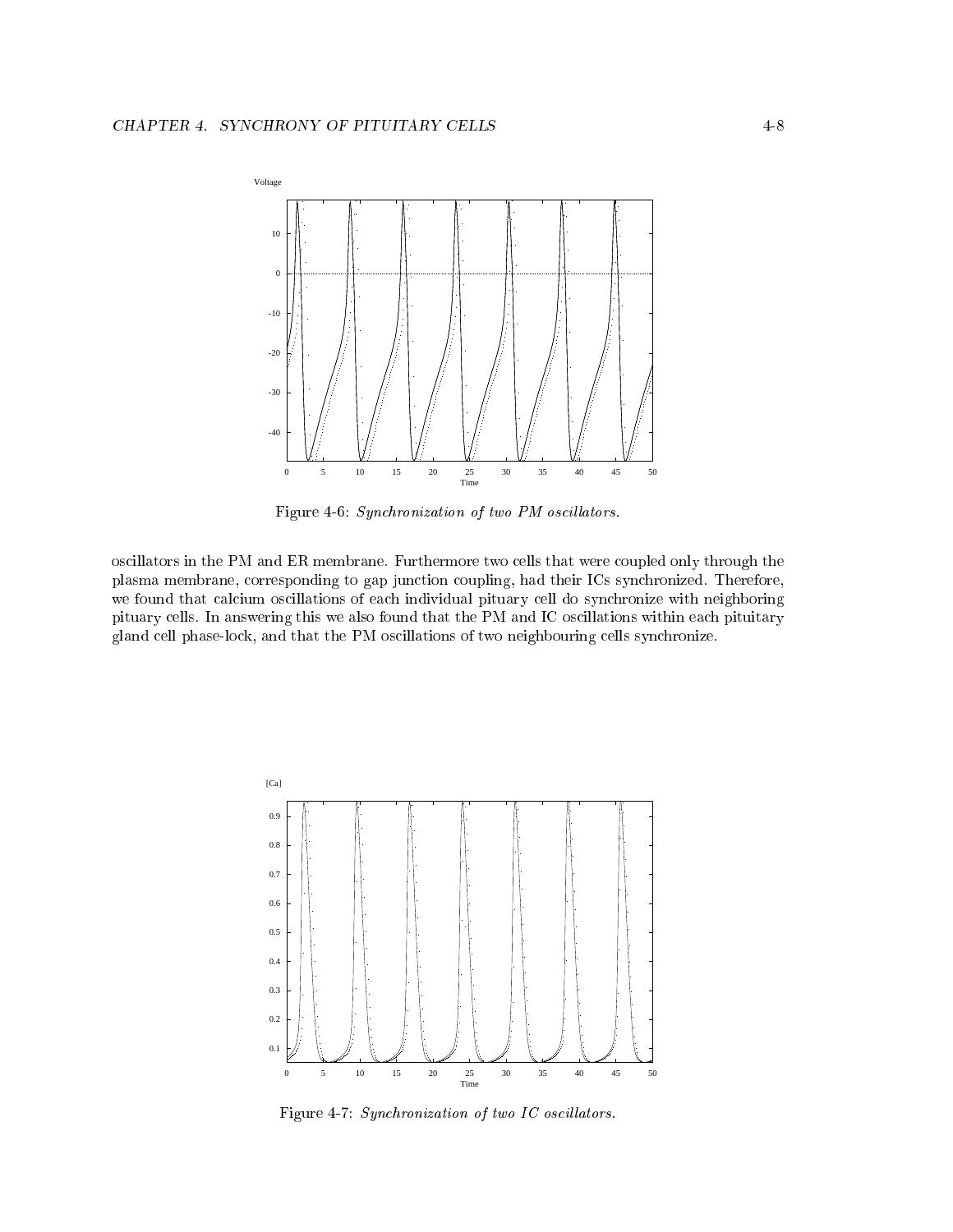

Figure 4-8: Response Function.



Figure 4-9: Interaction Function.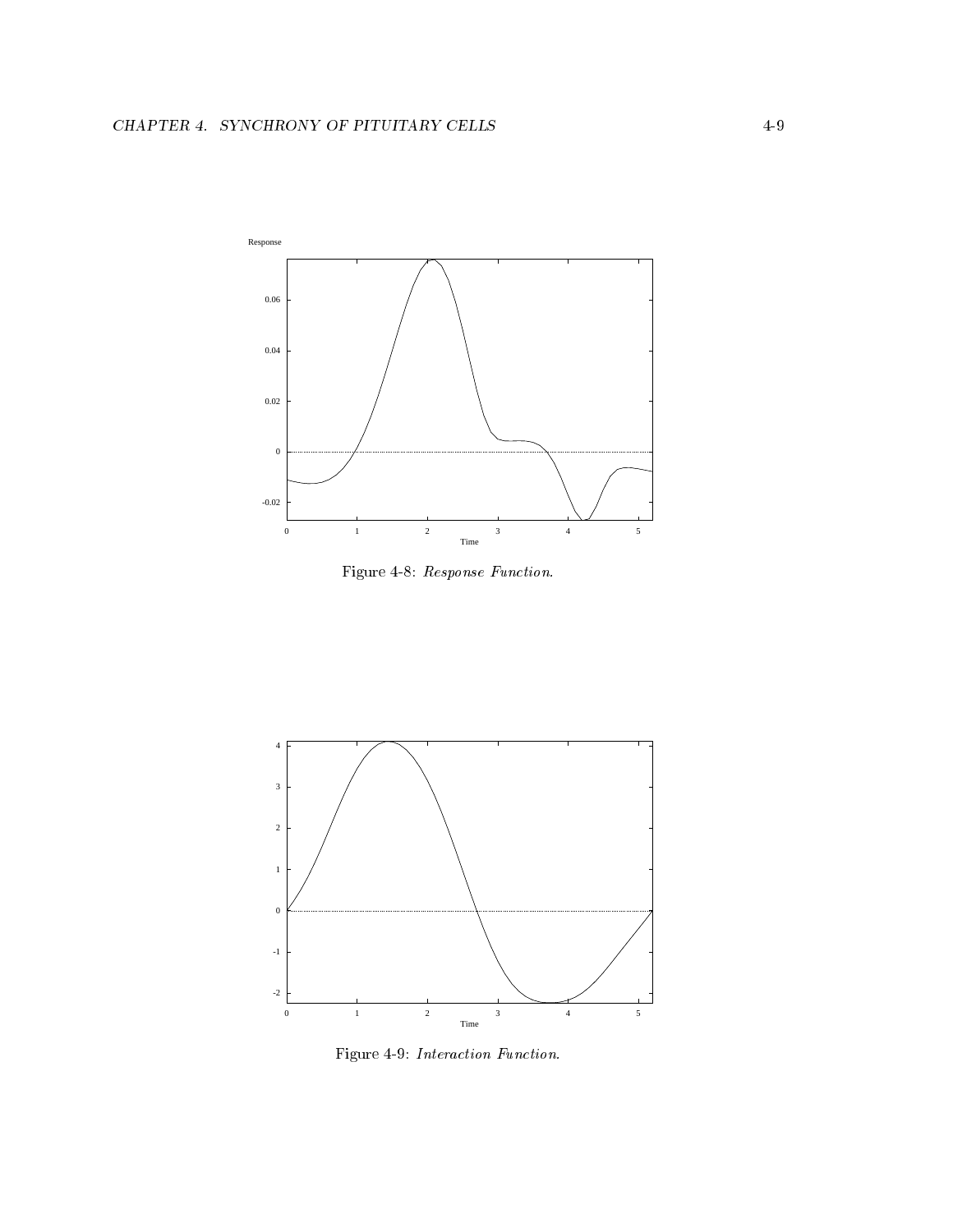## Chapter <sup>5</sup>

# Air Impact on Green Sand

Participants: C. Please (Mentor), S. Bohun, A. Bona, D. Chertok, J. Modayil, J. Samuel, C. Stoica, A. Wacher

PROBLEM STATEMENT: Toowoomba Foundry is a producer of cast-iron parts for a number of automobile and agricultural machinery manufacturers. To produce their cast-iron products, such as truck brake drums and water pump housings, they use a conventional method involving making a mould, for every item, out of sand. Once made, the mould is filled with molten metal which is then cooled and the mould then broken to reveal the cast object.

The technology of creating a sand mould consists of placing sand over a pattern and then compressing the sand to create compacted sand which has sufficient rigidity that the pattern can be removed easily, and the sand will remain in place when molten metal is poured onto it.

The sand itself has some very special properties and consists of relatively uniform grains of "Dune" sand mixed with water and very fine particles of bentonite (clay) which cover the sand. The purpose of this project will be to investigate how the sand gets compacted. The method of interest consists of using a sealed box with the pattern as the base in which the sand is loosely placed. The box is then very suddenly subjected to high pressure air (around 7 atmospheres of pressure). If the pressure is applied too slowly very little compaction occurs while when applied very quickly the sand becomes very well compacted with at particularly strongly compacted region adjacent to the pattern. However, the rapid compaction tends to create regions relatively void of sand and hence causes problems when the molten metal is poured in.

Can a model be made to demonstrate how the sand compacts so that methods of creating good compaction without voids be suggested?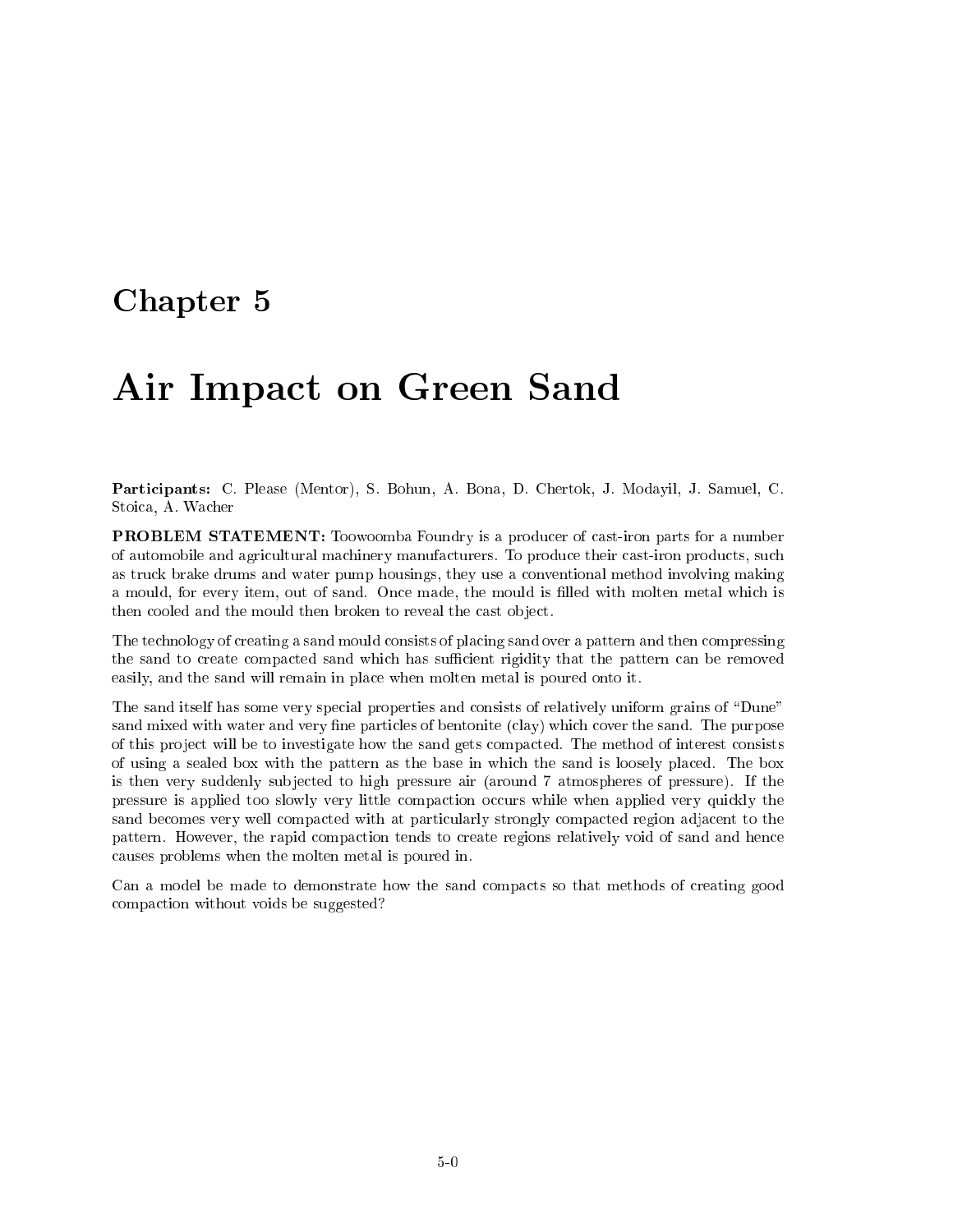#### **Introduction**  $5 - 1$

An Australian steel casting company, Toowoomba Foundry, employs a sand mould casting procedure as part of its operation. To produce a mould, a sand-based substance called green sand is poured into a box containing the moulding pattern. Subsequently, high pressure air at 0:7 MPa is quickly (on the time scale of  $(0.1s)$ ) applied to the top of the sand to compress it. The profile of the pressure pulse is shown in Figure 5-1. Upon compression, the sand is packed into a solid structure which preserves the shape of a pattern that is later used for casting.



Figure 5-1: Compaction pressure pulse.

To optimize the compaction process, the manufacturer wishes to reduce inhomogeneities in thee compacted sand that lead to imperfections in the mould. An empirical solution to this problem involves the application of two consecutive compacting air pulses as shown in Figure 5-2.



Figure 5-2: Preceding pressure pulse with a pre-compaction pulse.

It has been observed that the mould imperfections, *soft spots*, occur at specific positions in the mould and that the size and location of such imperfections depend on the geometry of the pattern. An example of such a dependency is given in Figure 5-3. Other tools for reducing the size of soft spots at the manufacturer's disposal include: 1) roughening of the pattern surface, 2) the introduction of air vents at the outer surface of the mould.

The object of this research was to develop a qualitative mathematical model of the problem and suggest improvements for the manufacturing process.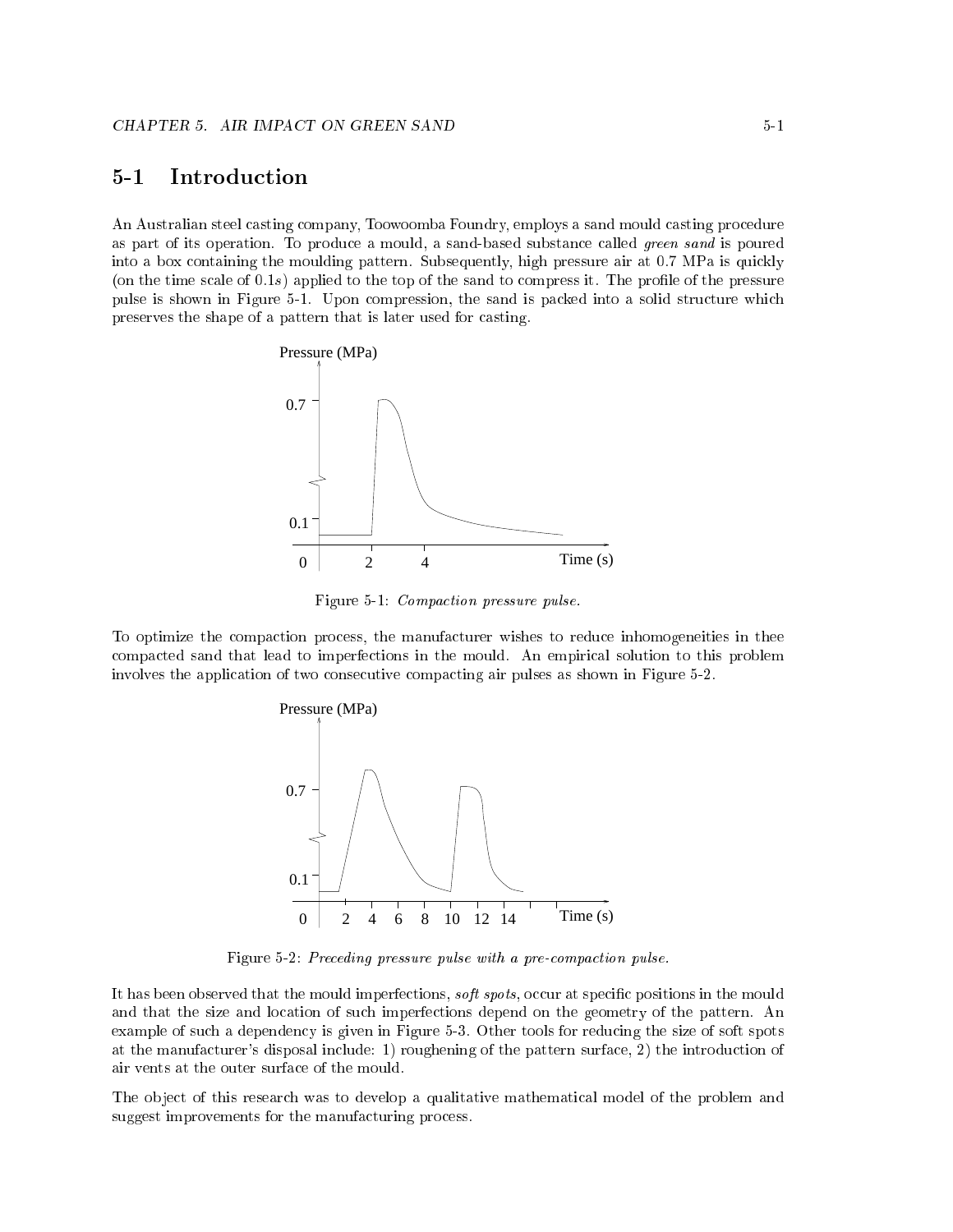

Figure 5-3: Reduction of soft spots due to the change in mould shape: larger for sharp angles (left  $figure$ ), smaller for smooth profiles (right figure).

#### Physical properties and assumptions  $5-2$

- 1. The actual particles of solid in the sand mixture are assumed to be incompressible. However, the air fraction of the sand mixture is compressible. It is the air fraction that makes the sand a compressible material.
- 2. During the compaction process, the permeability of the sand changes insignicantly. This assumption was made on incomplete experimental data and should be verified experimentally.
- 3. Based on experimental data, the sand never experiences decompression.
- 4. Air is treated as an ideal isothermic Newtonian fluid with constant viscosity.
- 5. We consider a one-dimensional model in space. The equations are based on the classical conservation laws of mechanics (i.e. the conservation of mass and the conservation of momentum).

#### Formal Construction of the Model  $5 - 3$

#### Variables

- $\bullet$   $y =$  vertical coordinate.
- $t =$  time.

#### Constants

- $h_0 = 0.4$ m.
- $K/u = 1/\lambda = 10^{-6} m^3 s/kg$  (Darcy's 'constant' for green sand).
- $\bullet \ \alpha_0 = 0.6$  (Fraction of air in un-compacted sand mixture).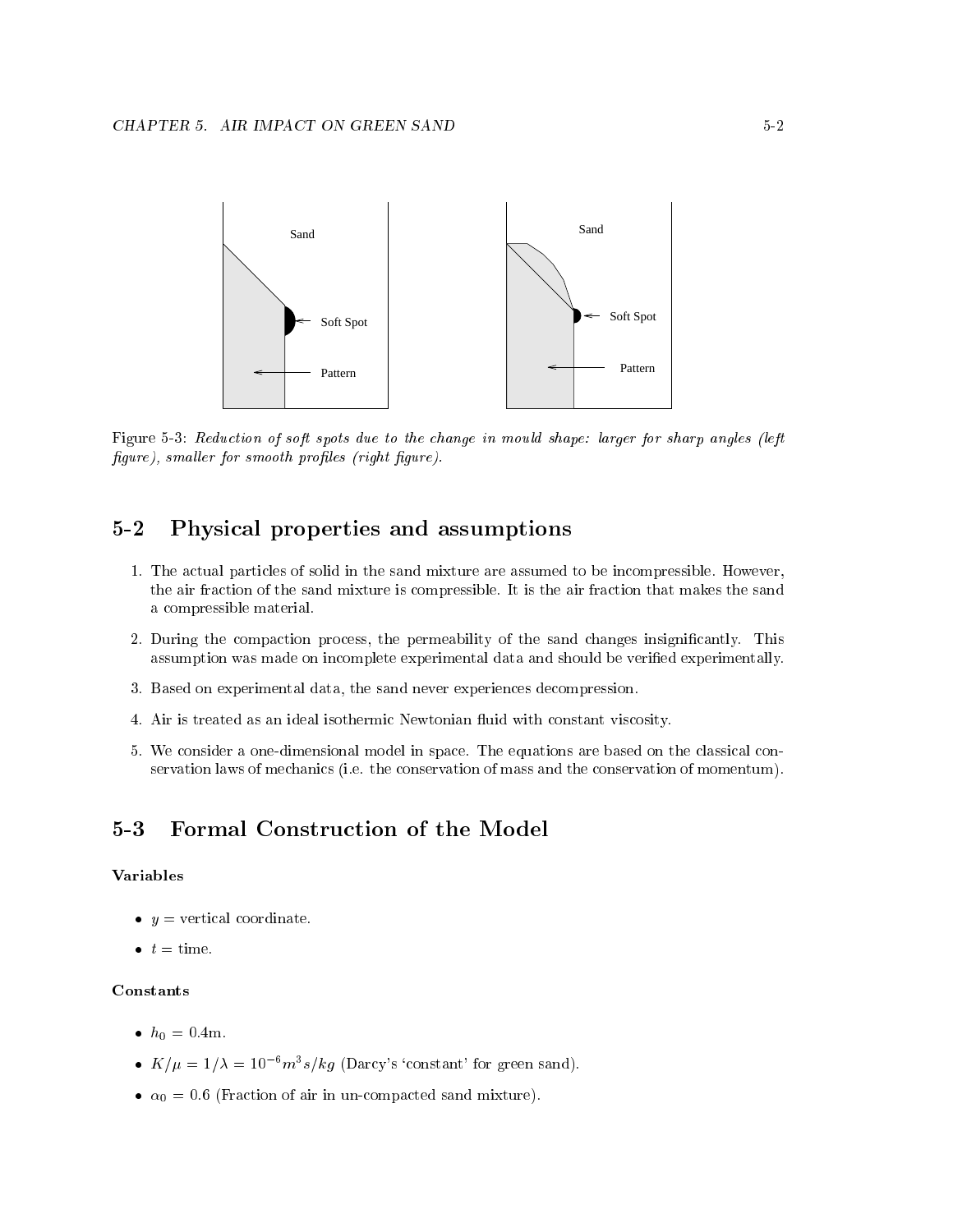## State Variables

- $\alpha(t, y)$ : Volume percentage of air in green sand mixture.
- $\rho_A(t, y)$ : Density of air.
- $\rho_S(t, y)$ : Density of a sand particle.
- $v_A(t, y)$ : Velocity of air.
- $v_S(t, y)$ : Velocity of a sand particle.
- $h(t)$ : Position of the top of sand mixture.
- $P_0(t)$ : Experienced pressure of air at top of the sand box.
- $P_A(\rho_A) = \lambda \rho_A$ , where  $\lambda = (1atm/kg \ m^3)$ : Air pressure as given by an ideal, isothermal gas.
- $P_S(\alpha)$ : Pressure of sand on sand (Experimentally obtained).

#### $5 - 3.1$ 5-3.1 Conservation of Mass and Momentum

Mass

1. Air: 
$$
\frac{\partial (\alpha \rho_A)}{\partial t} + \frac{\partial (\alpha \rho_A v_A)}{\partial y} = 0
$$
  
2. Sand: 
$$
\frac{\partial ((1 - \alpha)\rho_S)}{\partial t} + \frac{\partial ((1 - \alpha)\rho_S v_S)}{\partial y} = 0
$$

Momentum

3. Air: 
$$
\frac{\partial}{\partial t}(\alpha \rho_A v_A) + \frac{\partial}{\partial y}(\alpha \rho_A v_A^2) = -\frac{\partial P_A}{\partial y} - \gamma v_A
$$
  
4. Sand: 
$$
\frac{\partial}{\partial t}((1 - \alpha)\rho_S v_S) + \frac{\partial}{\partial y}((1 - \alpha)\rho_S v_S^2) = -\frac{\partial P_S}{\partial x}\frac{\partial \alpha}{\partial y} - \frac{\partial P_A}{\partial \rho_A}\frac{\partial \rho_A}{\partial y}
$$

## 5-3.2 Non-dimensionalization

We scale all variables with respect to a set of characteristic sizes  $P = (1MPA)P$ ,  $\rho_A = \rho_0 \rho_A$ ,  $n =$  $n_0n$ ,  $y = n_0y$ ,  $t = t_0t$ ,  $v = (n_0/t_0)v$ ,  $\rho_S = \rho_S$ ,  $\alpha = \alpha$ ,  $\gamma = \gamma$ . Now examine the changes to the above equations.

1. 
$$
\frac{\partial (\alpha \rho_A)}{\partial t} + \frac{\partial (\alpha \rho_A v_A)}{\partial y} = 0
$$
  
\n2. 
$$
\frac{\partial (1 - \alpha)}{\partial t} + \frac{\partial ((1 - \alpha) v_S)}{\partial y} = 0
$$
  
\n3. 
$$
\frac{\rho_0 h_0^2}{t_0^2 (1 \text{ MPa})} \left( \frac{\partial}{\partial t} (\alpha \rho_A v_A) + \frac{\partial}{\partial y} (\alpha \rho_A v_A^2) \right) = -\frac{\partial P_A}{\partial y} - \frac{\gamma h_0^2}{t_0 (1 \text{ MPa})} v_A
$$
  
\n4. 
$$
\frac{\rho_S h_0^2}{t_0^2 (1 \text{ MPa})} \left( \frac{\partial}{\partial t} ((1 - \alpha) v_S) + \frac{\partial}{\partial y} ((1 - \alpha) v_S^2) \right) = -\frac{\partial (P_A(\rho_A) + P_S(\alpha))}{\partial y}
$$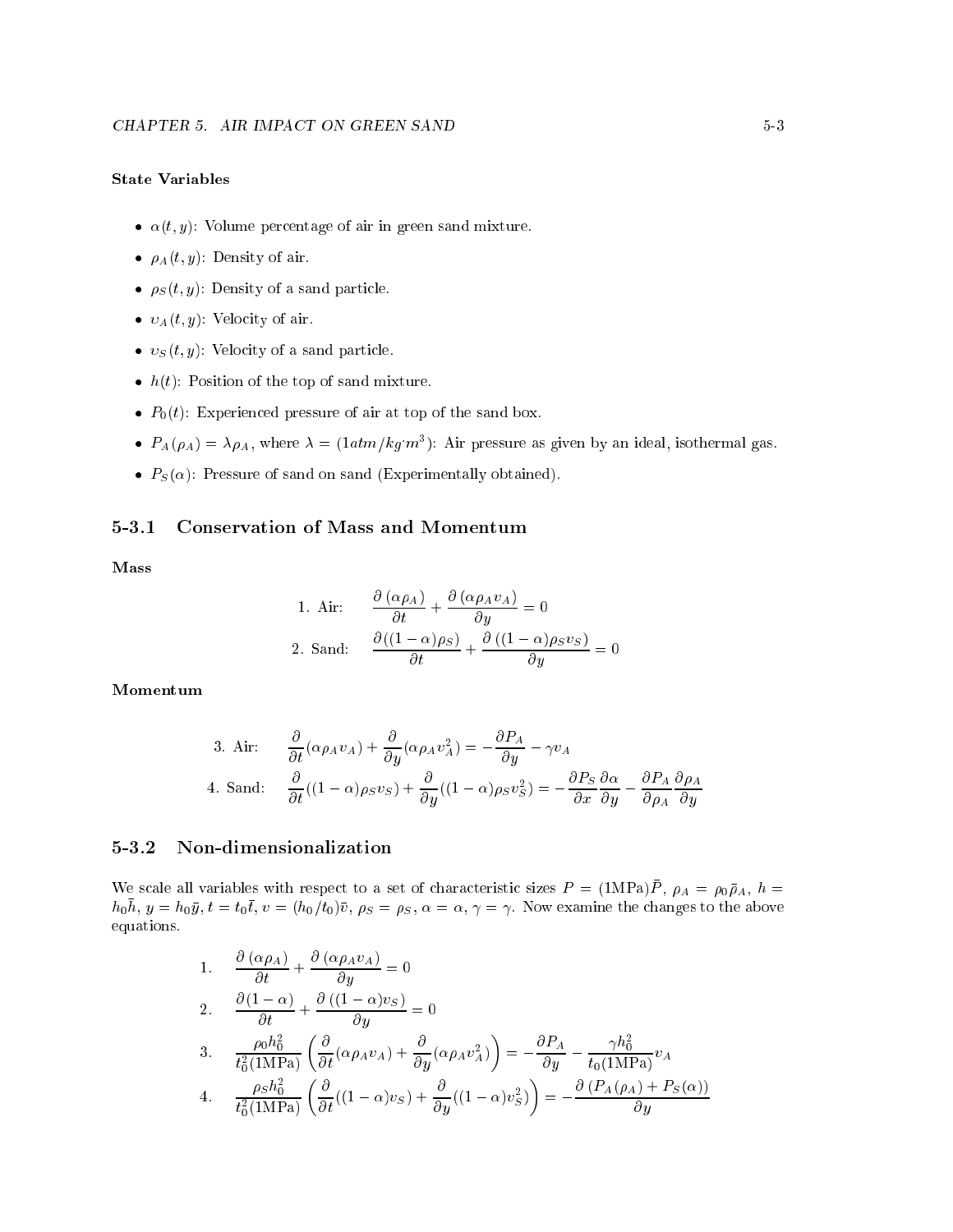If the momentum of the air is signicant, then the proper scaling factor would be:

$$
\frac{\rho_0 h_0^2}{t_0^2 (1 \text{MPa})} = 1, \text{ or } t_0 \simeq 0.1 ms.
$$

If the momentum of the sand was significant then:

$$
\frac{\rho_S h_0^2}{t_0^2(1\text{MPa})} = 1, \quad \text{or} \quad t_0 \simeq 3ms.
$$

If the friction of the air on the sand was significant, then  $t_0 \approx 0.16s$  which is comparable to the  $0.2s$ supplied by the machine. Hence, the momentum of sand and/or air does not play any significant role. Therefore, the most signicant process is governed by the Darcy's law. The initial conditions associated with the momenta,  $v_A(0, y) = 0$  and  $v_S(0, y) = 0$ , are discarded.

### 5-3.3 Simplied Equations

$$
\frac{\partial (\alpha \rho_A)}{\partial t} + \frac{\partial (\alpha \rho_A v_A)}{\partial y} = 0 \tag{5-1}
$$

$$
\frac{\partial (1 - \alpha)}{\partial t} + \frac{\partial ((1 - \alpha)v_s)}{\partial y} = 0 \tag{5-2}
$$

$$
\frac{\partial}{\partial y} \left( P_S(\alpha) + P_A(\rho_A) \right) = 0 \tag{5-3}
$$

$$
v_A = -\frac{\partial P_A}{\partial y} \tag{5-4}
$$

The initial value conditions and the boundary conditions become:

| $\alpha(0, y) = \alpha_0$       | $v_A(t, 0) = 0$ (no vents) |
|---------------------------------|----------------------------|
| $\rho_A(0, y) = 1$              | $v_S(t,0) = 0$             |
| $h(0) = 1$                      | $\rho_A(t,0) = 1$ (vents)  |
| $P_S(\alpha_0)=0$               | $dh/dt = v_S(t, h(t))$     |
| $P_S(\alpha)$ = experiment data | $\rho_A(t, h(t)) = P_0(t)$ |

Considering the third equation and the last boundary condition, we find

$$
P_S(\alpha) + \rho_A = P_0(t)
$$

since  $P_A = \rho_A$ .

## 5-4 Analysis

The relation

$$
P_S(\alpha) + \rho_A = P_0(t)
$$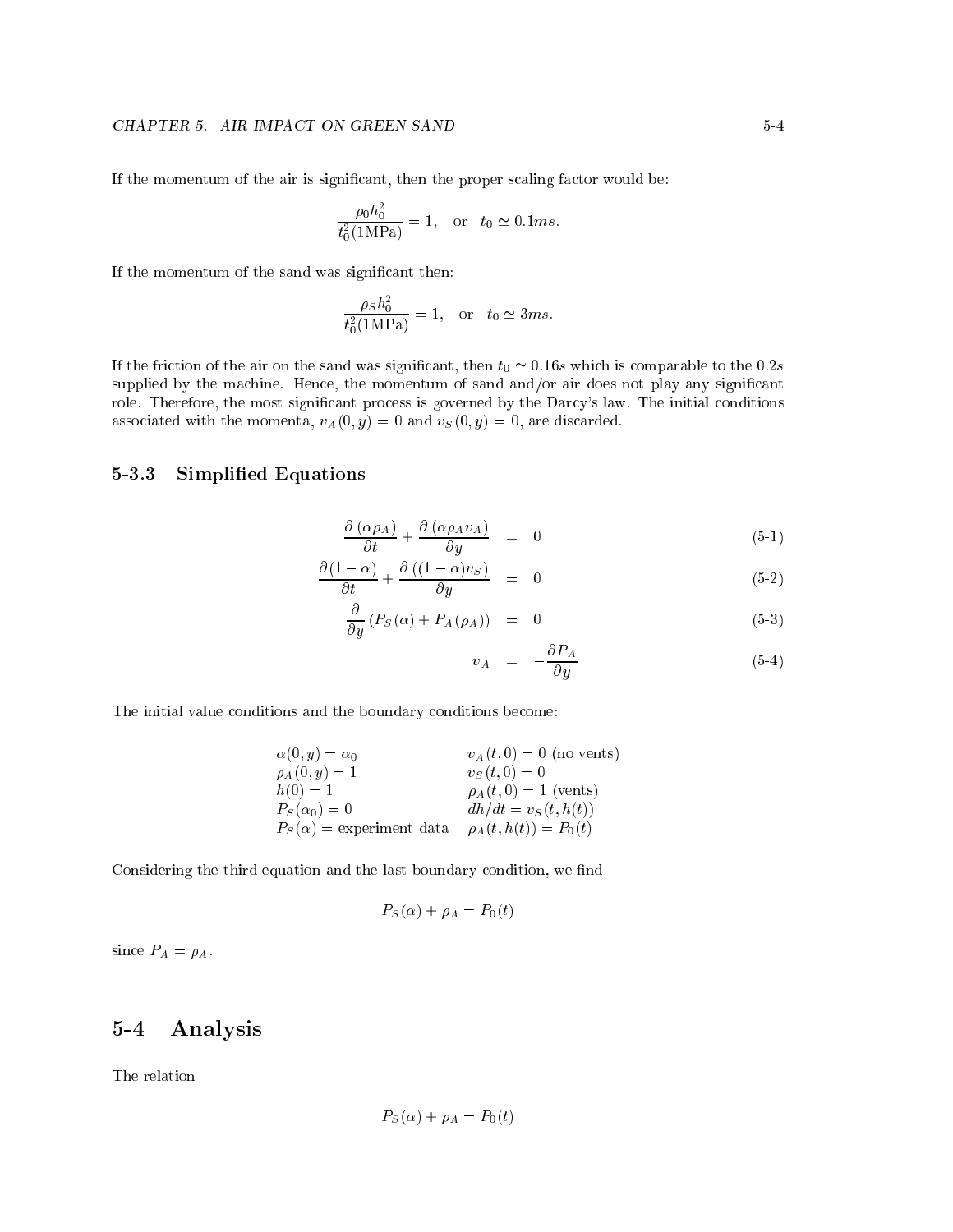is critical. Through some mathematical consideration (omitted for brevity) we can investigate the compression of the sand mixture in some special cases:

- 1. Assume that the experienced pressure at the top of the sand box increases much faster than  $t_0 \approx 0.16$ s. In this case, no air flows through the sand and the sand compacts uniformly. Vents at the bottom of the box do not play any role.
- 2. Assume that the experienced pressure a the top of the sand box increases much slower than  $t_0$ .
	- (a) If there are no air vents at the bottom of the pattern, then no compression occurs.
	- (b) If there are vents then compression increases linearly; the bottom will be the most compressed region.

#### $5 - 5$ Conclusions

- Ignore inertia: Inertia does not play any role in the compaction process.
- No shock waves: Since momentum does not contribute to the compaction process, no waves can be propagated.

#### $5-6$ **Recommendations**

- No shock waves: Shock waves should not be considered, even in higher dimensions.
- Permeability: Values of permeability are neither easily, nor accurately calculated by theoretical means. Moreover, the value of permeability can critically affect the compression of the sand, especially considering that the critical time  $t_0$  is so close to the machine's capability of raising air pressure. The company is urged to calculate the permeability of the sand mixture for various values of  $\alpha$ .
- $\bullet$  Partial fill: Soft spots are believed to be formed by transverse motion of the sand particles. One method to reduce these defects is to fill the box with sand to the 'critical shoulder', followed by a fast compression. Now, fill the box and perform another fast compression.
- Shoulder air vents: Place air vents on the 'shoulder' above the defect. For this to be effective, the increase in air pressure must occur over a time scale of  $\simeq 10t_0$
- Plastic top: If an airtight cover were placed on top of the sand, then the air pressure in the sand-air mixture would be much lower than without the cover. Hence, the sand must compact more. Moreover, as the air pressure in the sand-air mixture is lower, the time designated for pressure release can be shortened signicantly.
- Special air vents: If air vents are placed at the bottom of the box and are opened shortly after the pressure reaches its maximum, we expect the efficiency of the machine to increase drastically. Installing such vents could lead to two advantages:
	- Denser compaction for the same air pressure pulse;
	- $-$  The relaxation time can be reduced.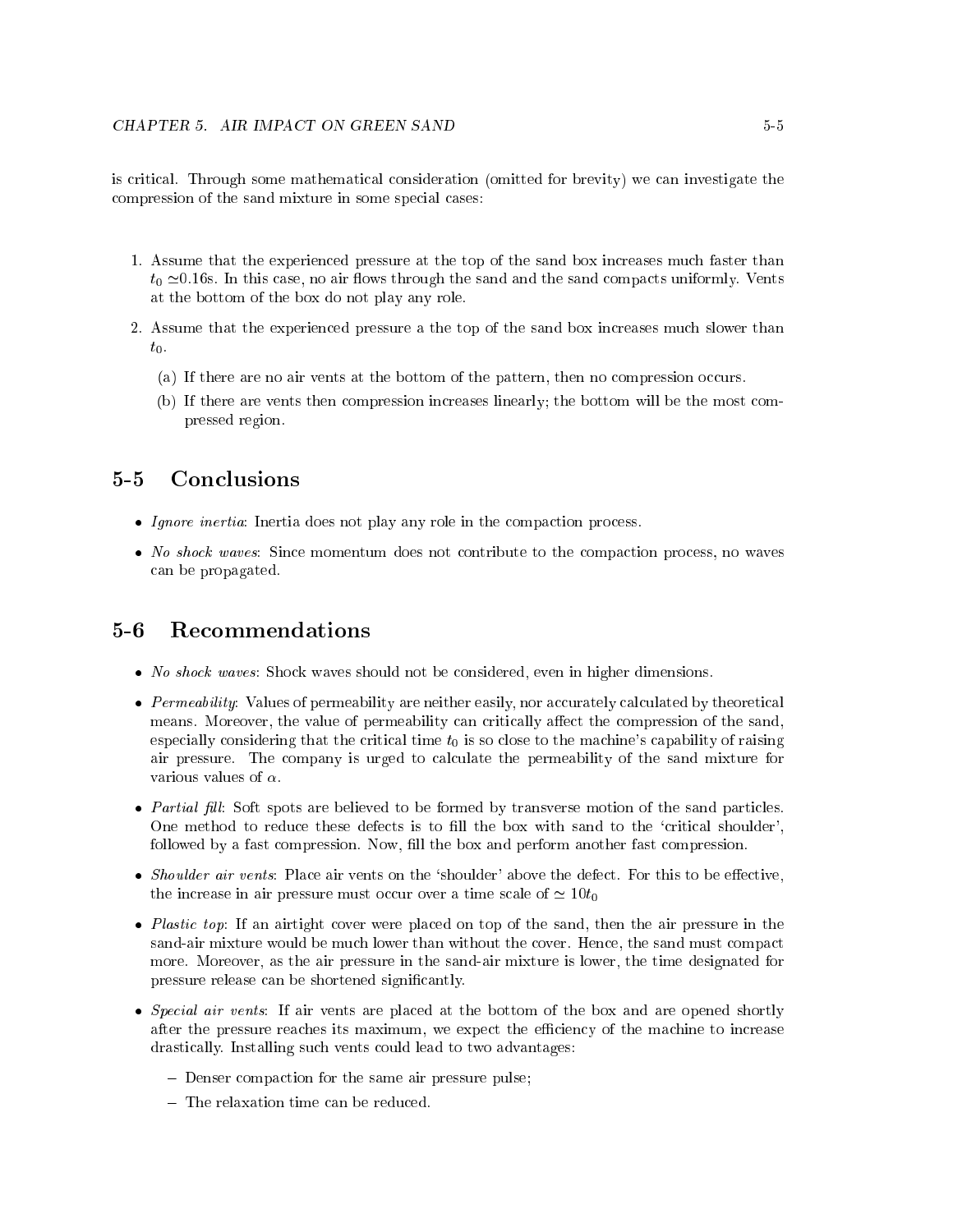## Chapter <sup>6</sup>

# Surface Tension in a Flowing Fluid

Participants: David Ross (Mentor), Vladislav Agapov, Roger Coroas, Tony Cabal, Charles Cuell, Andrew Irwin, Tim Rogalsky, Bruce Rout

PROBLEM STATEMENT: Photographic film is made by coating a thin fluid layer of gelatin solution on a hard backing. The solution contains light-sensitive silver-halide crystals and dyeforming chemicals (and other stuff). The gelatin dries and hardens. Because of the importance of gelatin to our manufacturing processes, we are interested in the viscosity of gelatin solutions. As we all know from experience with Jell-O, (yes, it's the same stuff that we use to make film), gelatin solutions start out a uids, they get thicker and thicker, and eventually turn into solids. The problem would be to find a mathematical model of the chemical process by which this happens.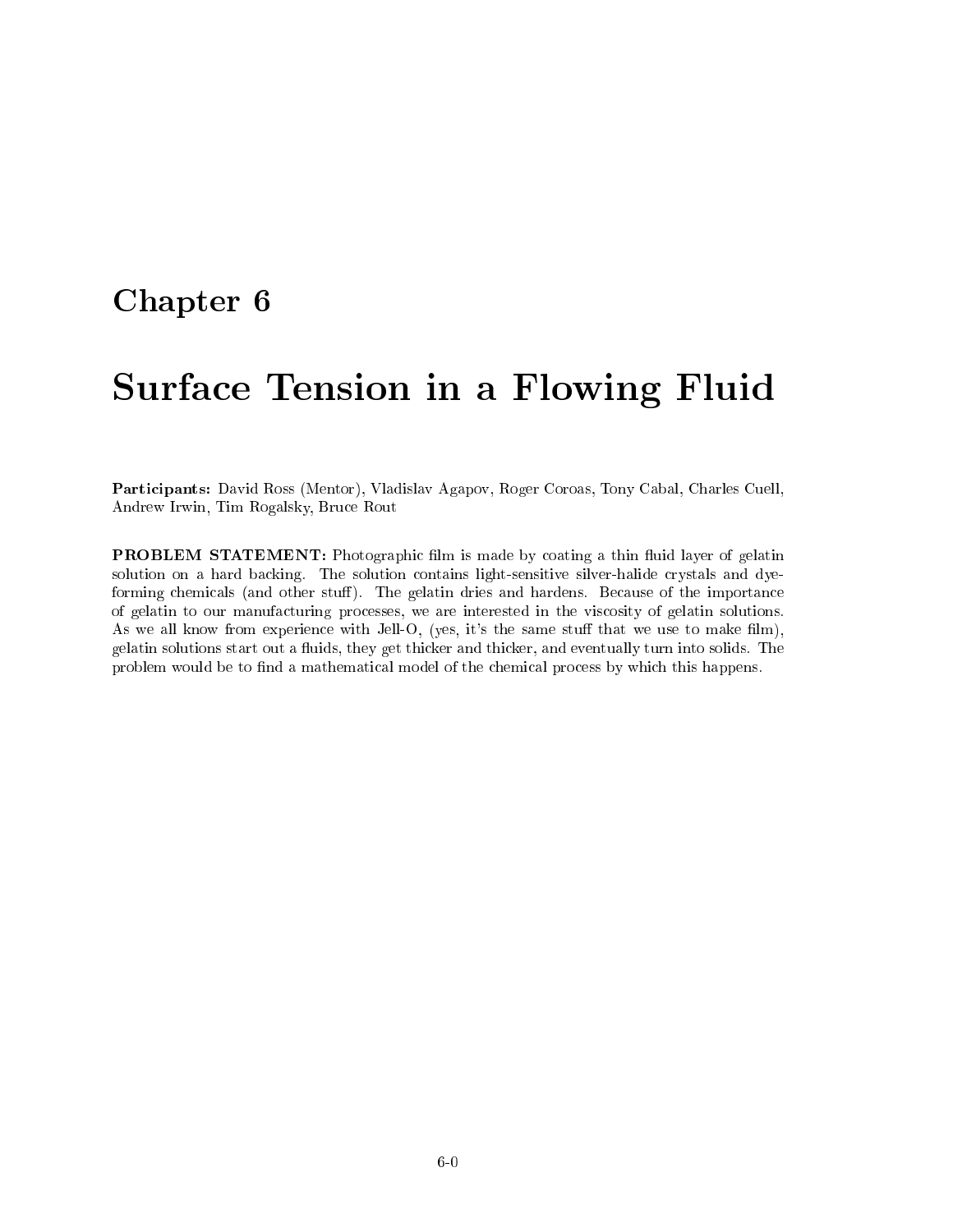#### **Introduction**  $6 - 1$

Eastman-Kodak Corporation presented a problem regarding the application of chemicals onto a polymer film using a long thin waterfall known as a coating curtain. The company wishes to keep a low surface tension on the curtain to prevent the curtain from breaking up during chemical application. One method the company has utilized is to add surfactant to the aqueous reservoir of the curtain.

The surfactant molecules consist of a hydrophobic 'tail' and neutral 'head' which congregate at the surface of the curtain, thereby lowering surface tension.

The company expected that by using surfactants of higher hydrophobicity the surface tension of the curtain would continually decrease in some well-behaved function. Although surfactants below a certain level of hydrophobicity behave as expected, above this level surfactants of higher hydrophobicity actually increase the surface tension.

It is believed micelles are responsible for this behaviour.

## 6-2 Mathematical Formulation

Surfactant accumulates on the surface of the curtain by fluid transport (the emulsion is falling) and by diffusion through the curtain. However, experiments show that air bubbles transported by the fluid are essentially in free fall at all points in the curtain. This allows us to rule out the fluid transport process. A good estimate for diffusion transport is given by  $\frac{Dt}{x^2} = 1$ . Using  $t = 0.1s$  (the length of time the emulsion fails) we get  $x \approx 5 \times 10^{50}$  cm, which allows for diffusion to be a possibility,  $\sin$ ce the typical cross section is 2  $\times$  10  $\,$  cm at the bottom of the curtain and the surfactant content in this outer sheath, if transported to the clean surface, is sufficient to reduce the surface tension.

In addition to diffusion, when the monomer concentration goes to some value typical for the surfactant, groups of sixty monomers will form non-hydrophobic micelles so that the concentration of monomers remains constant at this value. This concentration is called the CMC (critical micelle concentration). Given this, we can write the diffusion equations for the monomers and micelles as:

$$
\frac{\partial C}{\partial t} = D_c \frac{\partial^2 C}{\partial x^2} - 60KH(C - CMC) + 60KH(CMC - C)M \tag{6-1}
$$

$$
\frac{\partial M}{\partial t} = D_m \frac{\partial^2 M}{\partial x^2} + KH(C - CMC) - KH(CMC - C)M, \tag{6-2}
$$

where C is the monomer concentration, M is the micelle concentration, K is the rate at which monomers form micelles,  $D_c$  is the monomer diffusion rate and  $D_m$  is the micelle diffusion rate. H is the Heaviside function.

The initial conditions are

$$
C(x,0) = A \tag{6-3}
$$

$$
M(x,0) = B, \tag{6-4}
$$

where A and B are constants.

The boundary conditions are

$$
\frac{d?}{dt} = D_c \left. \frac{\partial C}{\partial x} \right|_{x=0} \tag{6-5}
$$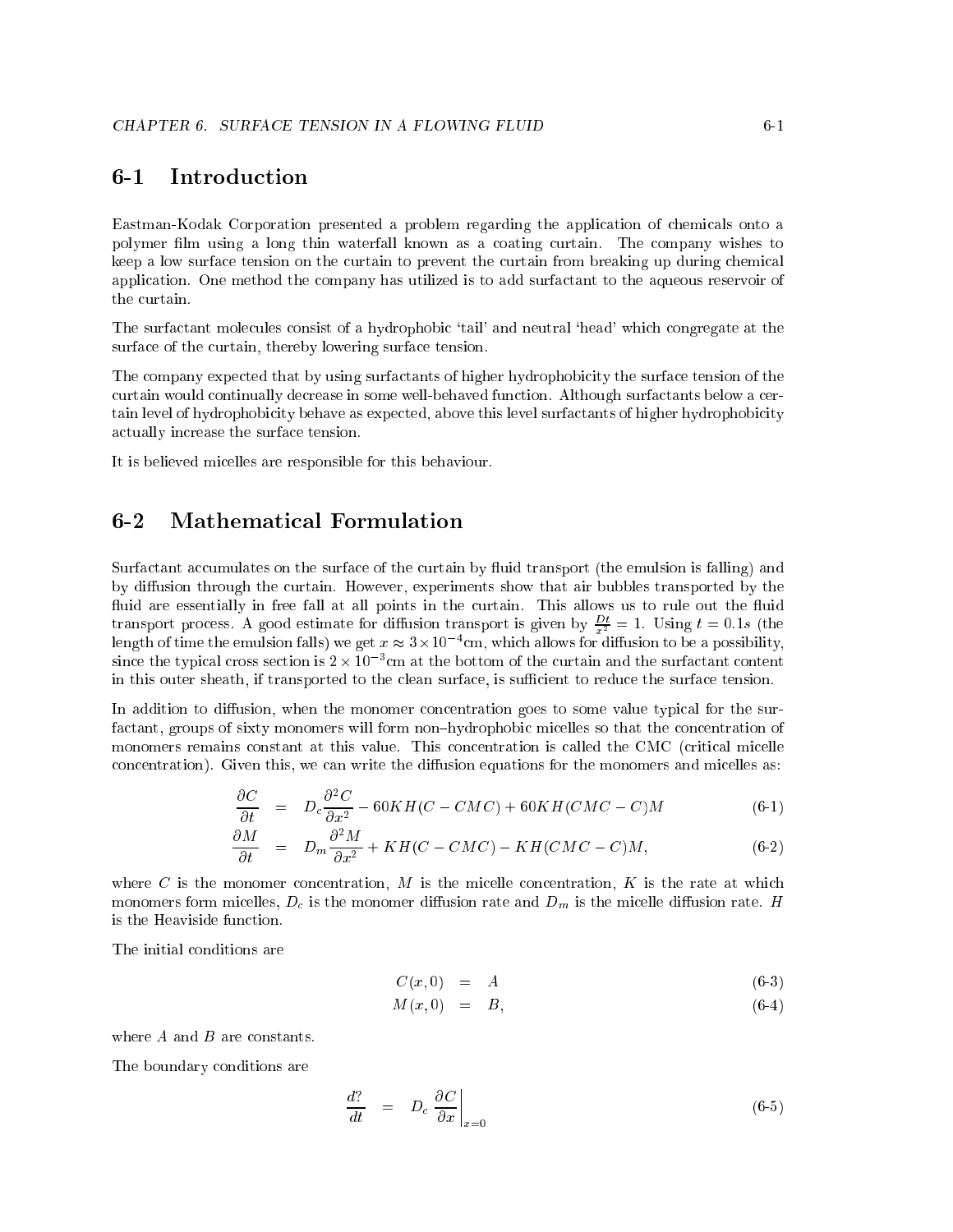$$
= k_f C(0, t)(?_{max} - ?) - k_b?
$$
\n(6-6)

$$
\left. \frac{\partial M}{\partial x} \right|_{x=0} = 0. \tag{6-7}
$$

In the first boundary condition, ? is the concentration of monomer on the surface of the curtain. The first equality comes from Fick's equation,  $\phi = -D\frac{\partial C}{\partial x}$ , where  $\phi$  is the monomer flux. The second equality comes from modelling the interaction of the monomer with the surface of the curtain as a second order kinetic reaction, with forward (on to the surface) and backward rates given by  $k_f$  and  $k_b$  respectively.

The boundary condition for  $M$  is a zero flux condition at the water/fluid boundary.

We notice that if we add 60 times the equation for  $M$  to the equation for  $C$ , the Heaviside functions cancel and we end up with

$$
\frac{\partial C}{\partial t} + \frac{\partial 60M}{\partial t} = D_c \frac{\partial^2 C}{\partial x^2} + D_m \frac{\partial^2 60M}{\partial x^2}.
$$
 (6-8)

We can define a new variable  $\eta = C + 60M$ , and recognize that as we move from the surface into the medium,  $\eta$  increases from zero, and reaches  $CMC$  at some point (provided the initial concentration is sufficient). Up to that point,  $M = 0$ , so  $\frac{\partial^2 M}{\partial t^2} = 0$ . After that point,  $C = CMC$ , so  $\frac{\partial^2 C}{\partial t^2} = 0$ . Given this, we can write the following with impunity

$$
\frac{\partial \eta}{\partial t} = \frac{\partial}{\partial x} \left( D(\eta) \frac{\partial(\eta)}{\partial x} \right), \tag{6-9}
$$

where

$$
D(\eta) = D_c, \quad \text{if} \quad \eta < CMC \tag{6-10}
$$

$$
= D_m, \quad \text{if} \quad \eta > CMC \tag{6-11}
$$

Boundary conditions become

$$
\eta(x,0) = A + 60B \tag{6-12}
$$

$$
\frac{d?}{dt} = k_f \min(\eta(0, t), CMC)(?_{max} - ?) - k_b?
$$
\n(6-13)

$$
= D_c \left. \frac{\partial \eta}{\partial x} \right|_{x=0} \tag{6-14}
$$

#### Numerical Solution of the Partial Differential Equation  $6 - 3$

To verify the model, the diffusion equation was solved numerically. Three approaches to this were attempted. An IMSL routine appeared promising, but was unable to deal with the non-linear boundary condition. However, consistent results were obtained from two algorithms using the method of lines in Matlab.

The method of lines is a technique which reduces a partial differential equation to a system of ordinary differential equations. This system can then be solved using standard techniques. One team used the Matlab routine ODE45 to solve it. The other team wrote an Euler solver. Both resulted in the same solution when the initial concentration was lower than the CMC.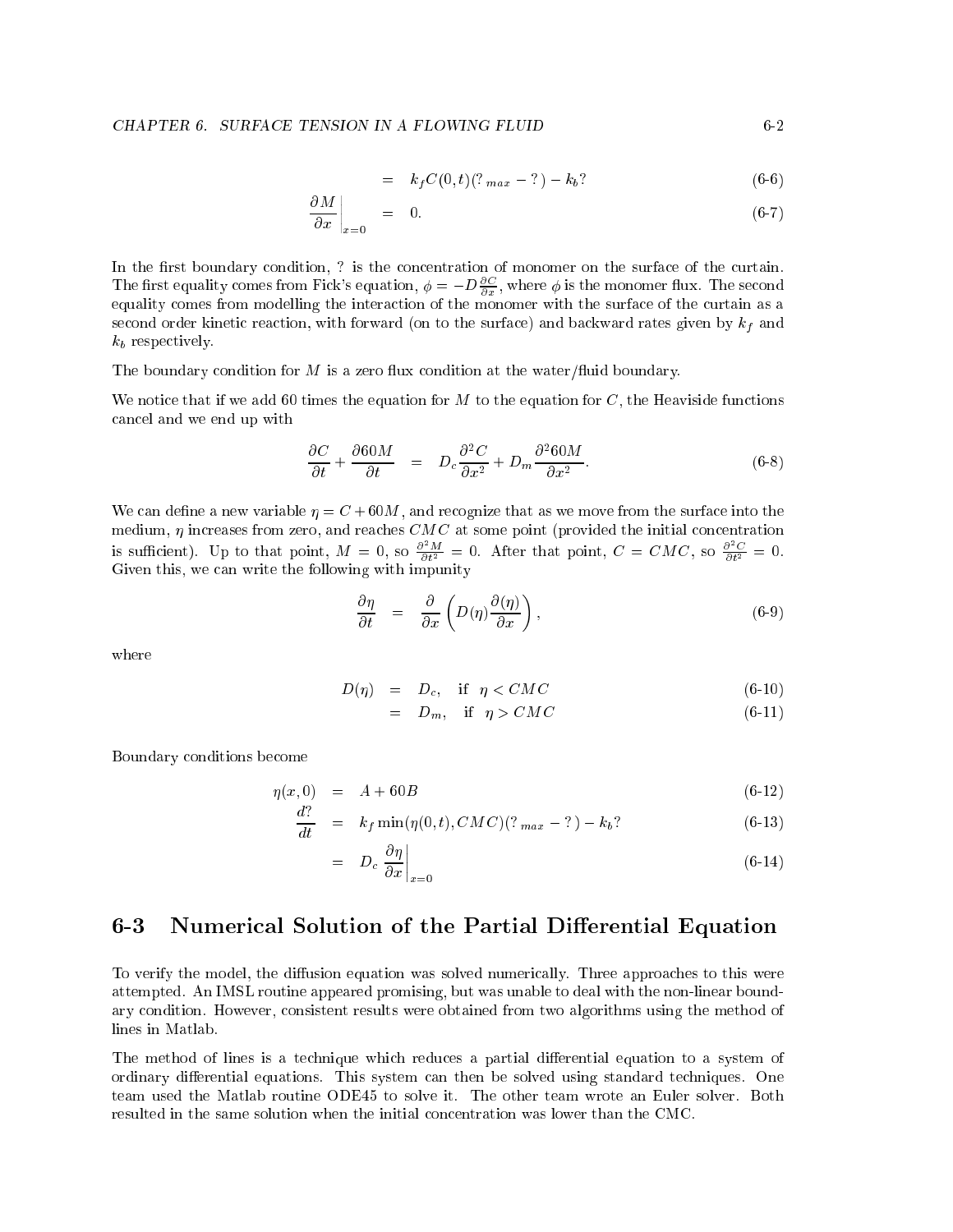The method of lines discretizes the partial differential equation along the x-axis. That is,  $\eta(x, t)$  is subdivided into  $N + 1$  functions  $\eta_i(t)$ , where

$$
\eta_i(t) = \eta(i\Delta x, t), \quad i = 0, 1, \dots, N,
$$
\n(6-15)

for some given interval  $\Delta x$ . Each of these is then followed along a 'line' in the t-direction by the ordinary differential equation solver.

In the interior of the domain, the relationship between the functions  $\eta_i(t)$  is determined by the diffusion equation  $(6-9)$  using the finite difference method. Thus,

$$
\frac{d\eta_i}{dt} = \frac{D\left(\frac{\eta_{i+1} + \eta_i}{2}\right)\left(\frac{\eta_{i+1} - \eta_i}{\Delta x}\right) - D\left(\frac{\eta_i + \eta_{i-1}}{2}\right)\left(\frac{\eta_i - \eta_{i-1}}{\Delta x}\right)}{\Delta x}, \quad i = 1, \dots, N-1.
$$
 (6-16)

Assuming symmetry, the boundary at  $i = N$ , corresponding to the inside of the waterfall, requires no flux of surfactant. That is,  $\frac{\partial \eta_N}{\partial x} = 0$ . This is enforced by setting

$$
\frac{d\eta_N}{dt} = \frac{d\eta_{N-1}}{dt},\tag{6-17}
$$

ensuring a horizontal slope there. Initial conditions are given by the initial concentration,

$$
\eta_i(0) = 10^{-6}, \quad i = 1, \dots, N. \tag{6-18}
$$

In the first numerical scheme, the equation in  $\eta_0$  was removed and equation (6-13) in ? was added to the system. Then  $\eta_0(t)$  was found algebraically, using the finite difference form of equation (6-14),

$$
D_c \frac{\eta_1 - \eta_0}{\Delta x} = k_f \min(\eta_0, CMC) (?_{max} - ?) - k_b?
$$
 (6-19)

The results were encouraging, and are presented below for the surfactants having a CMC greater than the initial concentration of surfactants.

In the second numerical scheme, the boundary condition given in equation  $(6-13)$  is simplified. Analyzing the stability for the worst-case scenario (when  $\eta_0(t) > CMC$ ), we require that

$$
(k_f CMC + k_b)\Delta t < 1. \tag{6-20}
$$

Since  $\kappa_b/\kappa_f = 10^{-1}$ CMC, and  $\kappa_b = 10^{-1}$ , this ordinary differential equation requires  $\Delta t < 10^{-1}$ .<br>The condition for stability of the partial differential equation, however, is  $\frac{D_c \Delta t}{\Delta x^2} < 1$ , where  $D_c =$  $10$  . Thus the partial differential equation requires  $\Delta t \leq 10^{-7}$ .

This is a stiff system, with the time-scale of ? being much smaller than the time-scale of  $\eta$ . What this really means, however, is that the concentration at the surface equilibrates virtually instantaneously with the concentration at the subsurface. That is, on the micro scale,  $\frac{d\mathbf{x}}{dt} = 0$ . Solving equation  $(6-13)$  gives

$$
? = ?_{max} \frac{\min(\eta_0(t), CMC)}{\min(\eta_0(t), CMC) + 10^{-3}CMC}.
$$
\n(6-21)

Differentiating this (on the macro scale!) and recalling that  $\frac{d\mathbf{d}}{dt} = D_c \frac{\partial \mathbf{q}}{\partial x}$  $\Big|_{x=0}$ , we have

$$
\frac{d\eta_0}{dt} = \frac{D_c \left. \frac{\partial \eta}{\partial x} \right|_{x=0} \left( \eta_0(t) + 10^{-3} C M C \right)^2}{?_{max} 10^{-3} C M C}, \quad \eta_0 < C M C. \tag{6-22}
$$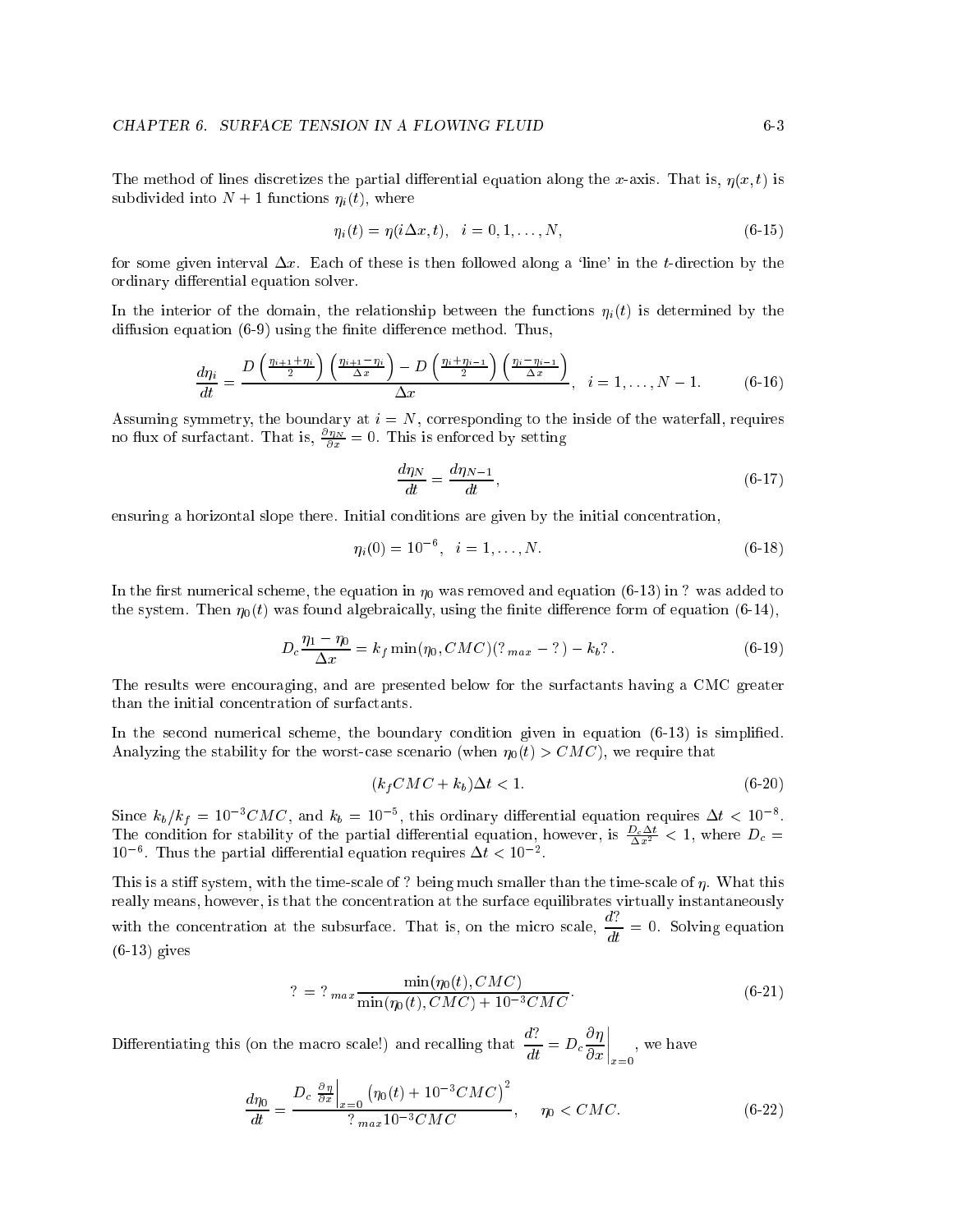| Critical Micelle                      | Dynamic Surface Tension            |
|---------------------------------------|------------------------------------|
| Concentration (mol $\text{cm}^{-3}$ ) | (dynes cm <sup>-2</sup> ) at 0.1 s |
| $1 \cdot 10^{-4}$                     | 53.0432                            |
| $1 \cdot 10^{-5}$                     | 41.98                              |
| $1 \cdot 10^{-6}$                     | 30.54                              |
| $1 \cdot 10^{-7}$                     | 30.76                              |
| $5 \cdot 10^{-8}$                     | 40.72                              |
| $1 \cdot 10^{-8}$                     | 60.02                              |
| $2 \cdot 10^{-8}$                     | 55.0450                            |

Table 6-1: Computed dynamic surface tension as a function of initial surfactant concentration.

When  $\eta_0 > CMC$ , the concentration at the subsurface is above critical. Therefore a no flux condition is required. In finite difference form, the partial differential equation at the boundary becomes

$$
\frac{\partial \eta_0}{\partial t} = \frac{2D_m \left(\eta_1 - \eta_0\right)}{(\Delta x)^2}, \quad \eta_0 > CMC. \tag{6-23}
$$

Finally, since we are assuming that  $\eta_0(0) \approx ?(0)$ , initially

$$
\eta_0(0) = 0.\tag{6-24}
$$

The numerical scheme is now complete. Ordinary differential equations  $(6-16)$ ,  $(6-17)$ ,  $(6-22)$ , and  $(6-23)$  together with initial conditions  $(6-18)$  and  $(6-24)$  form the system comprising the method of lines.

## $6-4$

We solved the diffusion equation  $(6-9)$  numerically for a variety of critical micelle concentrations of surfactant. The initial surfactant concentrations and computed surface tensions are reported in Table 6-1 and experimental data obtained from Eastman-Kodak are in Table 6-2. These data are plotted on the same set of axes in Figure 6-1.

| Critical Micelle                      | Dynamic Surface Tension            |
|---------------------------------------|------------------------------------|
| Concentration (mol $\text{cm}^{-3}$ ) | (dynes cm <sup>-1</sup> ) at 0.1 s |
| $1.0 \cdot 10^{-7}$                   | 41                                 |
| $1.5 \cdot 10^{-7}$                   | 30                                 |
| $1.566 \cdot 10^{-7}$                 | 59                                 |
| $1.95 \cdot 10^{-7}$                  | 56.5                               |
| $3.5 \cdot 10^{-7}$                   | 29                                 |
| $2.0 \cdot 10^{-6}$                   | 33                                 |
| $2.0 \cdot 10^{-5}$                   | 43                                 |

Table 6-2: Experimentally measured dynamic surface tension as a function of critical micelle concentration (CMC). The initial surfactant concentration is  $\eta_0 = 10^{-6}$ .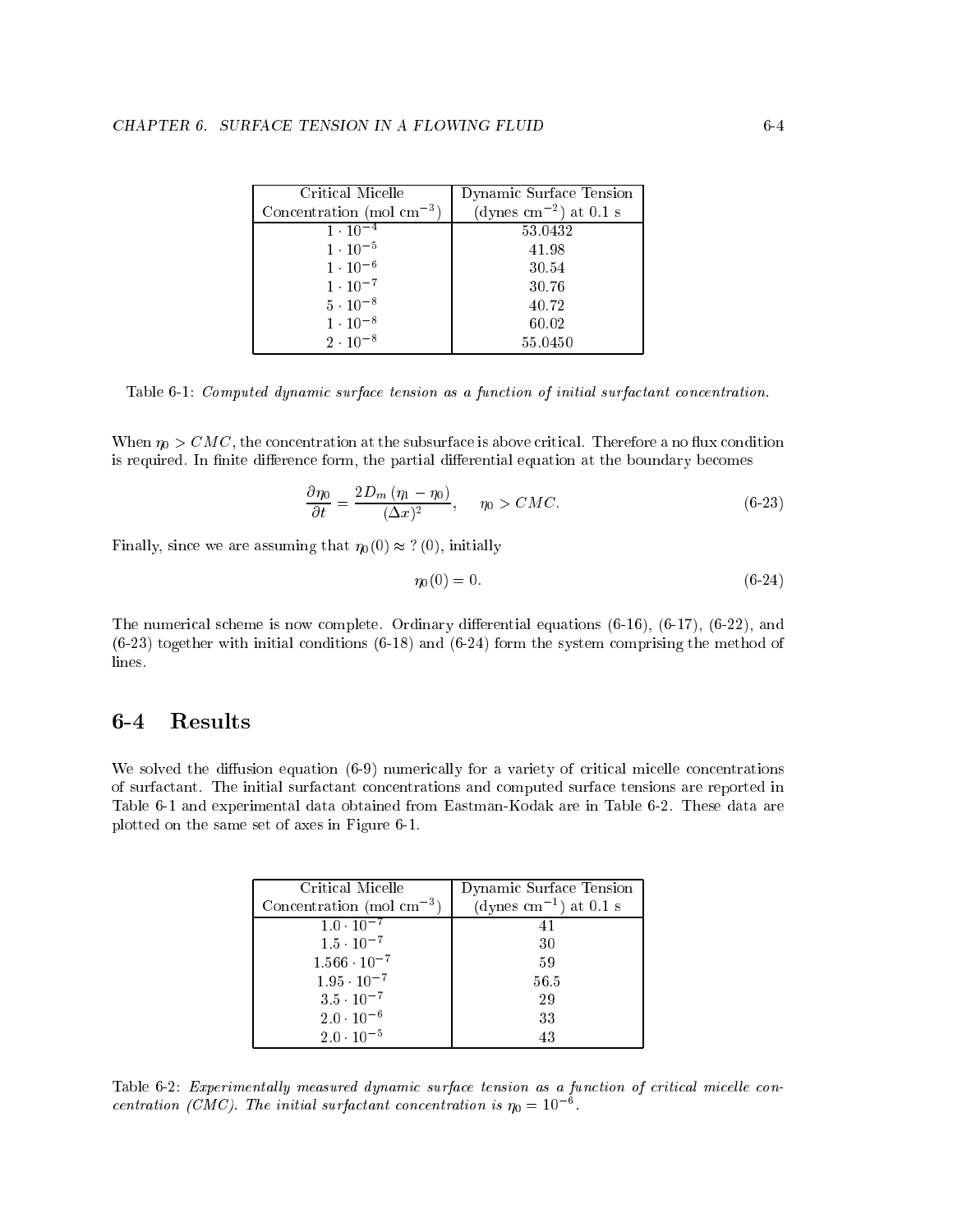

Figure 6-1: Comparison of experimental and theoretical dynamic surface tensions as a function of critical micelle concentration. A small CMC corresponds to a strongly hydrophobic surfactant (a molecule with a longer tail). The initial total surfactant density was  $\eta(0) \equiv 10-$  mol/cm3.

Figures 6-2 and 6-3 show a three-dimensional plot of the total surfactant density as a function of space and time for two important cases: (a)  $CMC > \eta(0)$  and (b)  $CMC < \eta(0)$ . In the first case, all the surfactant is in the highly mobile monomeric form, and the surfactant rapidly accumulates on the surface. There is an early minimum in the sub-surface surfactant concentration folowed by an equilibration phase which is nearly complete in 0.1s. In the second case, much of the surfactant is in micelle form and the diffusion process slows down the accumulation of surfactant on the surface.

Figures 6-4 and 6-5 shows the surfactant density on the surface of the curtain  $(?)$  as a function of time for two important cases: (a)  $CMC > \eta(0)$  and (b)  $CMC < \eta(0)$ . The slower accumulation of surfactant on the surface can be seen clearly in the second figure.



 $\bf r$ igure  $\bf 0$ -2: Total surfactant density  $\eta(t)$  (mol cm $\gamma$  , vertical axis) as a function of space (measured from the air-fluid boundary in cm, x-axis) evolving over time (for  $0 \le t \le 0.1$ s, y-axis) and CMC= 105 mol cm3 . Computations were performed with <sup>a</sup> ner mesh than shown; the spatial mesh width was  $\Delta x =$  10  $^{\circ}$  cm and approximately 5000 time steps were used.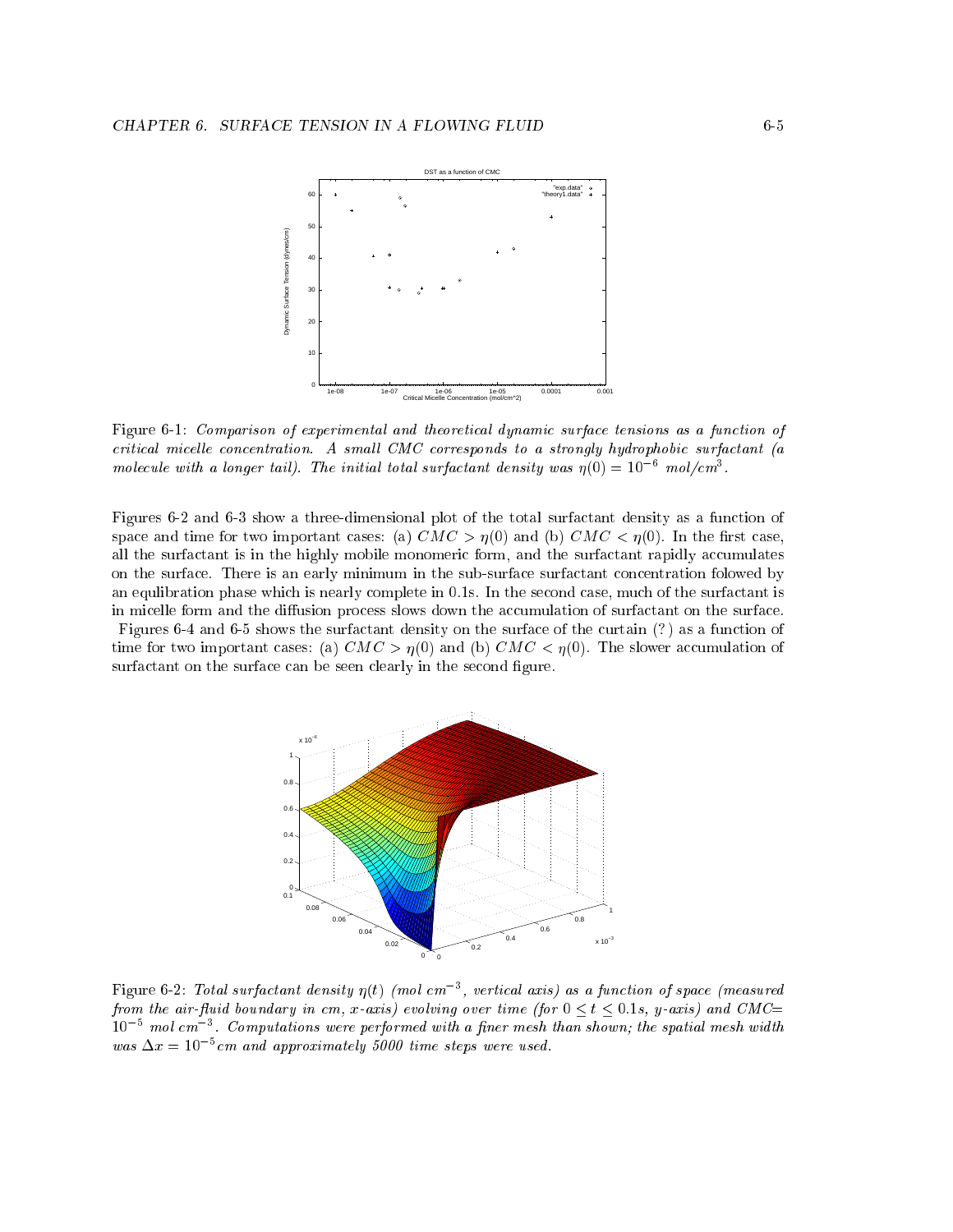

 $\bf r$ igure  $\bf o$ -3: Total surfactant density  $\eta(t)$  (mol cm $\gamma$  , vertical axis) as a function of space (measured from the air-fluid boundary in cm, x-axis) evolving over time (for  $0 \lt t \lt 0.1$ s, y-axis) and CMC= 108 mol cm3 . Computations were performed with a ner mesh than shown; the spatial mesh width was  $\Delta x =$  10  $^{\circ}$  cm and approximately 5000 time steps were used.



 ${\tt Figure~6-4:}$  Surfactant density on the surface of the curtain  $(\colon,\ m$ ol cm  $^{-},$  vertical axis) evolving over time (for  $0 \leq t \leq 0.1$ s, horizontal axis) for  $C$ MC= 10  $^{-1}$  mol cm  $^{-1}$ .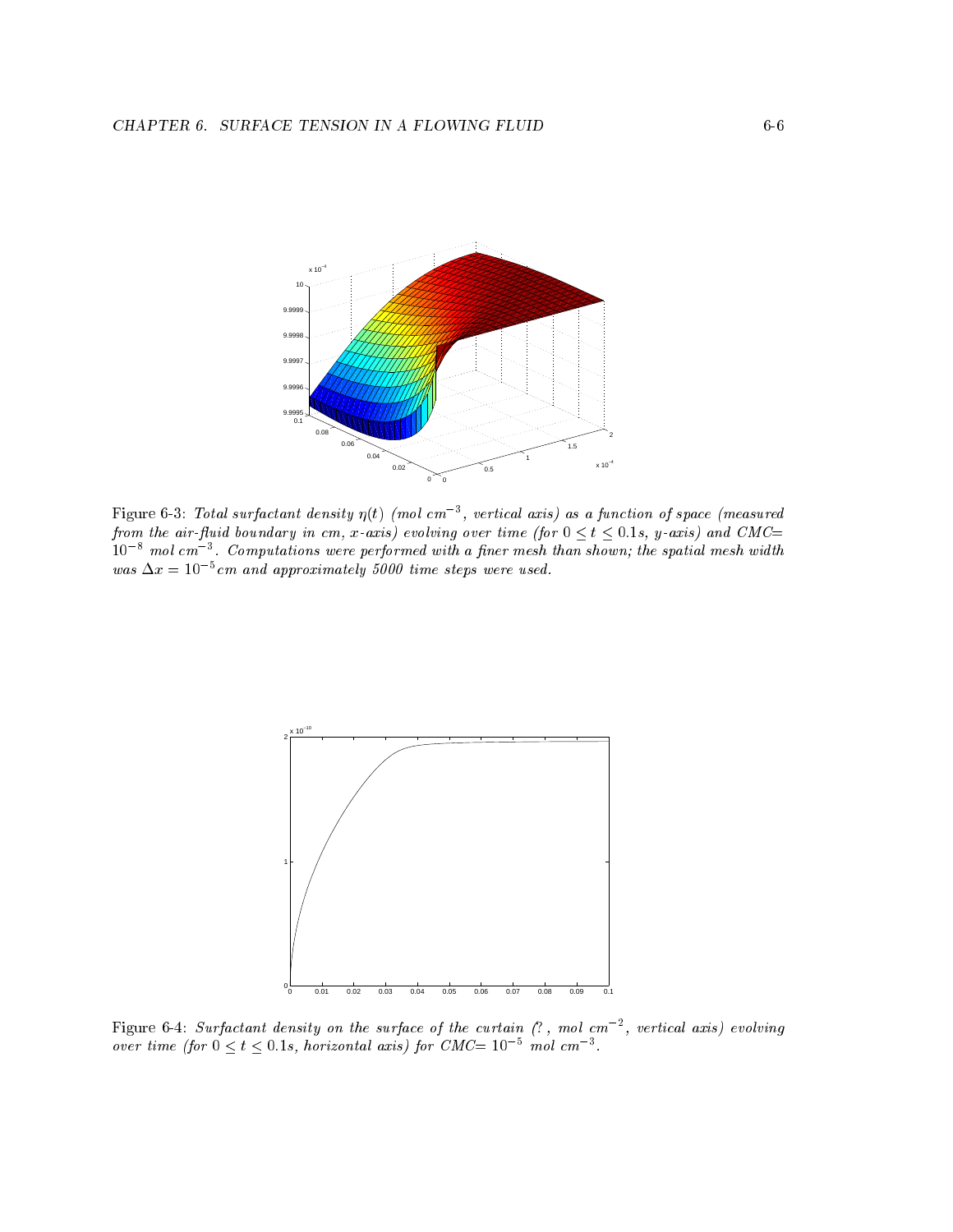

Figure 6-5: Surfactant density on the surface of the curtain (, mol cm2 , vertical axis) evolving over time (for  $0 \leq t \leq 0.1$ s, horizontal axis) for  $C$ MC= 10 and cm $3$ .

## 6-5 Conclusions

The excellent agreement between the experimental data and a simplied computational method suggest that the anomalous increase in dynamic surface tension (DST) for increasingly hydrophobic surfactants is in large part explained by our diffusion model. The initial decrease in DST with increasing hydrophobicity (shown by decreasing CMC on the right hand side of Figure 6-1) is easily understood. The longer surfactants are better at reducing the DST. Surfactants with a CMC smaller than the initial surfactant density of 10  $\,$  mol/cm3 form micelles in the holding tank and the slower mobility of the micelles in the diffusion process described above accounts for the larger DST after 0:1s.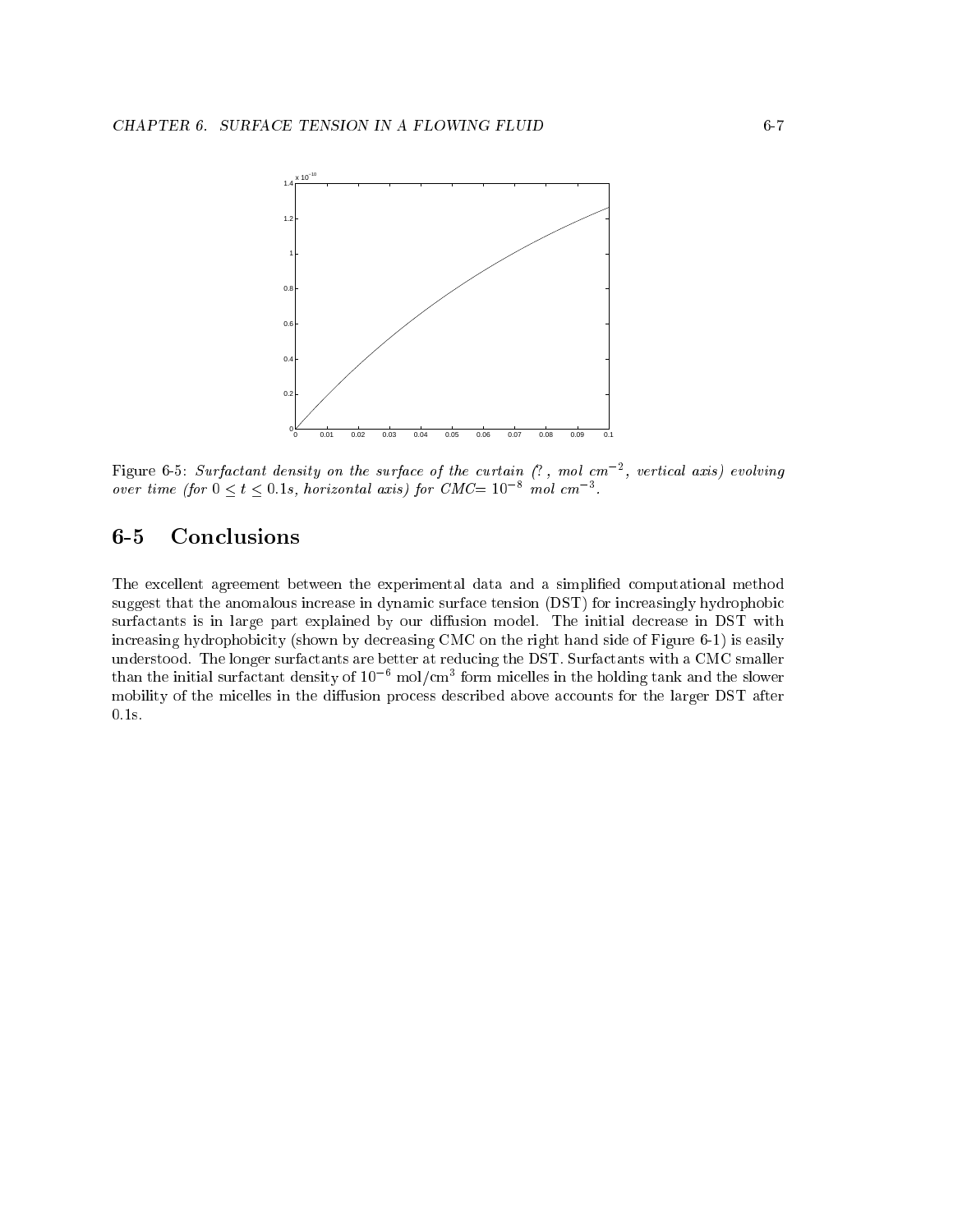# Bibliography

- [1] Avram, F., Bertsimas, D., and Ricard, M.: Fluid models of sequencing problems in open queueing networks; an optimal approach. In Stochastic Networks, volume 71 of IMA Volumes in Mathematics and its applications, Springer, New York: 199-234 (1995).
- [2] I. Diaz-Rivera, D. Armbruster, and T. Taylor, Periodic orbits in re-entrant manufacturing systems. Preprint, 1998.
- [3] Li, Y.X.: Modeling synchronized calcium oscillations in pituitary cells coupled through gap juctions. Soci. Neurosci. Abstr. 23: 422 (1997).
- [4] Mirollo, R.E. and Strogatz, S.H.: Synchronization of Pulse-Coupled Biological Oscillators. SIAM J. Appl. Math. 50 (No. 6): 1645-62 (1990).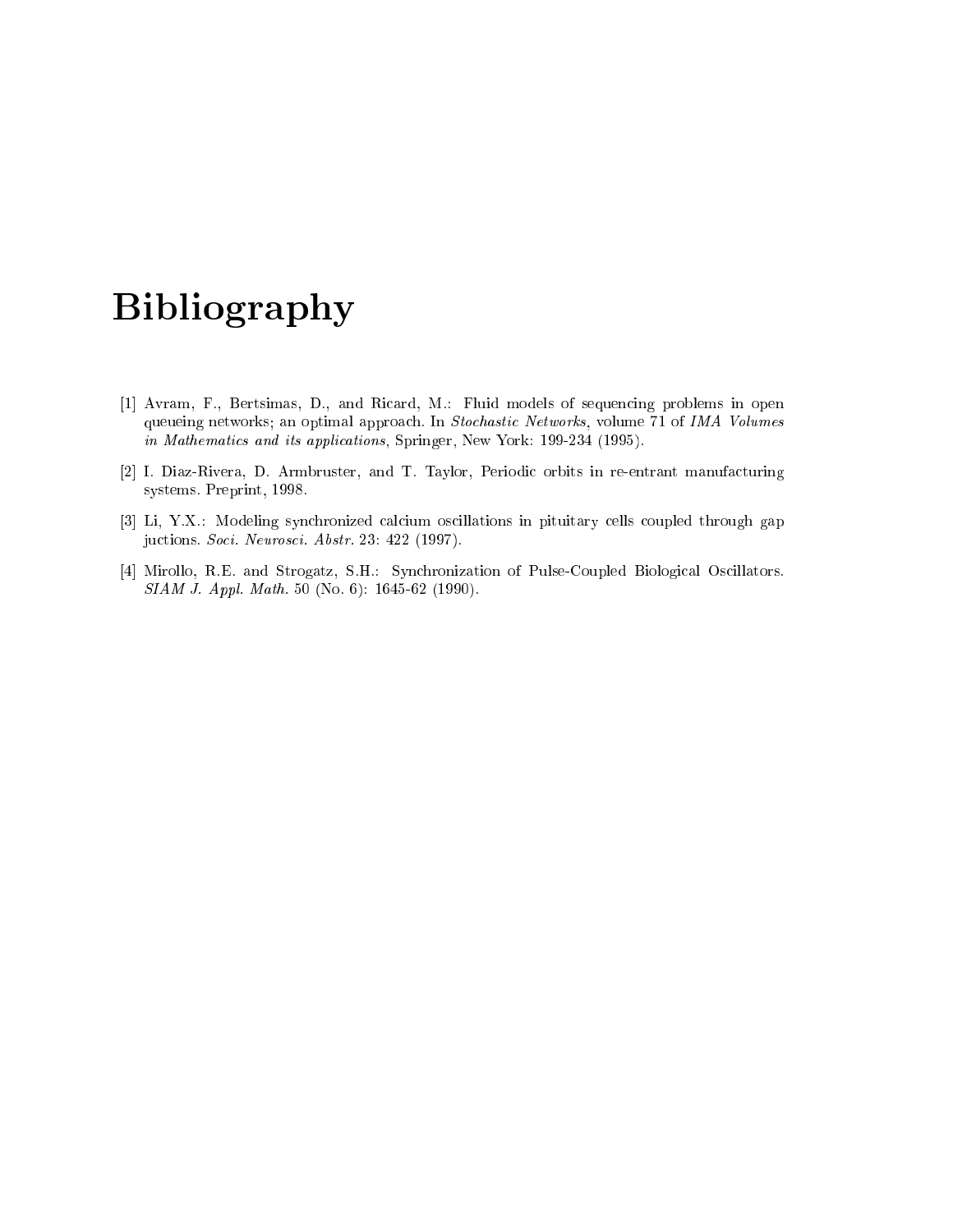## List of Participants

## Organizing committee

| Arvind Gupta    | Simon Fraser University                     |
|-----------------|---------------------------------------------|
| Huaxiong Huang  | PIMS and The University of British Columbia |
| Keith Promislow | Simon Fraser University                     |

## Mentors

Luis Goddyn Simon Fraser University Rachel Kuske The University of Minnesota Yue-xian Li The University of British Columbia Colin Please The University of Southampton David Ross Eastman Kodak